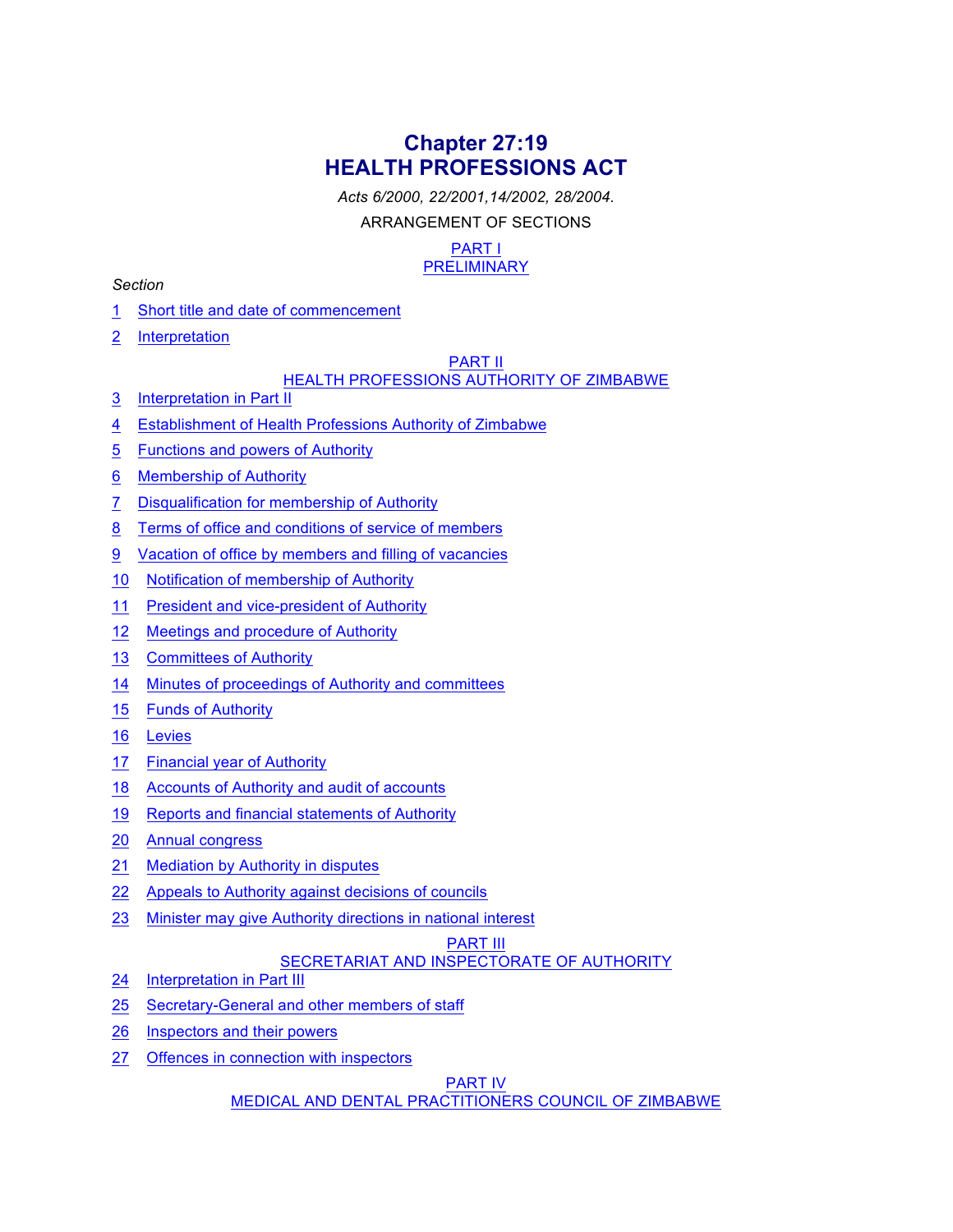- 28 Interpretation in Part IV
- 29 Establishment of Medical and Dental Practitioners Council of Zimbabwe
- 30 Functions and powers of Council
- 31 Membership of Council

#### PART V

### ALLIED HEALTH PRACTITIONERS COUNCIL OF ZIMBABWE

- 32 Interpretation in Part V
- 33 Establishment of Allied Health Practitioners Council of Zimbabwe
- 34 Functions and powers of Council
- 35 Membership of Council

### PART VI

### NATURAL THERAPISTS COUNCIL OF ZIMBABWE

- 36 Interpretation in Part VI
- 37 Establishment of Natural Therapists Council of Zimbabwe
- 38 Functions and powers of Council
- 39 Membership of Council

#### PART VII NURSES COUNCIL OF ZIMBABWE

- 40 Interpretation in Part VII
- 41 Establishment of Nurses Council of Zimbabwe
- 42 Functions and powers of Council
- 43 Membership of Council

#### PART VIII PHARMACISTS COUNCIL OF ZIMBABWE

- 44 Interpretation in Part VIII
- 45 Establishment of Pharmacists Council of Zimbabwe
- 46 Functions and powers of Council
- 47 Membership of Council

### PART IX

### MEDICAL LABORATORY AND CLINICAL SCIENTISTS COUNCIL OF ZIMBABWE

- 48 Interpretation in Part IX
- 49 Establishment of Medical Laboratory and Clinical Scientists Council of Zimbabwe
- 50 Functions and powers of Council
- 51 Membership of Council

# PART X

# ENVIRONMENTAL HEALTH PRACTITIONERS COUNCIL OF ZIMBABWE

- 52 Interpretation in Part X
- 53 Establishment of Environmental Health Practitioners Council of Zimbabwe
- 54 Functions and powers of Council
- 55 Membership of Council

### PART XI

### MEDICAL REHABILITATION PRACTITIONERS COUNCIL OF ZIMBABWE

56 Interpretation of Part XI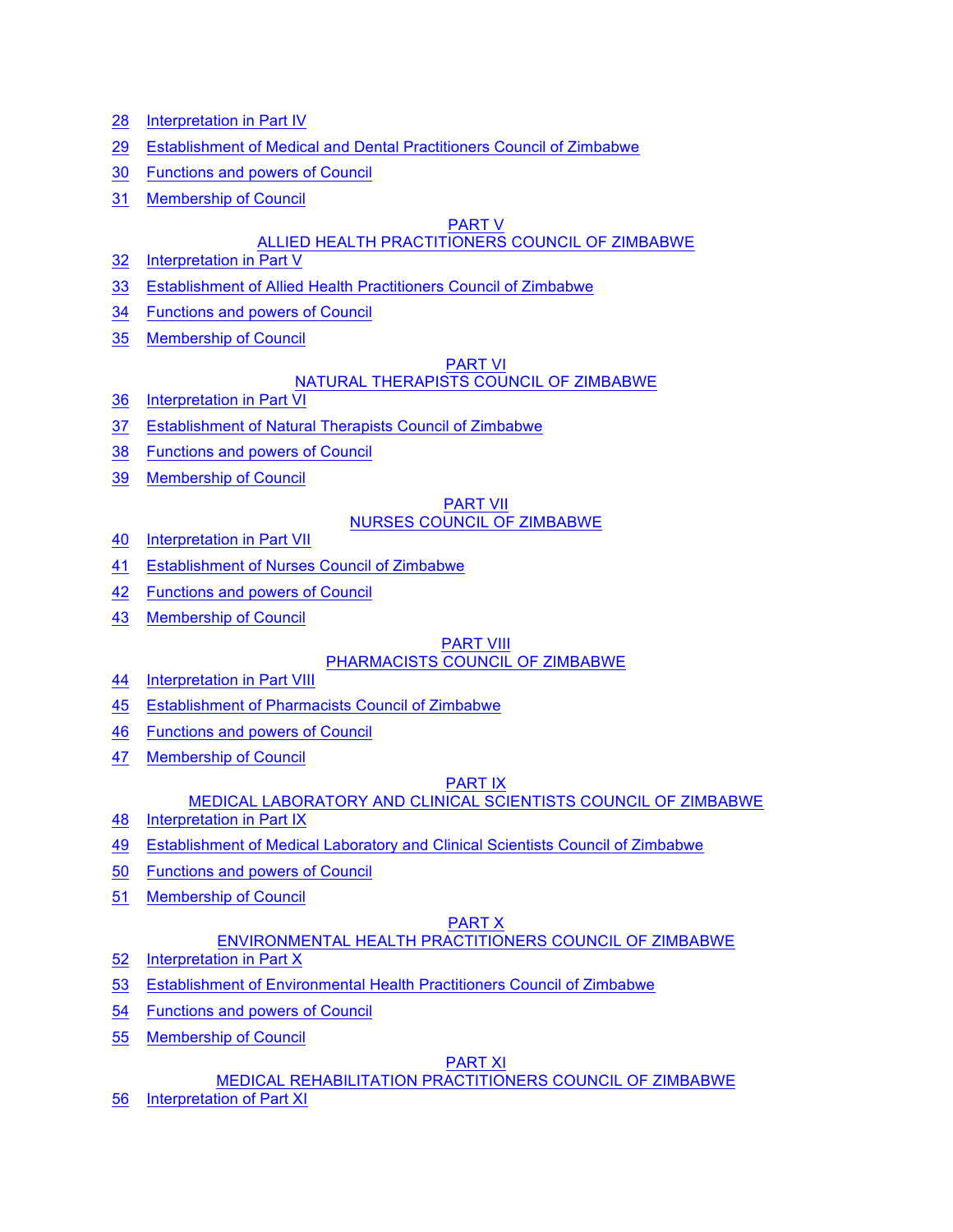- 57 Establishment of Medical Rehabilitation Practitioners Council of Zimbabwe
- 58 Functions and powers of Council
- 59 Membership of Council

#### PART XII

### QUALIFICATIONS FOR AND CONDITIONS OF OFFICE OF MEMBERS OF COUNCILS

- 60 Disqualifications for membership of councils
- 61 Terms of office and conditions of service of members of councils
- 62 Vacation of office by member of council
- 63 Filling of vacancies on councils
- 64 Chairmen and vice-chairmen of councils

#### **PART XIII**

### MEETINGS, PROCEEDINGS AND COMMITTEES OF COUNCILS

- 65 Interpretation in Part XIII
- 66 Meetings and procedure of councils
- 67 Committees of councils
- 68 Executive committee
- 69 Practice control committee
- 70 Disciplinary committee
- 71 Education committee
- 72 Minutes of proceedings of councils and committees
- 73 Establishment of professional board

#### PART XIV

### REGISTRARS, STAFF AND FINANCES OF COUNCILS

- 74 Registrars and other staff of councils
- 75 Funds, accounts and audit
- 76 Annual fees

#### PART XV REGISTERS AND REGISTRATION CERTIFICATES

- 77 Registers
- 78 Specialists registers
- 79 Alteration of name of register
- 80 Registers to be open for inspection
- 81 Duties of registrar and certificates of registration
- 82 Offences in connection with registers, etc
- 83 Publication of registers
- 84 Registers to be evidence

#### PART XVI

### REGISTRATION AND ERASURE FROM REGISTERS

- 85 Qualifications for registration to be prescribed
- 86 Procedure for registration
- 87 Register of vocational trainees
- 88 Provisional registration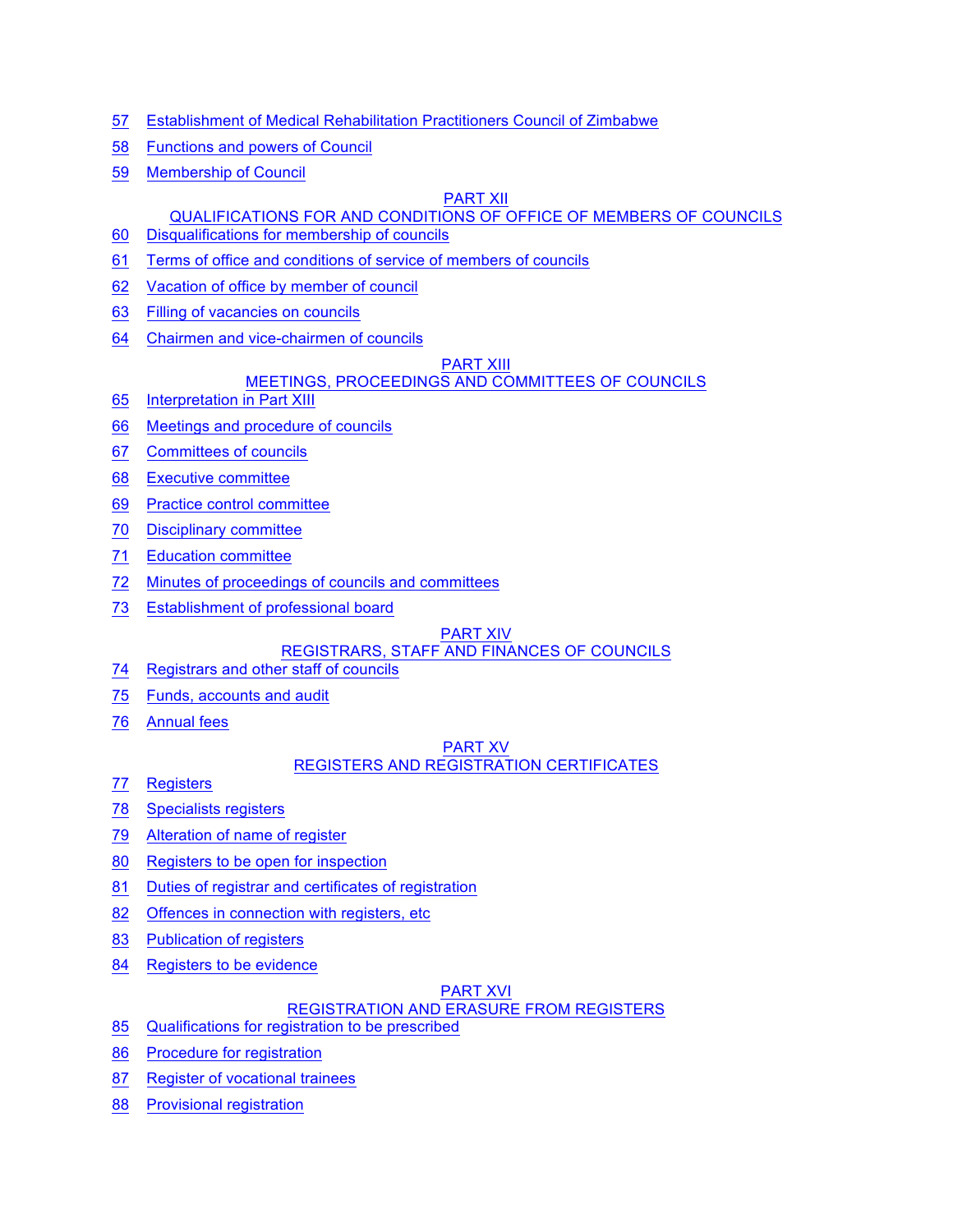- 89 Registration of additional qualification
- 90 Erasures from register

#### PART XVII PRACTISING CERTIFICATES

- 91 Interpretation in Part XVII
- 92 Health practitioners not to practise without practising certificates
- 93 Application for practising certificate
- 94 Issue, renewal and refusal of practising certificate
- 95 Period of validity of practising certificate
- 96 Withdrawal of practising certificate

#### PART XVIII

### REGISTRATION OF HEALTH INSTITUTIONS

- 97 Interpretation in Part XVIII
- 98 Application of Part XVIII
- 99 Health institutions to be registered
- 100 Register of health institutions
- 101 Application for registration of health institution
- 102 Approval or refusal of application for registration of health institution
- 103 Registration of health institution
- 104 Duration and renewal of registration of health institution
- 105 Cancellation and variation of registration of health institution
- 106 Display and return of registration certificate

#### PART XIX

### DISCIPLINE OF HEALTH PRACTITIONERS

- 107 Function of disciplinary committee
- 108 Notice of inquiry and representation at disciplinary proceedings
- 109 Taking of evidence by disciplinary committee
- 110 Record of disciplinary inquiry
- 111 Exercise of disciplinary powers on conviction of offence: court to forward evidence
- 112 Executive committee to refer cases to disciplinary committee
- 113 Exercise of disciplinary powers
- 114 Publication of result of disciplinary proceedings
- 115 Council, executive committee and disciplinary committee not to be liable
- 116 Improper or disgraceful conduct
- 117 Recovery of costs or penalty by council

### PART XX

### DISABILITIES OF AND OFFENCES BY UNREGISTERED PERSONS

118 Remuneration not recoverable by unregistered persons

- 119 Certain certificates invalid if signed by unregistered persons
- 120 Proof of registration required before issue of certain licences and permits
- 121 Unregistered persons practising as or representing themselves to be medical practitioners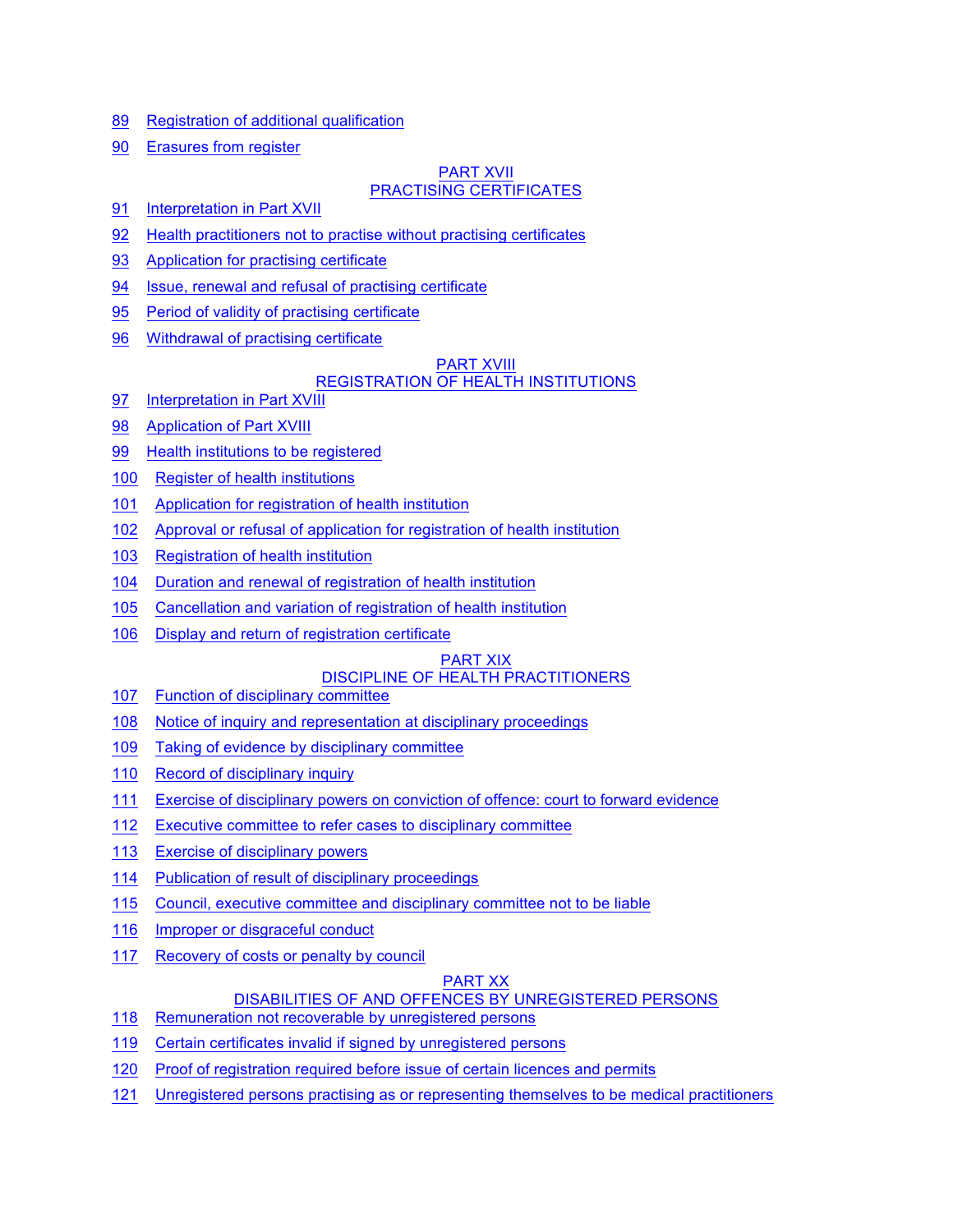- 122 Unregistered persons practising as or representing themselves to be dental practitioners
- 123 Dental auxiliaries
- 124 Unregistered persons practising as or representing themselves to be pharmacists
- 125 Unregistered persons practising as or representing themselves to be dispensing opticians

126 Unregistered persons practising as registered persons or representing themselves to be members

of any other profession or calling in respect of which register is kept

127 Body corporate not to imply that it is registered

#### PART XXI **GENERAL**

- 128 Appeal to High Court from decisions of Authority
- 129 Exemptions from registration
- 130 Health practitioners becoming unfit to practise
- 131 Reports on training, qualifications and practice of health practitioners
- 132 Grant of diplomas and certificates of competence
- 133 Cancellation of diploma or certificate of competence granted by council
- 134 Restoration to register
- 135 Advertising in relation to health practitioners prohibited
- 136 Authority, councils, committees and registrars to observe rules of natural justice
- 137 Person suspended from practice deemed to be unregistered
- 138 Burden of proof of registration
- 139 Personation of registered person or misrepresentation
- 140 False statements
- 141 Use of designation of Member of Pharmaceutical Society
- 142 Notification of change of address
- 143 Notification of death
- 144 Service of notices
- 145 Regulations
- 146 Regulations regarding scope of natural therapists' professions or callings
- 147 Minister may amend certain references in enactments
- 148 Minister may amend First Schedule

### PART XXII

# TRANSITIONAL PROVISIONS, AMENDMENTS, REPEALS AND SAVINGS

- 149 Interpretation in Part XXII
- 150 Constitution of first councils
- 151 Amendment of Acts
- 152 Repeals
- 153 Temporary continuation of former councils and transitional provisions
- 154 Saving of regulations, etc
- 155 Saving of registers and registrations
- 156 Persons previously not required to register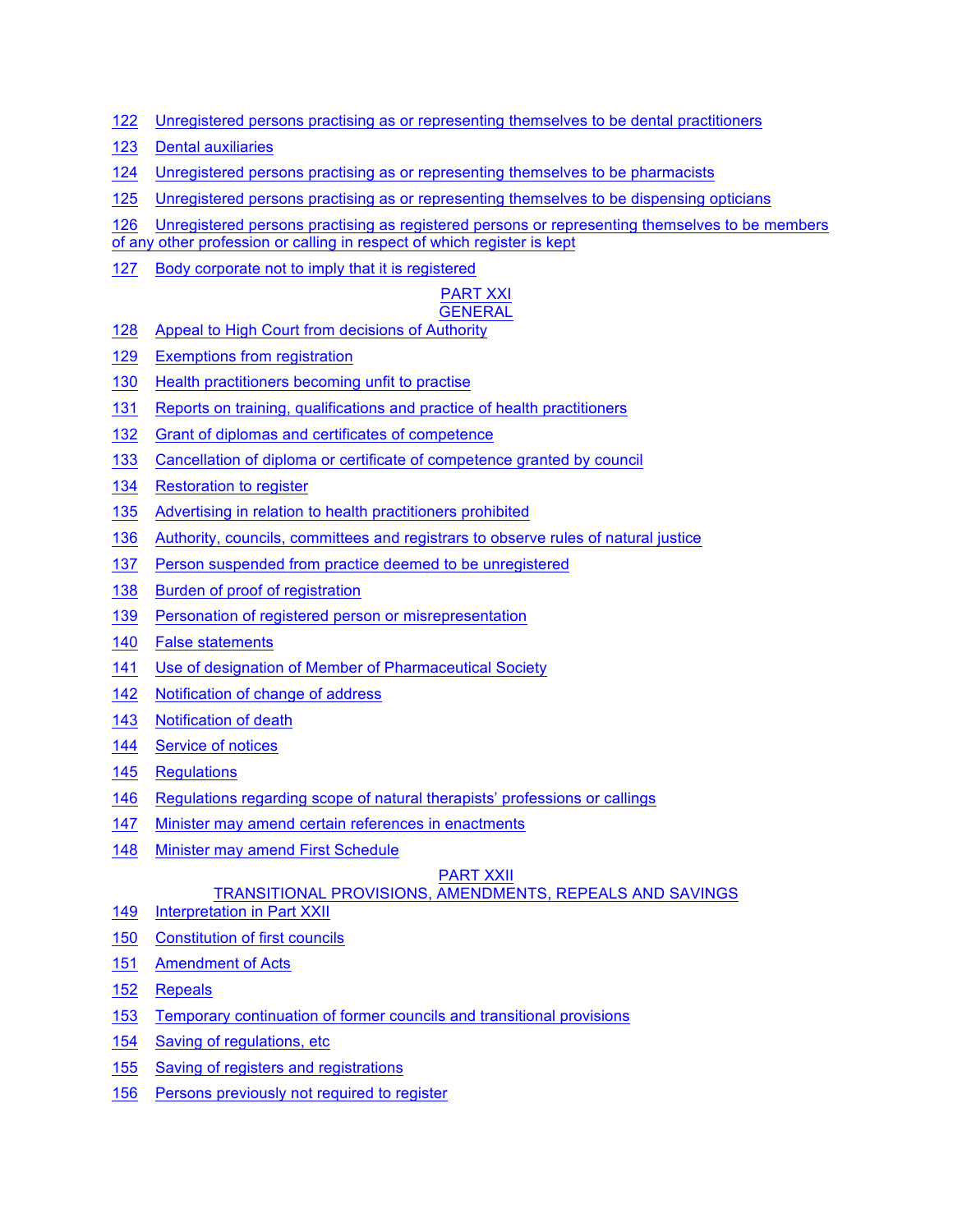First Schedule: Health Professions

Second Schedule: Powers of Authority and Councils

Third Schedule: Amendment of Acts

### **ACT**

**To establish a Health Professions Authority of Zimbabwe , a Medical and Dental Practitioners Council of Zimbabwe, an Allied Health Practitioners Council of Zimbabwe, a Natural Therapists Council of Zimbabwe, a Nurses Council of Zimbabwe, a Pharmacists Council of Zimbabwe, a Medical Laboratory and Clinical Scientists Council of Zimbabwe, an Environmental Health Practitioners Council of Zimbabwe and a Medical Rehabilitation Practitioners Council of Zimbabwe, and to provide for the composition and functions of the Authority and those councils; to provide for the registration of persons in health professions and the issue of practising certificates to registered persons; to provide for the exercise of disciplinary powers in relation to registered persons; to provide for disabilities of and offences by unregistered persons who perform acts specially pertaining to health professions in respect of which a register is kept or who represent themselves to be practitioners in any such health profession; to provide for the registration and control of health institutions and the regulation of services provided therein or therefrom; to repeal the Chiropractors Act [***Chapter 27:04***], Medical, Dental and Allied Professions Act [***Chapter 27:08***], Natural Therapists Act [***Chapter 27:09***] and Psychological Practices Act [***Chapter 27:11***]; to amend references to health practitioners, councils and associated matters in other Acts; and to provide for matters connected with or incidental to the foregoing.**

[Date of Commencement: 2<sup>nd</sup> April, 2001.]

ENACTED by the President and the Parliament of Zimbabwe.

#### **PART I** PRELIMINARY

# **1 Short title and date of commencement**

(1) This Act may be cited as the Health Professions Act [*Chapter 27:19*].

(2) This Act shall come into operation on a date to be fixed by the President by *statutory instrument*:

#### [S.I. 331 of 2000.]

Provided that the President may fix different dates of commencement for different provisions of this Act.

### **2 Interpretation**

(1) In this Act—

**"Authority"** means the Health Professions Authority of Zimbabwe established by section *four*;

[amended by the General Laws Amendment (No.2) Act 2002 promulgated on the 24<sup>th</sup> January, 2003 - with retrospective effect, in terms of clause  $47$  - from the  $4^{\text{th}}$  February, 2002 - Editor.]

#### **"council"** means a council established by this Act;

**"disciplinary committee"** means a disciplinary committee established by a council in terms of paragraph (*c*) of subsection (1) of section *sixty-seven*;

**"executive committee"** means an executive committee established by a council in terms of paragraph (*a*) of subsection (1) of section *sixty-seven*;

**"health institution"** means—

(a) any hospital, clinic, medical laboratory, consulting room or other premises or part thereof which is used by a health practitioner for any purpose connected with the diagnosis, treatment, mitigation or prevention of any illness, injury or disability or abnormal physical or mental state or the symptoms thereof in human beings; or

(b) any premises in or on which a pharmacist practises or carries on business as such; or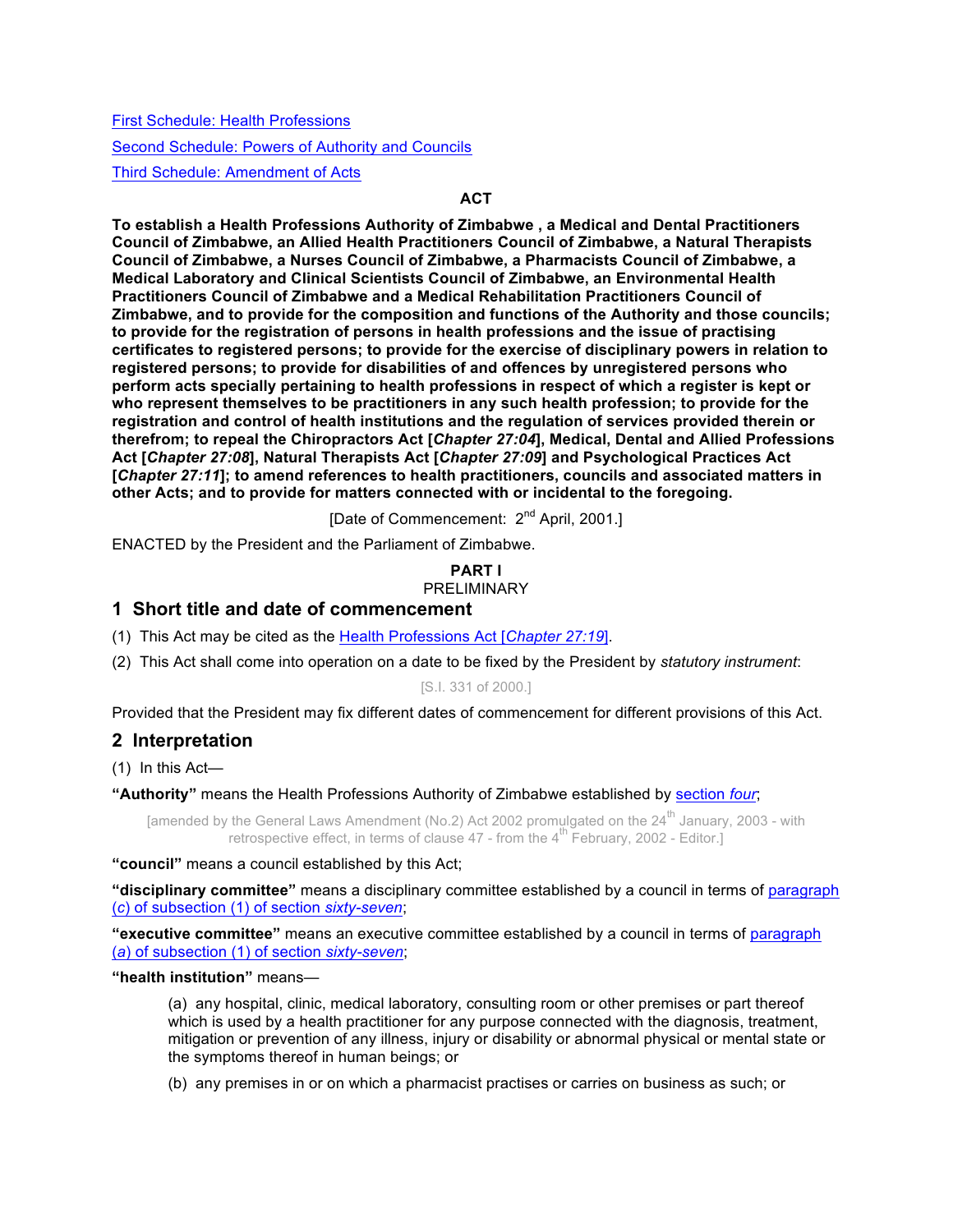(c) any premises in or on which any medicine, as defined in the Medicines and Allied Substances Control Act [*Chapter 15:03*], is manufactured;

[amended by the General Laws Amendment (No.2) Act 2002 promulgated on the 24<sup>th</sup> January, 2003 - with retrospective effect, in terms of clause  $47$  - from the  $4^{\text{th}}$  February, 2002 - Editor.]

**"health practitioner"** means any person in respect of whose profession or calling a register is kept in terms of this Act;

**"health profession"** means any profession or calling specified in the First Schedule;

**"Minister"** means the Minister of Health and Child Welfare or any other Minister to whom the President may, from time to time, assign the administration of this Act;

**"practice control committee"** means a practice control committee established by a council in terms of paragraph (*b*) of subsection (1) of section *sixty-seven*;

**"president of the Authority"** means the president of the Authority elected in terms of subsection (1) of section *eleven*;

**"registered"** means registered in a register in terms of this Act;

**"registrar"** means a person appointed as such in terms of section *seventy-four*;

**"secretary"**, in relation to—

- (a) the Authority, means the Secretary-General;
- (b) a council, means the registrar appointed by that council;

**"Secretary-General"** means the Secretary-General of the Health Professions Authority appointed in terms of paragraph (*a*) of subsection (1) of section *twenty-five*.

(2) Any reference in this Act to a council, in relation to any register, registrar or health practitioner, means the council which—

- (a) maintains the register; or
- (b) has appointed the registrar; or
- (c) is responsible for controlling and regulating the health practitioner's profession or calling;

as the case may be.

(3) Any reference in this Act to a registrar, in relation to a council, a committee of a council or a health practitioner, means the registrar who—

- (a) has been appointed by that council; or
- (b) is responsible for maintaining the register in which the health practitioner is registered;

as the case may be.

(4) This Act shall not be construed so as to limit any person's freedom to practise and observe his religion or belief, so long as such practice or observation does not involve the person in—

- (a) prescribing or administering any drug/medicine; or
- (b) performing any surgical or physical operation; or
- (c) engaging in the practice of psychology; or
- (d) assuming the title of or holding himself out to be a physician, surgeon or medical practitioner.

### **PART II**

# HEALTH PROFESSIONS AUTHORITY

# **3 Interpretation in Part II**

In this Part—

**"appointed member"** means a member appointed in terms of paragraph (*b*) of subsection (1) of section *six*;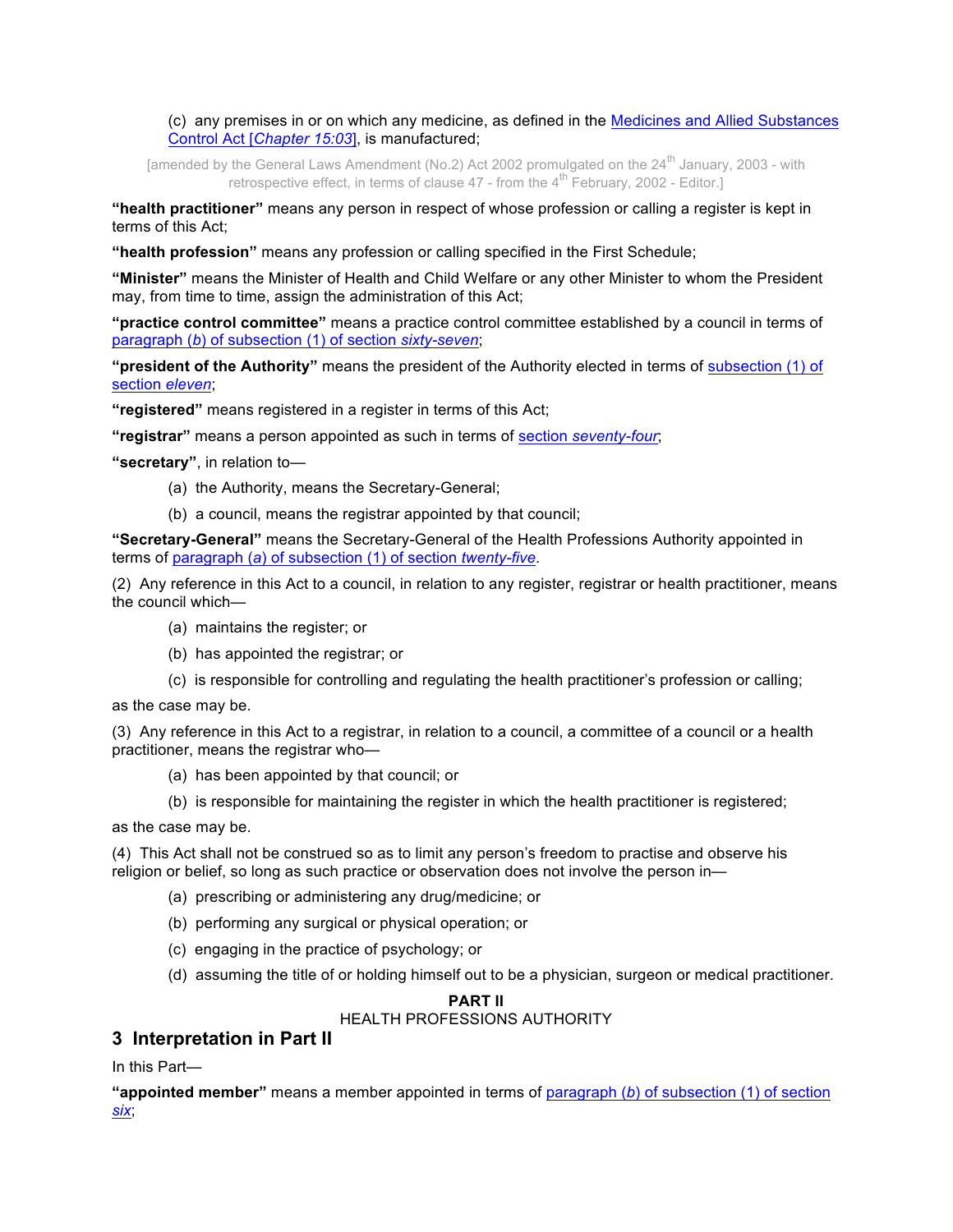**"member"** means a member of the Authority.

# **4 Establishment of Health Professions Authority of Zimbabwe**

There is hereby established a body, to be known as the Health Professions Authority of Zimbabwe, which shall be a body corporate capable of suing and being sued in its corporate name and, subject to this Act, of performing all acts that bodies corporate may by law perform.

[amended by the General Laws Amendment (No.2) Act 2002 promulgated on the 24<sup>th</sup> January, 2003 - with retrospective effect, in terms of clause  $47$  - from the  $4^{\text{th}}$  February, 2002 - Editor.]

### **5 Functions and powers of Authority**

- (1) Subject to this Act, the functions of the Authority shall be—
	- (a) to formulate, develop and implement measures and policies designed to—

(i) co-ordinate and integrate the functioning and operations of members of the health professions; and

(ii) ensure the provision and promote the enhancement of efficient professional services by members of the health professions;

and

(b) to liaise and collaborate with all the councils and, without in any way limiting the generality of this paragraph, to advise the councils on matters pertaining to—

- (i) practice control; and
- (ii) discipline; and
- (iii) education, training and examinations; and

(iv) minimum standards required for any premises in or at which members of any health profession practise their profession or calling;

and

(c) to encourage dialogue between the Government, the Authority and the councils and to implement Government policy on any matter relating to the health professions; and

- (d) to convene an annual congress in terms of section *twenty*; and
- (e) to administer, as separate accounts, the funds of each council; and

(f) to mediate and settle any disputes arising between councils or between a council and a registered person; and

(g) to hear appeals referred to it in terms of this Act; and

(h) to perform any other function that may be conferred or imposed upon it by or in terms of this Act or any other enactment.

(2) For the better exercise of its functions, the Authority shall have power to do or cause to be done all or any of the things specified in the *Second Schedule*, either absolutely or conditionally and either solely or jointly with others.

### **6 Membership of Authority**

- (1) The Authority shall consist of—
	- (a) the chairman of every council; and
	- (b) the Secretary for the Ministry for which the Minister is responsible; and
	- (c) 6 persons, who are not health practitioners, appointed by the Minister as follows—

(i) 1 person chosen from a list of names submitted by bodies which the Minister considers are representative of women; and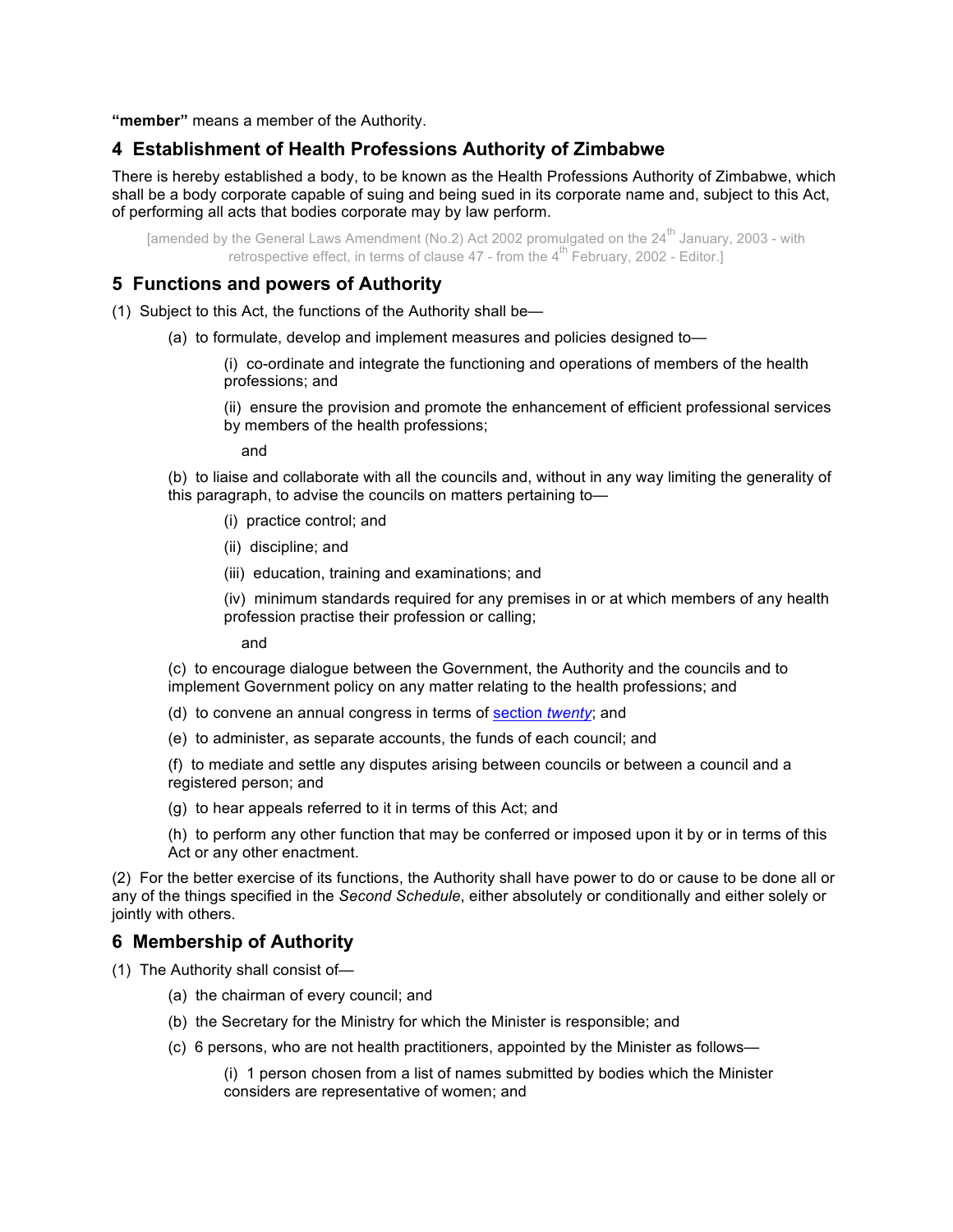(ii) 1 person chosen from a list of names submitted by bodies which the Minister considers are representative of churches; and

(iii) 1 person chosen from a list of names submitted by the Consumer Council of Zimbabwe; and

(iv) 1 person chosen from a list of names submitted by the Dean of the Faculty of Medicine of the University of Zimbabwe; and

(v) a legal practitioner chosen from a list of names submitted by the Law Society of Zimbabwe; and

(vi) 1 person chosen from a list of persons submitted by bodies which the Minister considers are representative of disabled persons.

(2) Before making an appointment in terms of paragraph (*c*) of subsection (1), the Minister shall call upon the body which, whether by itself or in conjunction with other bodies, is required to submit a list in terms of the subparagraph concerned to nominate such number of persons as the Minister may specify.

(3) If a body referred to in subsection (2) fails or refuses to submit a list of the requisite number of nominees within a reasonable time after being called upon to do so, the Minister may appoint any qualified person to be a member of the Authority, and the person so appointed shall be deemed to represent the body concerned.

(4) If a body referred to in subparagraph (iii), (iv) or (v) of paragraph (*c*) of subsection (1)—

(a) changes its name, this section shall apply, *mutatis mutandis*, in relation to the body as if it had been referred to in the subparagraph concerned by its new name;

(b) ceases to exist, this section shall apply, *mutatis mutandis*, in relation to such other body as the Minister determines to be the successor of the first-mentioned body or to have equivalent objects and functions to the first-mentioned body.

### **7 Disqualification for membership of Authority**

(1) A person shall not be appointed as a member, and no person shall be qualified to hold office as an appointed member, if—

(a) he has been adjudged or otherwise declared insolvent or bankrupt in terms of a law in force in any country, and has not been rehabilitated or discharged; or

(b) he has made an assignment to or arrangement or composition with his creditors in terms of a law in force in any country, and the assignment, arrangement or composition has not been rescinded or set aside; or

(c) within the period of 5 years immediately preceding the date of his proposed appointment, he has been sentenced in any country to a term of imprisonment imposed without the option of a fine, whether or not any portion of the sentence has been suspended, and he has not received a free pardon.

(2) Except in the case of a member referred to in paragraph (*a*) of subsection (1) of section *six*, a person shall not be qualified for appointment to the Authority while he is a member of a council.

### **8 Terms of office and conditions of service of members**

(1) Unless they vacate their office earlier, appointed members shall hold office for a period of 5 years.

(2) On the expiry of his period of office, an appointed member shall continue to hold office until he has been re-appointed or his successor has been appointed:

Provided that a member shall not hold office in terms of this subsection for more than 6 months.

(3) A chairman of a council and the Secretary for the Ministry for which the Minister is responsible shall be members for so long as they hold office as chairman of a council or as Secretary of the Ministry, as the case may be.

(4) An appointed member who retires shall be eligible for re-appointment.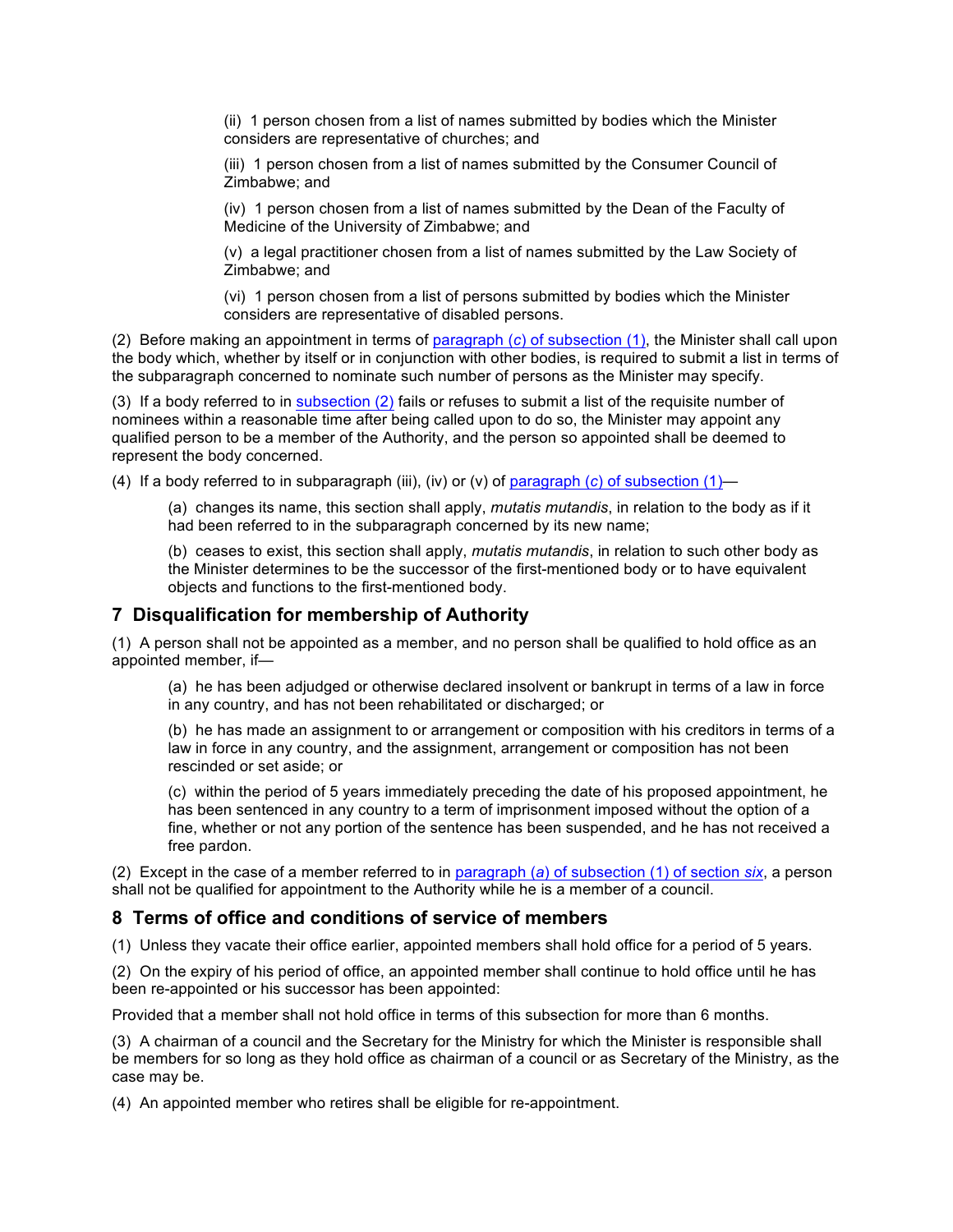(5) Members shall hold office on such terms and conditions, including terms and conditions relating to remuneration and the payment of allowances, as the Minister may fix in consultation with the Authority.

(6) Any remuneration and allowances payable in terms of subsection (5) shall be paid from the funds of the Authority.

# **9 Vacation of office by members and filling of vacancies**

(1) An appointed member shall vacate his office and his office shall become vacant—

[amended by the General Laws Amendment (No.2) Act 2002 promulgated on the 24<sup>th</sup> January, 2003 - with retrospective effect, in terms of clause  $47$  - from the  $4^{\text{th}}$  February, 2002 - Editor.

(a) after he gives the Secretary-General such period of notice of intention to resign as may be fixed in his terms and conditions of service or, if no such period has been fixed, after the expiry of such other period of notice as he and the Authority may agree upon; or

(b) on the date he begins to serve a sentence of imprisonment, whether or not any portion has been suspended, imposed without the option of a fine in any country; or

(c) if he becomes disqualified in terms of section *seven* to hold office as a member; or

(d) if the member has ceased to possess any qualification by reason of which he was appointed; or

(e) if he is required in terms of subsection (2) to vacate his office.

(2) The Authority, with the approval of the Minister, may require an appointed member to vacate his office if the member—

(a) has been guilty of conduct which renders him unsuitable to continue to hold office as a member; or

(b) has failed to comply with any term or condition of his office fixed in terms of subsection (5) of section *eight*; or

(c) is mentally or physically incapable of efficiently exercising his functions as a member; or

(d) has been absent without the permission of the Authority from three consecutive meetings of the Authority, of which he has had notice, and the Authority is satisfied that there was no just cause for the member's absence.

(3) On the death of, or vacation of office by, an appointed member, the Minister shall appoint a person to fill the vacancy for the unexpired period of the member's term of office:

Provided that, if the period is less than 6 months, the Minister need not fill the vacancy until the period has expired.

(4) Section *six* shall apply, *mutatis mutandis*, in respect of any appointment made in terms of subsection (3).

# **10 Notification of membership of Authority**

(1) Within 21 days of appointing the members referred to in paragraph (*c*) of subsection (1) of section *six*, the Minister shall notify in the *Gazette* the names of the persons constituting the Authority.

(2) Within 21 days of appointing a person in terms of subsection (3) of section *nine* to fill a vacancy on the Authority, the Minister shall notify in the *Gazette* the name of the person so appointed.

# **11 President and vice-president of Authority**

(1) At the first meeting of the Authority, the members of the Authority shall elect one of their number to be president and another to be vice-president of the Authority, and thereafter whenever the office of president or vice-president of the Authority falls vacant the members shall at their next meeting elect one of their number to fill the vacancy:

Provided that the person elected as president of the Authority shall be approved by the Minister before he assumes office.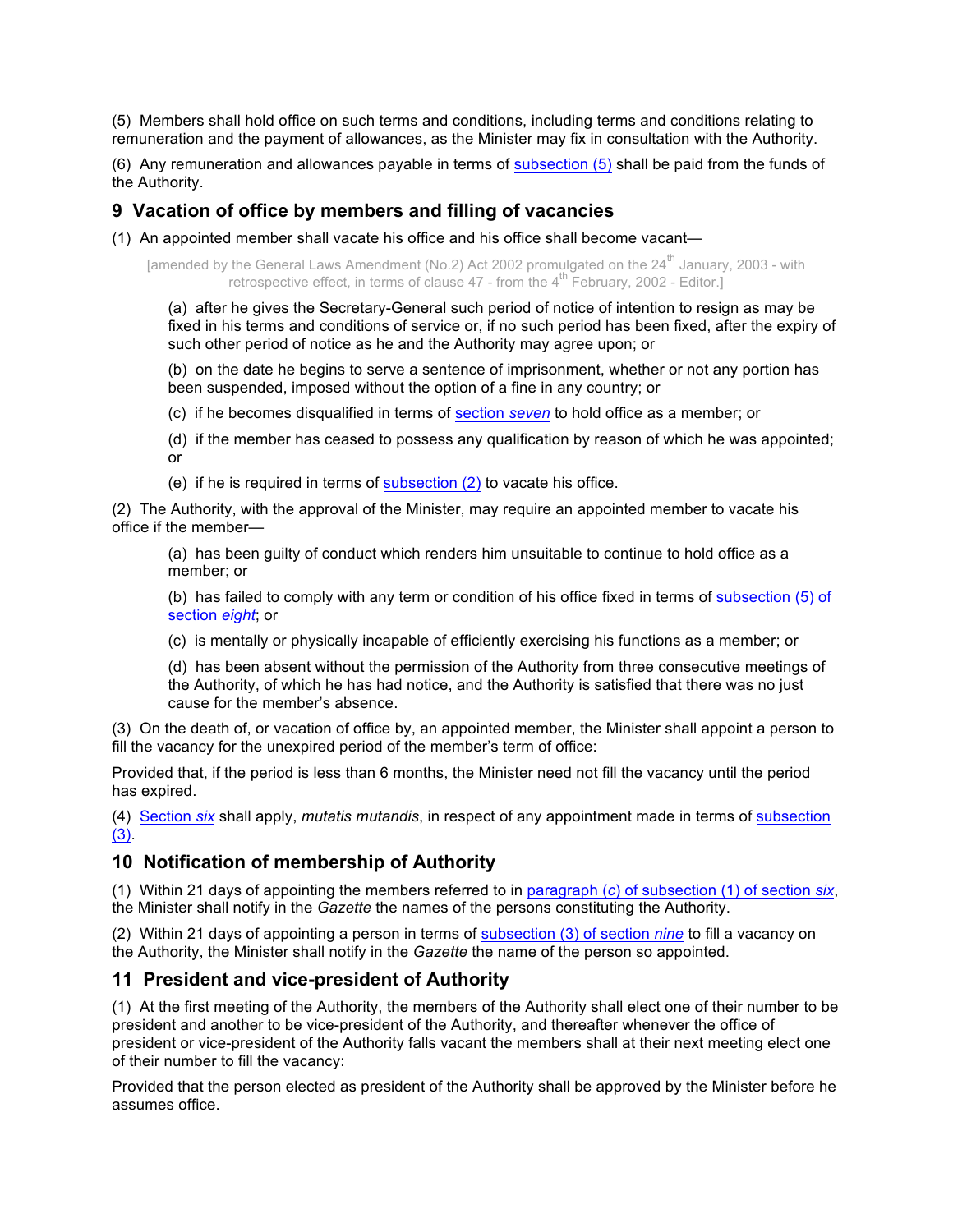(2) The vice-president of the Authority shall exercise the functions of the president of the Authority whenever the president is for any reason unable to exercise them or the office of president is vacant.

(3) If the vice-president of the Authority is for any reason unable to exercise his functions, members of the Authority may elect one of their number to act as vice-president.

(4) The President and the vice-president of the Authority may vacate their offices as such while remaining members of the Authority.

(5) Notwithstanding that his period of membership of the Authority has expired, a president or vicepresident of the Authority shall continue to hold office as president or vice-president, as the case may be, until his successor has been elected.

# **12 Meetings and procedure of Authority**

(1) The Authority shall hold its first meeting on such date and at such place as the Minister may fix and thereafter shall meet for the dispatch of its business and adjourn, close and otherwise regulate its meetings and procedure, as it thinks fit:

Provided that the Authority shall meet at least **3 times** a year.

(2) Meetings of the Authority shall be convened by the president of the Authority, who shall ensure that at least 7 days' notice of any meeting is given to each member:

Provided that the non-receipt of such notice by a member, or the inadvertent failure to give such notice to any member, shall not invalidate the proceedings of the meeting concerned.

(3) The president of the Authority may convene a special meeting of the Authority at any time, and shall do so if **not fewer than 5 members** request him to, in which event the meeting shall be convened for a date not sooner than seven days and not later than 30 days after he receives the request.

(4) The president of the Authority or, in his absence, the vice-president shall preside at meetings of the Authority:

Provided that, if the president and vice-president are both absent from any meeting, the members present may elect one of their number to preside at the meeting.

(5) A majority of members shall form a quorum at any meeting of the Authority.

(6) All acts, matters or things authorised or required to be done by the Authority may be decided by a majority vote at a meeting at which a quorum is present.

(7) At all meetings of the Authority, each member present shall have one vote on each question before the Authority and, in the event of an equality of votes, the person presiding at the meeting shall have a casting vote in addition to a deliberative vote.

(8) The president of the Authority may, after consultation with the appropriate association, if any, invite one or more persons from a profession or calling in respect of which a register is kept and which is not directly represented on the Authority to attend a meeting of the Authority at which matters affecting that profession or calling are to be discussed, and any such person may participate in any discussion at the meeting but shall not be entitled to vote.

(9) Any proposal circulated among all members and agreed to by a majority of them shall be of the same effect as a resolution passed at a duly constituted meeting of the Authority:

Provided that, if a member requires that any such proposal be placed before the Authority, this subsection shall not apply to the proposal.

(10) Subject to this Act, the Authority may make standing orders for the regulation of its proceedings and business and may vary, suspend or revoke any such standing orders.

### **13 Committees of Authority**

(1) For the better exercise of its functions the Authority may establish committees to which it may delegate, either absolutely or subject to conditions, such of its functions as it thinks fit:

Provided that—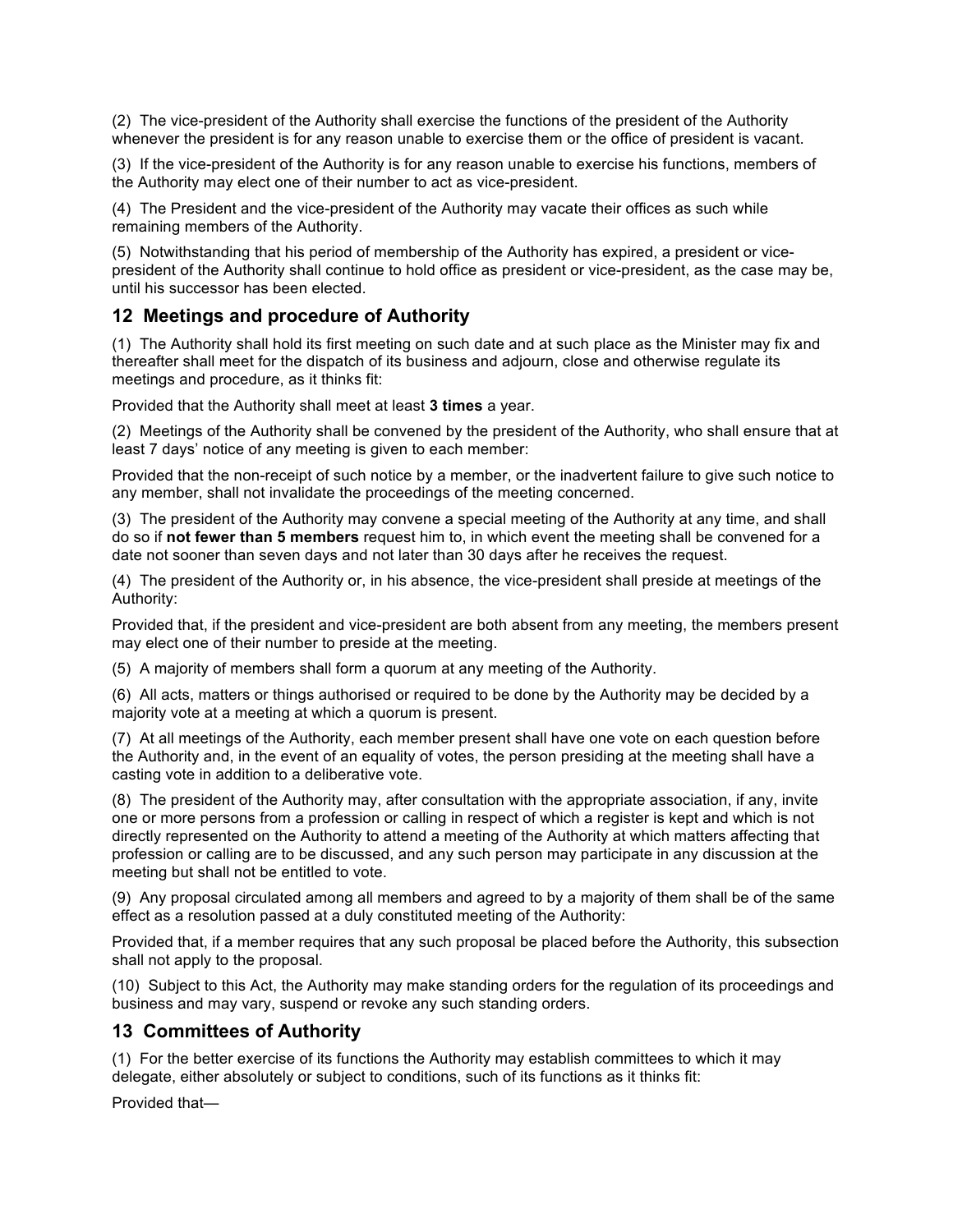(i) such a delegation shall not prevent the Authority from exercising the functions concerned;

(ii) the Authority may amend or withdraw any decision of a committee in the exercise of its delegated functions.

(2) Where it has established a committee, the Authority shall appoint at least one member of the Authority to be a member of the committee and shall designate that member or one of those members, as the case may be, to be chairman of the committee.

(3) The Authority may appoint persons who are not members of the Authority to be members of any committee established under subsection (1), and may fix the terms and conditions of office of such persons.

(4) The procedure at meetings of any committee of the Authority shall be fixed by the Authority.

(5) Subsections (4), (5), (6), (7) and (8) of section *twelve* shall apply, *mutatis mutandis*, to committees and their members as they apply to the Authority and its members.

# **14 Minutes of proceedings of Authority and committees**

(1) The Authority shall cause minutes of all proceedings of and decisions taken at its meetings and those of its committees to be entered in books kept for the purpose.

(2) Any minutes referred to in subsection (1) which purport to be signed by the person presiding at the meeting to which the minutes relate or by the chairman of the committee concerned, as the case may be, shall be accepted for all purposes as *prima facie* evidence of the proceedings of and decisions taken at the meeting concerned.

# **15 Funds of Authority**

The funds of the Authority shall consist of—

(a) levies paid to it by councils in terms of section *sixteen*; and

(b) any moneys that may be payable to it from moneys appropriated for the purpose by Act of Parliament; and

(c) any other moneys to which the Authority may become entitled, whether by way of fees, loans or otherwise.

# **16 Levies**

Every council shall be liable to pay to the Authority an annual levy at such rate and in such manner as may be prescribed by the Authority.

# **17 Financial year of Authority**

The financial year of the Authority shall be the period of 12 months ending on the 31st December in each year.

# **18 Accounts of Authority and audit of accounts**

(1) The Authority shall keep proper books of account and other records relating thereto in respect of all its activities, undertakings and property, including such particular accounts and records as the Minister may direct.

(2) The Authority shall—

(a) appoint as auditors one or more persons who are approved by the Minister and registered as public auditors in terms of the Public Accountants and Auditors Act [*Chapter 27:12*]; and

(b) ensure that its accounts are examined once in each financial year by the auditors appointed in terms of paragraph (*a*), in accordance with current auditing practices and such directions as the Minister may give the Authority from time to time.

# **19 Reports and financial statements of Authority**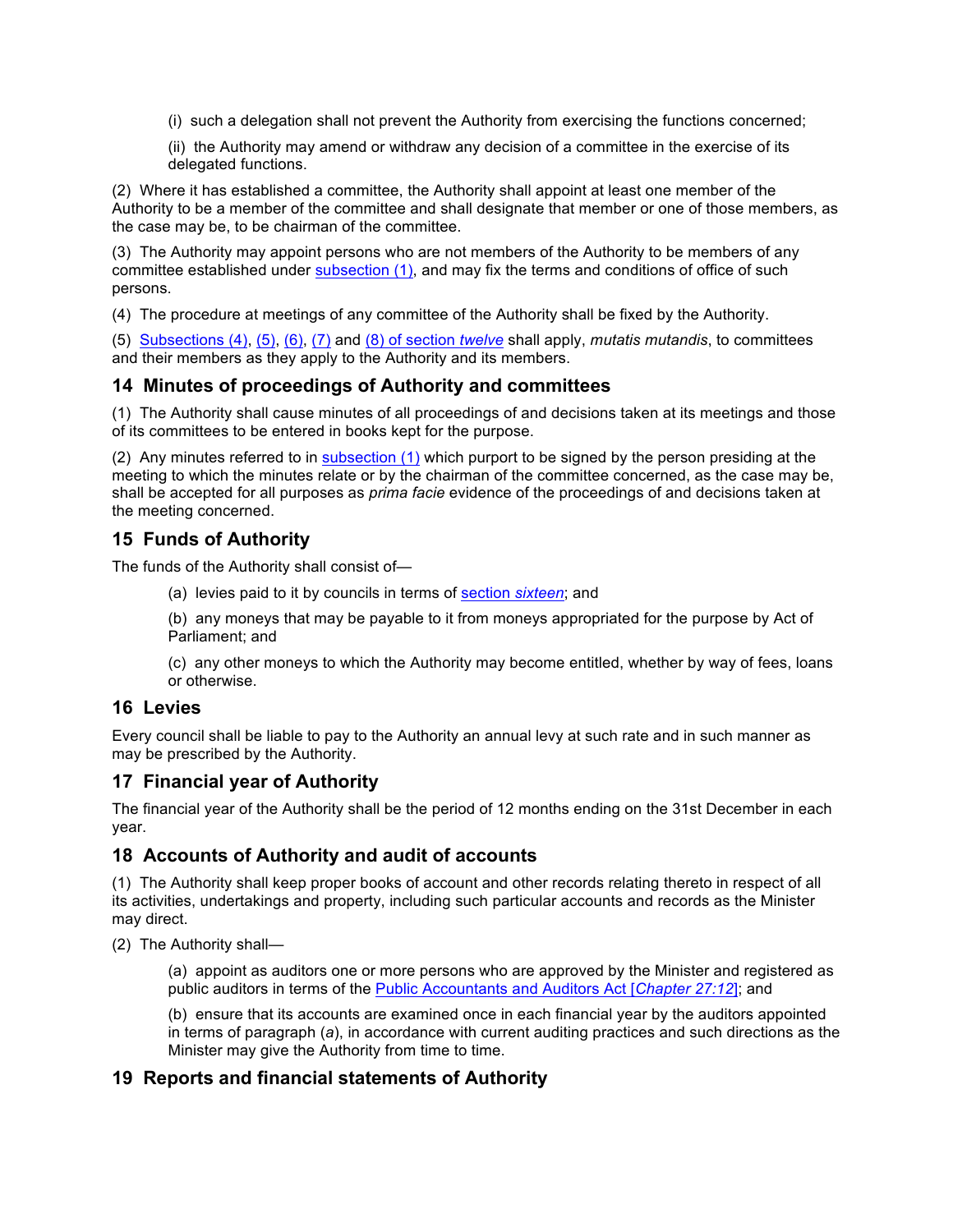(1) Within 6 months from the end of each financial year, the Authority shall prepare a report and financial statements in respect of that financial year, and shall forthwith submit a copy of the report and financial statements to the Minister and to each council.

(2) In addition to the annual report referred to in subsection  $(1)$ , the Authority-

- (a) shall submit to the Minister such other reports as the Minister may require; and
- (b) may submit to the Minister such other reports as the Authority may consider advisable;

in regard to the functions, operations, finances and property of the Authority.

(3) The Authority shall give the Minister all such information relating to its functions, operations, finances and property as the Minister may at any time require.

(4) The Minister—

(a) shall lay a report submitted to him in terms of subsection (1) before Parliament on one of the 15 days that Parliament next sits after he received the report;

(b) may lay before Parliament a report submitted to him in terms of subsection (2).

### **20 Annual congress**

(1) In each year, on such date or dates as may be prescribed, the Authority shall convene an annual congress which shall be attended by—

- (a) all the members of the Authority; and
- (b) all the members of every council;

and to which the Authority may invite delegates representing any association, institution or other organisation that the Authority considers appropriate.

(2) An annual congress convened in terms of subsection (1) shall be held in such manner as may be prescribed by the Authority.

(3) The proceedings of the annual congress shall be open to the public and the press except when the congress considers any matter which the participants at the congress resolve should be considered in committee.

# **21 Mediation by Authority in disputes**

(1) If requested to do so by the council or councils concerned, the Authority shall mediate in any dispute arising between councils or between a council and a registered person.

(2) The procedure to be followed in any mediation proceedings in terms of subsection (1) shall be as prescribed by the Authority.

### **22 Appeals to Authority against decisions of councils**

(1) Subject to this Act, any person who is aggrieved by any decision taken in regard to him by a council may appeal against the decision to the Authority within thirty days after being informed of the decision.

(2) An appeal under subsection (1) shall be lodged in such form and manner as may be prescribed by the Authority.

(3) The Authority shall forward a copy of any appeal lodged with it under subsection (1) to the council concerned, and the council shall, within 30 days, provide the Authority with such information, including, in the case of a disciplinary matter, copies of the record of the disciplinary proceedings, as the Authority may require.

(4) After affording both parties a reasonable opportunity to make representations in the matter, the Authority shall consider the appeal and may—

- (a) confirm, vary or set aside the decision of the council concerned; or
- (b) give such decision in the matter as it considers the council concerned ought to have given; or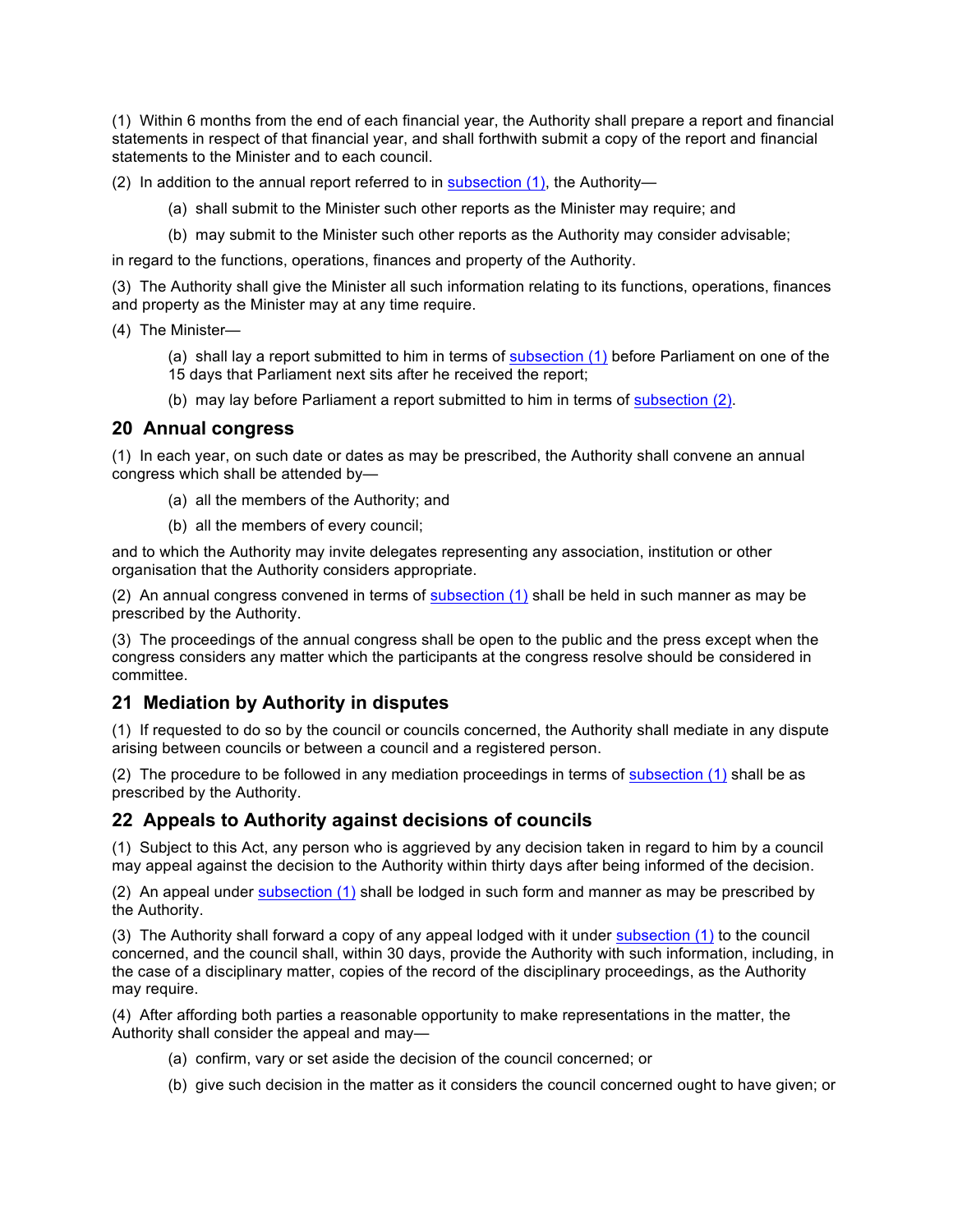(c) refer the matter back to the council concerned for further consideration;

and shall without delay notify the appellant and the council concerned of its decision.

(5) If the Authority receives oral evidence in an appeal under this section, it shall ensure that a record is kept of the evidence.

(6) If in an appeal under this section the Authority confirms the decision of the council concerned, the Authority may order the appellant to pay the expenses of and incidental to the appeal, or any part of those expenses.

(7) The Authority may recover from the appellant concerned, by proceedings in a court of competent jurisdiction, any amount he has been ordered to pay under subsection (6).

# **23 Minister may give Authority directions in national interest**

(1) The Minister, after consultation with the Authority, may give the Authority such written directions of a general policy nature as appear to him to be in the national interest.

(2) The Authority shall, with all due expedition, comply with any directions given to it in terms of subsection (1).

(3) Where the Authority has been given a direction in terms of subsection  $(1)$ , it shall ensure that the direction and any views it has expressed thereon are set out in its annual report laid before Parliament in terms of subsection (4) of section *nineteen*.

#### **PART III**

#### SECRETARIAT AND INSPECTORATE OF AUTHORITY

# **24 Interpretation in Part III**

In this Part—

**"deputy Secretary-General"** means the deputy Secretary-General of the Health Professions Authority appointed in terms of paragraph (*b*) of subsection (1) of section *twenty-five*;

**"inspector"** means a person appointed as an inspector in terms of subsection (1) of section *twenty-six*.

### **25 Secretary-General and other members of staff**

(1) Subject to this section, the Authority shall appoint—

- (a) a Secretary-General of the Health Professions Authority; and
- (b) a deputy Secretary-General of the Health Professions Authority; and
- (c) such other members of staff as the Authority considers necessary;

who shall be responsible for—

(i) carrying out any functions on behalf of the Authority which the Authority may assign to them; and

(ii) administering the affairs and property of the Authority; and

(iii) providing secretarial services for all councils and assisting the councils in the performance of their functions; and

(iv) doing anything necessary for the efficient discharge of the functions of the Authority and the councils.

(2) In addition to the functions referred to in subsection  $(1)$  and subject to any directions given to him by the Authority, the Secretary-General shall—

(a) be responsible for managing the Authority's operations and activities and supervising its staff; and

(b) on the instructions of the president of the Authority or the chairman of any of its committees, convene meetings of the Authority or the committee, as the case may be.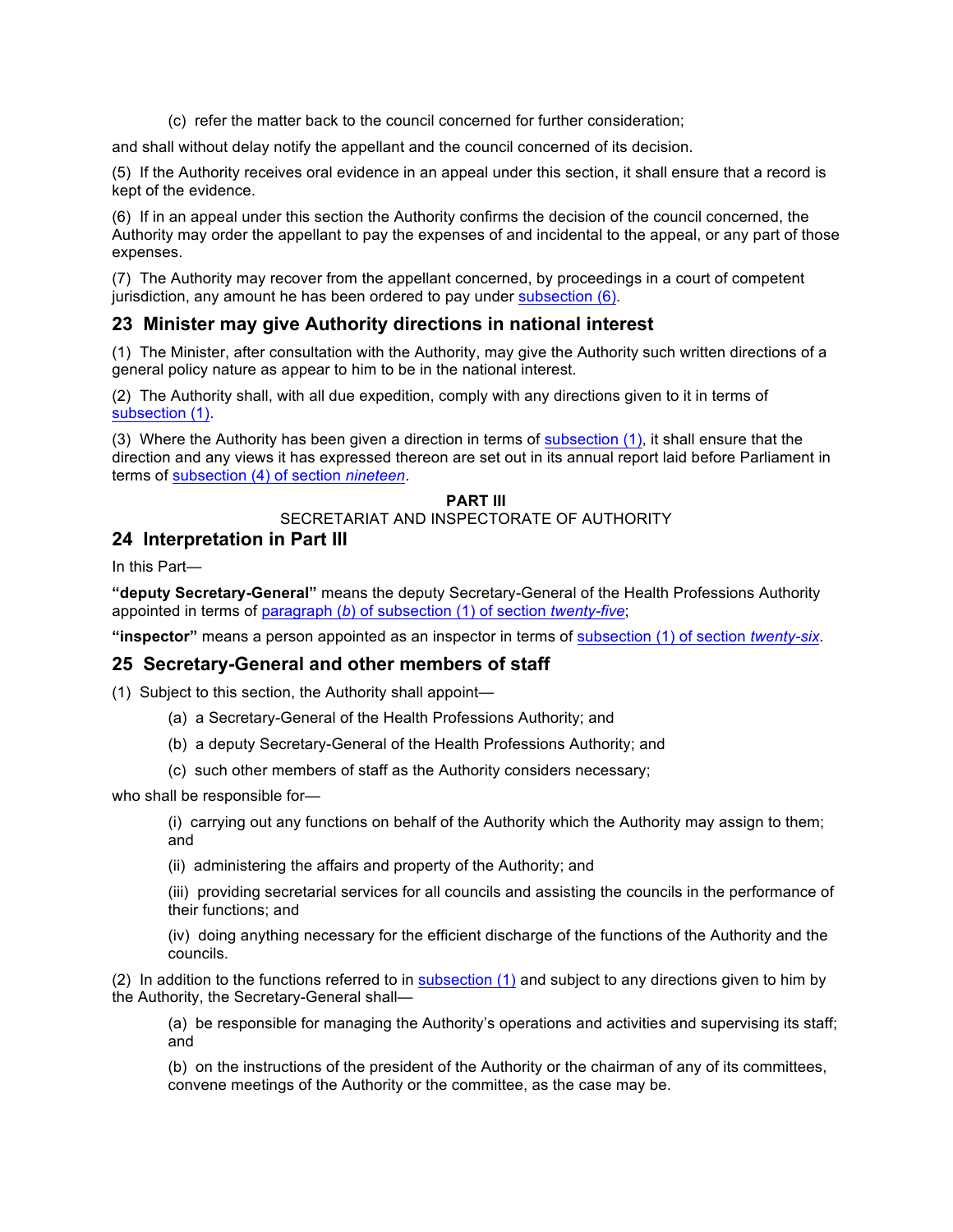(3) The deputy Secretary-General shall exercise the functions of the Secretary-General during any period that the office of Secretary-General is vacant or the Secretary-General is for any reason unable to act.

(4) The persons referred to in subsection (1) shall be appointed on such terms and conditions as the Authority may fix:

Provided that their remuneration and allowances shall be subject to approval by the Minister.

(5) The president of the Authority may suspend from the performance of his duties any member of staff referred to in paragraph (*c*) of subsection (1) pending consideration by the Authority of a complaint in relation to that member of staff.

### **26 Inspectors and their powers**

(1) Subject to this section, the Authority shall appoint inspectors who shall be responsible, when required to do so by the Authority or any council, for conducting inspections and reporting thereon for the purpose of enforcing this Act.

(2) Inspectors shall be appointed on such terms and conditions as the Authority may fix:

Provided that their remuneration and allowances shall be subject to approval by the Minister.

(3) The Secretary-General shall be responsible for supervising the activities of inspectors.

(4) The president of the Authority may suspend an inspector from the performance of his duties pending consideration by the Authority of a complaint in relation to the inspector.

(5) The Secretary-General shall ensure that every inspector is provided with a certificate, signed by the president of the Authority, stating that the inspector has been appointed as such in terms of this Act.

(6) For the purposes of this Act, an inspector may—

(a) at all reasonable times, enter and inspect any health institution for the purpose of ensuring proper compliance with this Act;

(b) at any time, enter and search any premises where there are reasonable grounds for believing that the entry and search is necessary for the prevention, investigation or detection of an offence under this Act, or for the seizure of any article that is the subject-matter of such an offence or evidence relating to such an offence;

(c) at any time and at any place, require any person who has or is reasonably believed to have the possession, custody or control of any book, document or thing which—

(i) is required to be kept for the purposes of this Act; or

(ii) is believed on reasonable grounds to be the subject-matter of an offence under this Act or evidence relating to such an offence;

 to produce the book, document or thing and additionally, or alternatively, explain any entry in it;

(d) examine and make extracts from and copies of any book or document or thing produced in compliance with a requirement in terms of paragraph (*c*);

(e) require any person who has or is reasonably believed to have the possession, custody or control of any book or document produced in compliance with a requirement in terms of paragraph (*c*) to explain any entry in it;

(f) take possession of any book, document or thing which is believed on reasonable grounds to be the subject-matter of an offence under this Act or evidence relating to such an offence:

 Provided that any such book, document or thing shall be retained for so long only as may be necessary for the purposes of any investigation, trial or inquiry.

(7) An inspector shall, at the request of any person affected by the exercise or the performance by such inspector of any power or function under this Act, exhibit to that person the certificate referred to in subsection (5).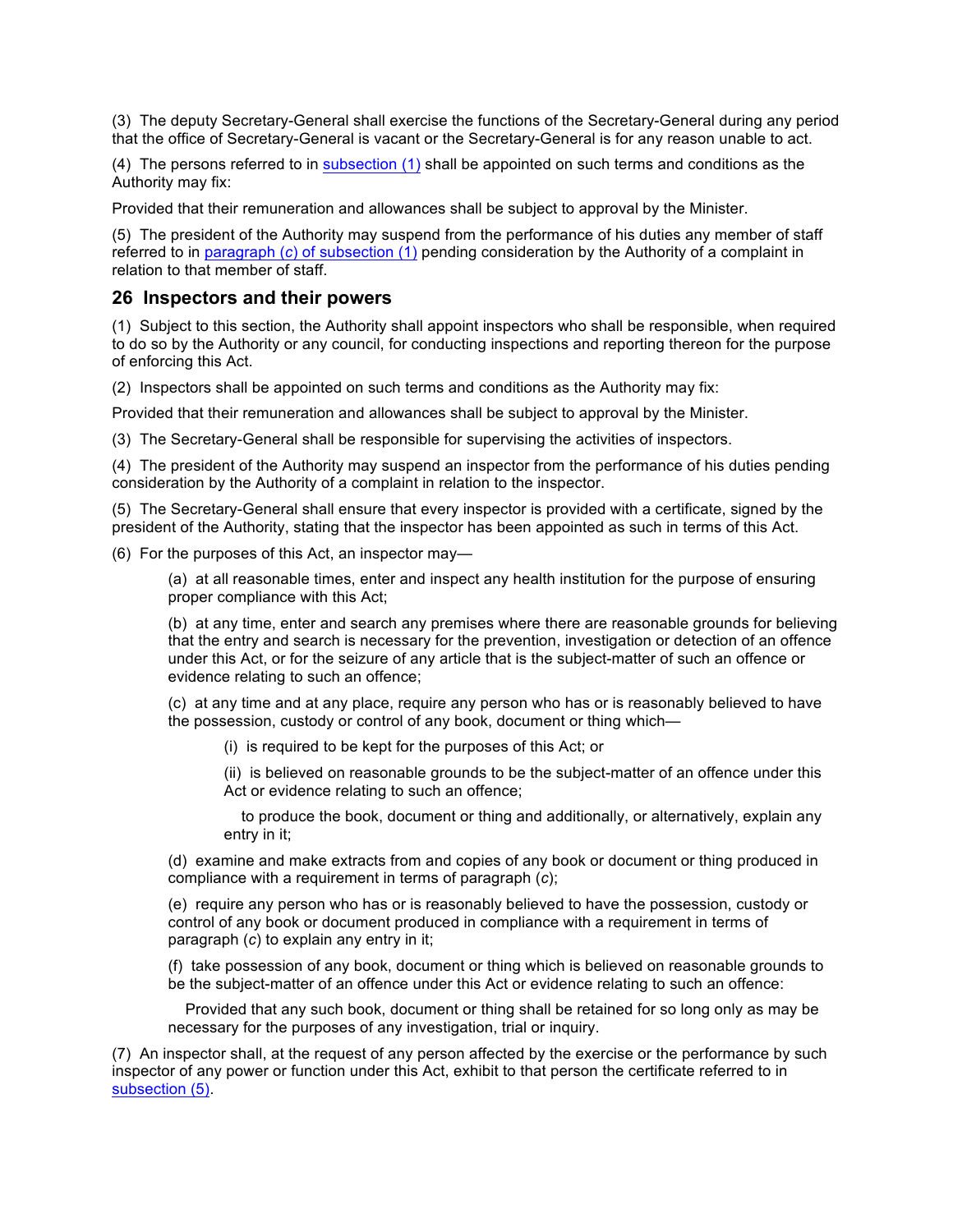(8) Except for the purposes of this Act or when required to do so by a court of law, an inspector shall not disclose any information relating to any inspection acquired in the performance of his duties.

# **27 Offences in connection with inspectors**

Any person who—

- (a) falsely holds himself out to be an inspector; or
- (b) without just cause—

(i) refuses or fails to answer to the best of his ability any question lawfully put to him by an inspector in the performance of his functions under this Act; or

(ii) refuses or fails to comply to the best of his ability with any lawful requirement of an inspector in the performance of his functions; or

(c) wilfully hinders or obstructs an inspector in the performance of his functions;

shall be guilty of an offence and liable to a fine not exceeding level five or to imprisonment for a period not exceeding six months or to both such fine and such imprisonment.

[amended by Act 22 of 2001 with effect from the 10th September, 2002.]

#### **PART IV**

MEDICAL AND DENTAL PRACTITIONERS COUNCIL OF ZIMBABWE **28 Interpretation in Part IV**

In this Part—

**"Council"** means the Medical and Dental Practitioners Council of Zimbabwe established by section *twenty-nine*;

**"registered person"** means a person registered in any profession or calling specified in Part I of the First Schedule.

# **29 Establishment of Medical and Dental Practitioners Council of Zimbabwe**

(1) There is hereby established a council, to be known as the Medical and Dental Practitioners Council of Zimbabwe, which shall be a body corporate capable of suing and being sued in its corporate name and, subject to this Act, of performing all acts that bodies corporate may by law perform.

(2) The Council shall represent persons registered in any profession or calling specified in Part I of the *First Schedule*.

# **30 Functions and powers of Council**

(1) Subject to this Act, the functions of the Council shall be—

(a) to assist in the promotion of the health of the population of Zimbabwe; and

(b) to regulate, control and supervise all matters affecting the training of persons in, and the manner of the exercise of, the professions and callings specified in Part I of the *First Schedule*; and

(c) to promote liaison in the field of training referred to in paragraph (*b*), both in Zimbabwe and elsewhere, and to monitor, enforce and improve the standards of such training in Zimbabwe; and

(d) to advise the Minister on any matter affecting any profession or calling specified in Part I of the *First Schedule*; and

(e) to communicate to the Minister information on matters of public importance acquired by the Council in the performance of its functions under this Act; and

 ( *f* ) to consider and determine applications for the registration of persons in the professions and callings specified in Part I of the *First Schedule*, subject to such conditions, whether as to qualifications or otherwise, as may be prescribed by the Council; and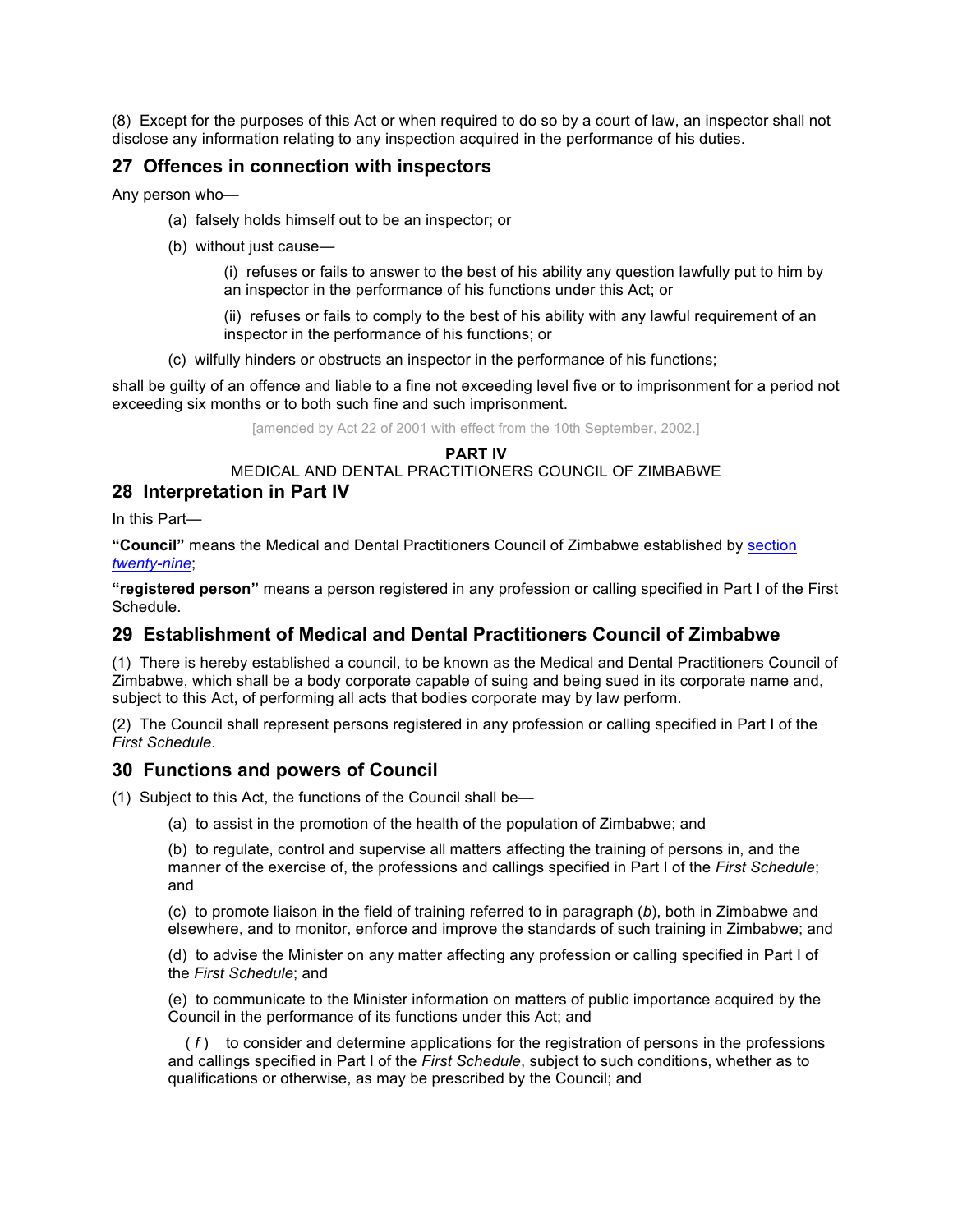(g) to establish and maintain one or more registers in terms of Part XV for the registration of persons in the professions and callings specified in Part I of the *First Schedule*; and

(h) to issue practising certificates to registered persons and to cancel or suspend such certificates in terms of this Act; and

(i) to define and enforce ethical practice and discipline among registered persons; and

 ( *j*) to encourage co-operation between the Council and other councils established under this Act; and

(k) to take such steps as appear to the Council to be necessary or desirable to advance the standing and effectiveness of the professions or callings specified in Part I of the *First Schedule*; and

(l) to present the views of registered persons on national, regional and international issues; and

(m) to evaluate and monitor the standards of qualifying examinations, courses and training for registered persons; and

(n) to evaluate any examinations, training courses and qualifications of foreign institutions for the purposes of registration; and

(o) to perform any other function that may be conferred or imposed upon the Council by or in terms of this Act or any other enactment.

(2) For the better exercise of its functions, the Council shall have power to do or cause to be done all or any of the things specified in the *Second Schedule*, either absolutely or conditionally and either solely or jointly with others.

#### **31 Membership of Council**

- (1) The Council shall consist of 18 members of whom—
	- (a) 2 shall be appointed by the Minister from persons who are employed in his Ministry; and

(b) 2 shall be appointed by the Minister from a list of names submitted by the Faculty of Medicine of the University of Zimbabwe; and

(c) 2 shall be medical practitioners who practise elsewhere than in a municipal or town area and who are appointed by the Minister from a list of names submitted by an association which is recognised by the Minister as representing such practitioners; and

(d) 3 shall be general medical practitioners who are appointed by the Minister from a list of names submitted by an association which is recognised by the Minister as representing such practitioners; and

(e) the remainder shall be elected by registered persons in the manner prescribed by the Council:

 Provided that each of the following classes of practitioners shall be represented among the elected members of the Council—

- (i) surgeons;
- (ii) physicians;
- (iii) anaesthetists;
- (iv) paediatricians;
- (v) pathologists;
- (vi) radiologists;
- (vii) obstetricians and gynaecologists;
- (viii) dental practitioners;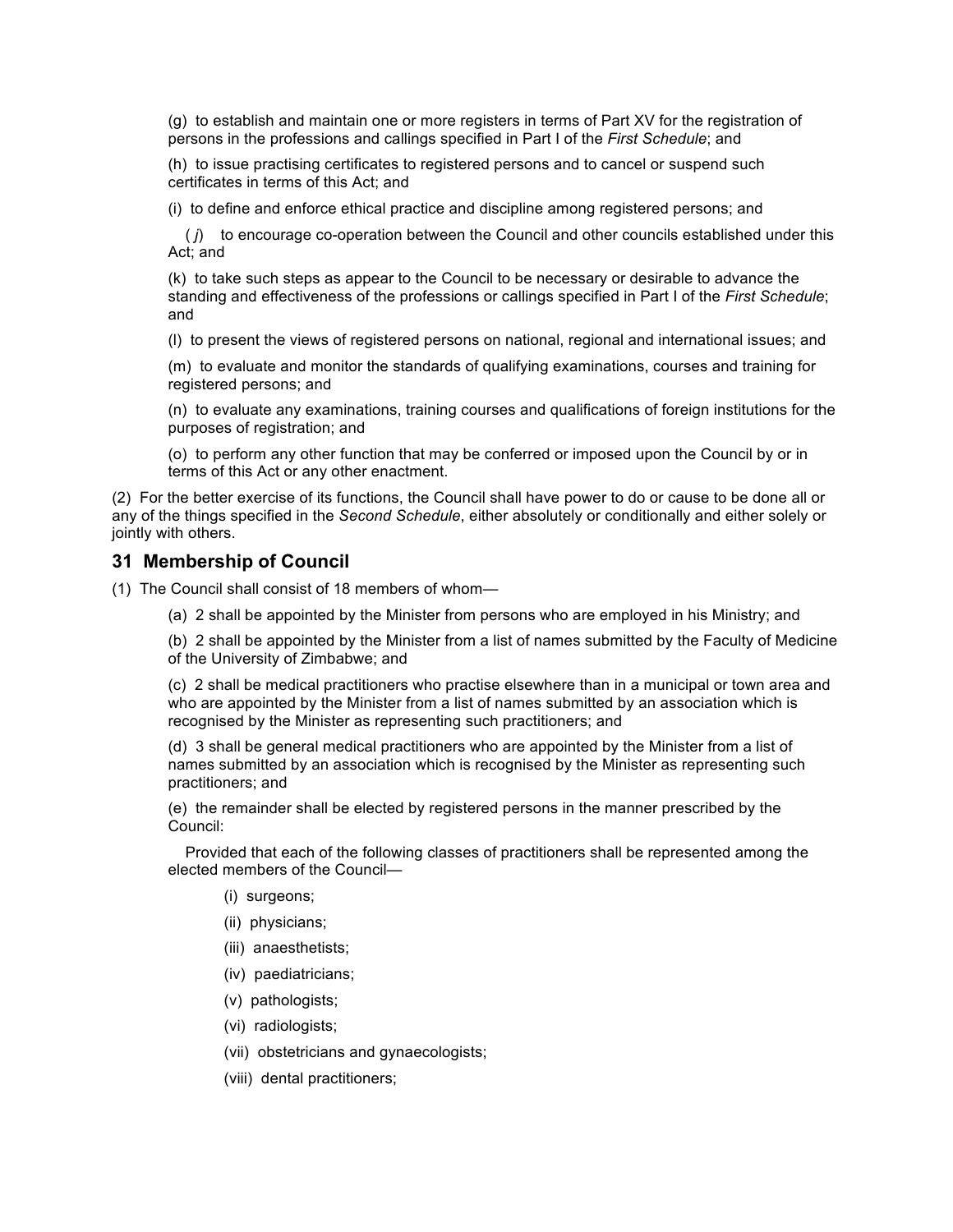[amended by the General Laws Amendment (No.2) Act 2002 promulgated on the 24<sup>th</sup> January, 2003 - with retrospective effect, in terms of clause  $47$  - from the  $4^{\text{th}}$  February, 2002 - Editor.

(2) Before making an appointment in terms of paragraph (*b*), (*c*) or (*d*) of subsection (1), the Minister shall call upon—

- (a) the Dean of the Faculty of Medicine of the University of Zimbabwe; or
- (b) the association referred to in paragraph (*c*) or (*d*) of subsection (1);

as the case may be, to nominate such number of persons as the Minister may specify.

(3) If a body referred to in subsection (2) fails or refuses to submit a list of the requisite number of nominees within a reasonable time after being called upon to do so, the Minister may appoint any qualified person to be a member of the Council, and the person so appointed shall be deemed to represent the body concerned.

(4) If registered persons refuse or fail for any reason to elect all or any of the members referred to in paragraph (*d*) of subsection (1), the Minister may appoint any qualified person to serve on the Council in the place of any such member, and a person so appointed shall hold office in all respects as if he had been elected in terms of this section.

### **PART V**

ALLIED HEALTH PRACTITIONERS COUNCIL OF ZIMBABWE

#### **32 Interpretation in Part V**

In this Part—

**"allied health practitioner"** means a person registered in a profession or calling referred to in Part II of the *First Schedule*;

**"Council"** means the Allied Health Practitioners Council of Zimbabwe established by section *thirty-three*.

### **33 Establishment of Allied Health Practitioners Council of Zimbabwe**

(1) There is hereby established a council, to be known as the Allied Health Practitioners Council of Zimbabwe, which shall be a body corporate capable of suing and being sued in its corporate name and, subject to this Act, of performing all acts that bodies corporate may by law perform.

(2) The Council shall represent persons registered in any profession or calling specified in Part II of the *First Schedule*.

### **34 Functions and powers of Council**

(1) Subject to this Act, the functions of the Council shall be—

(a) to assist in the promotion of the health of the population of Zimbabwe; and

(b) to regulate, control and supervise all matters affecting the training of persons in, and the manner of the exercise of, the professions and callings specified in Part II of the *First Schedule*; and

(c) to promote liaison in the field of training referred to in paragraph (*b*), both in Zimbabwe and elsewhere, and to monitor, enforce and improve the standards of such training in Zimbabwe; and

(d) to advise the Minister on any matter affecting the profession or calling of any allied health practitioner; and

(e) to communicate to the Minister information on matters of public importance acquired by the Council in the performance of its functions under this Act; and

(f) to consider and determine applications for the registration of allied health practitioners in accordance with such conditions, whether as to qualifications or otherwise, as may be prescribed by the Council; and

(g) to establish and maintain one or more registers in terms of Part XV for the registration of allied health practitioners; and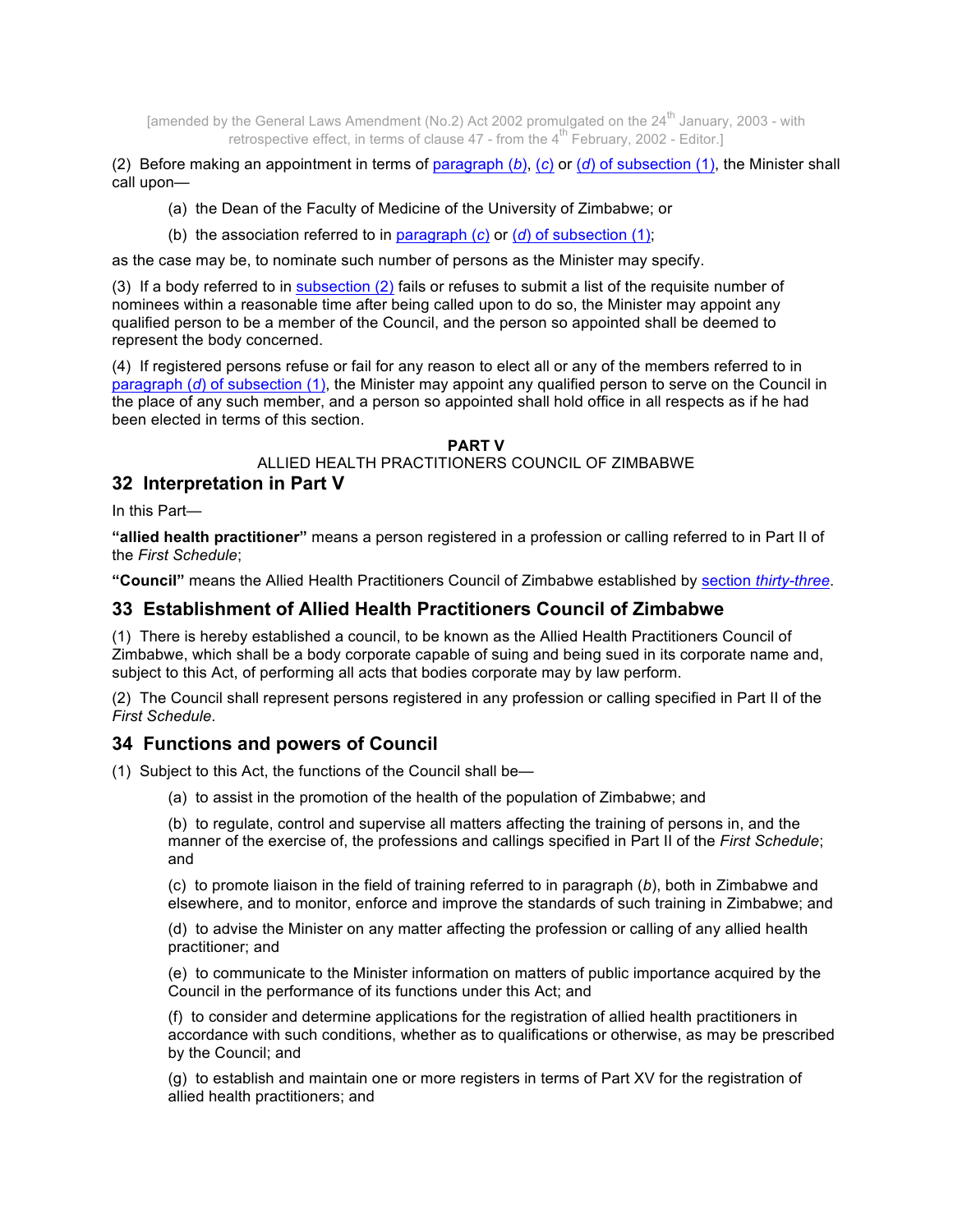(h) to issue practising certificates to allied health practitioners and to cancel or suspend such certificates in terms of this Act; and

(i) to define and enforce ethical practice and discipline among allied health practitioners; and

 ( *j*) to encourage co-operation between the Council and other councils established under this Act; and

(k) to take such steps as appear to the Council to be necessary or desirable to advance the standing and effectiveness of allied health practitioners in Zimbabwe; and

(l) to present the views of allied health practitioners on national, regional and international issues; and

(m) to evaluate and monitor the standards of qualifying examinations, courses and training for allied health practitioners; and

(n) to evaluate any examinations, training courses and qualifications of foreign institutions for the purposes of the registration of allied health practitioners; and

(o) to perform any other function that may be conferred or imposed upon the Council by or in terms of this Act or any other enactment.

(2) For the better exercise of its functions, the Council shall have power to do or cause to be done all or any of the things specified in the Second Schedule, either absolutely or conditionally and either solely or jointly with others.

### **35 Membership of Council**

(1) The Council shall consist of 10 members of whom—

(a) 2 shall be persons appointed by the Minister; and

(b) the remainder shall be elected by allied health practitioners in the manner prescribed by the Council:

 Provided that each of the following classes of practitioners shall be represented among the elected members of the Council—

- (i) clinical social workers; and
- (ii) dieticians; and
- (iii) ECG technicians; and
- (iv) operating theatre technicians; and
- (v) psychologists; and
- (vi) radiographers.

(2) If allied health practitioners refuse or fail for any reason to elect all or any of the members referred to in paragraph (*b*) of subsection (1), the Minister may appoint any qualified person to serve on the Council in the place of any such member, and a person so appointed shall hold office in all respects as if he had been elected in terms of this section.

#### **PART VI**

NATURAL THERAPISTS COUNCIL OF ZIMBABWE

# **36 Interpretation in Part VI**

In this Part—

**"Council"** means the Natural Therapists Council of Zimbabwe established by section *thirty-seven*;

**"natural therapist"** means any person registered in any profession or calling referred to in Part III of the First Schedule.

### **37 Establishment of Natural Therapists Council of Zimbabwe**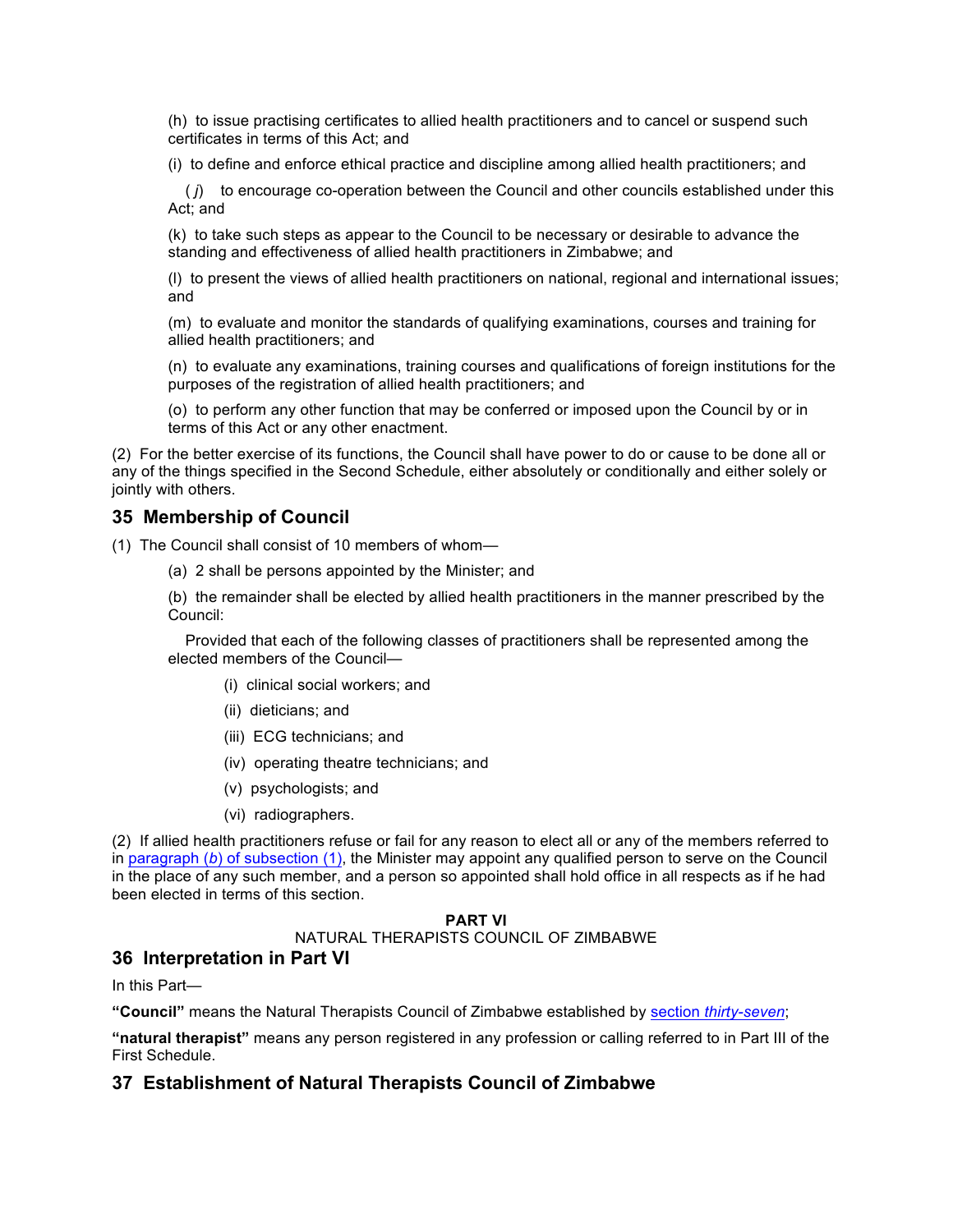(1) There is hereby established a council, to be known as the Natural Therapists Council of Zimbabwe, which shall be a body corporate capable of suing and being sued in its corporate name and, subject to this Act, of performing all acts that bodies corporate may by law perform.

(2) The Council shall represent persons registered in any profession or calling specified in Part III of the *First Schedule*.

### **38 Functions and powers of Council**

(1) Subject to this Act, the functions of the Council shall be—

(a) to assist in the promotion of the health of the population of Zimbabwe; and

(b) to regulate, control and supervise all matters affecting the training of persons in, and the manner of the exercise of, the professions and callings specified in Part III of the *First Schedule*; and

(c) to promote liaison in the field of training referred to in paragraph (*b*), both in Zimbabwe and elsewhere, and to monitor, enforce and improve the standards of such training in Zimbabwe; and

(d) to advise the Minister on any matter affecting the profession or calling of any natural therapist; and

(e) to communicate to the Minister information on matters of public importance acquired by the Council in the performance of its functions under this Act; and

(f) to consider and determine applications for the registration of natural therapists in accordance with such conditions, whether as to qualifications or otherwise, as may be prescribed by the Council; and

(g) to establish and maintain one or more registers in terms of Part XV for the registration of natural therapists; and

(h) to issue practising certificates to natural therapists and to cancel or suspend such certificates in terms of this Act; and

(i) to define and enforce ethical practice and discipline among natural therapists; and

 ( *j*) to encourage co-operation between the Council and other councils established under this Act; and

(k) to take such steps as appear to the Council to be necessary or desirable to advance the standing and effectiveness of natural therapists in Zimbabwe; and

(l) to present the views of natural therapists on national, regional and international issues; and

(m) to evaluate and monitor the standards of qualifying examinations, courses and training for natural therapists; and

(n) to evaluate any examinations, training courses and qualifications of foreign institutions for the purposes of the registration of natural therapists; and

(o) to perform any other function that may be conferred or imposed upon the Council by or in terms of this Act or any other enactment.

(2) For the better exercise of its functions, the Council shall have power to do or cause to be done all or any of the things specified in the *Second Schedule*, either absolutely or conditionally and either solely or jointly with others.

### **39 Membership of Council**

(1) The Council shall consist of 10 members of whom—

(a) 4 shall be persons appointed by the Minister; and

(b) 2 shall be elected, in the manner prescribed by the Council, by registered persons who are entitled to elect members of the Medical and Dental Practitioners Council of Zimbabwe established by Part IV; and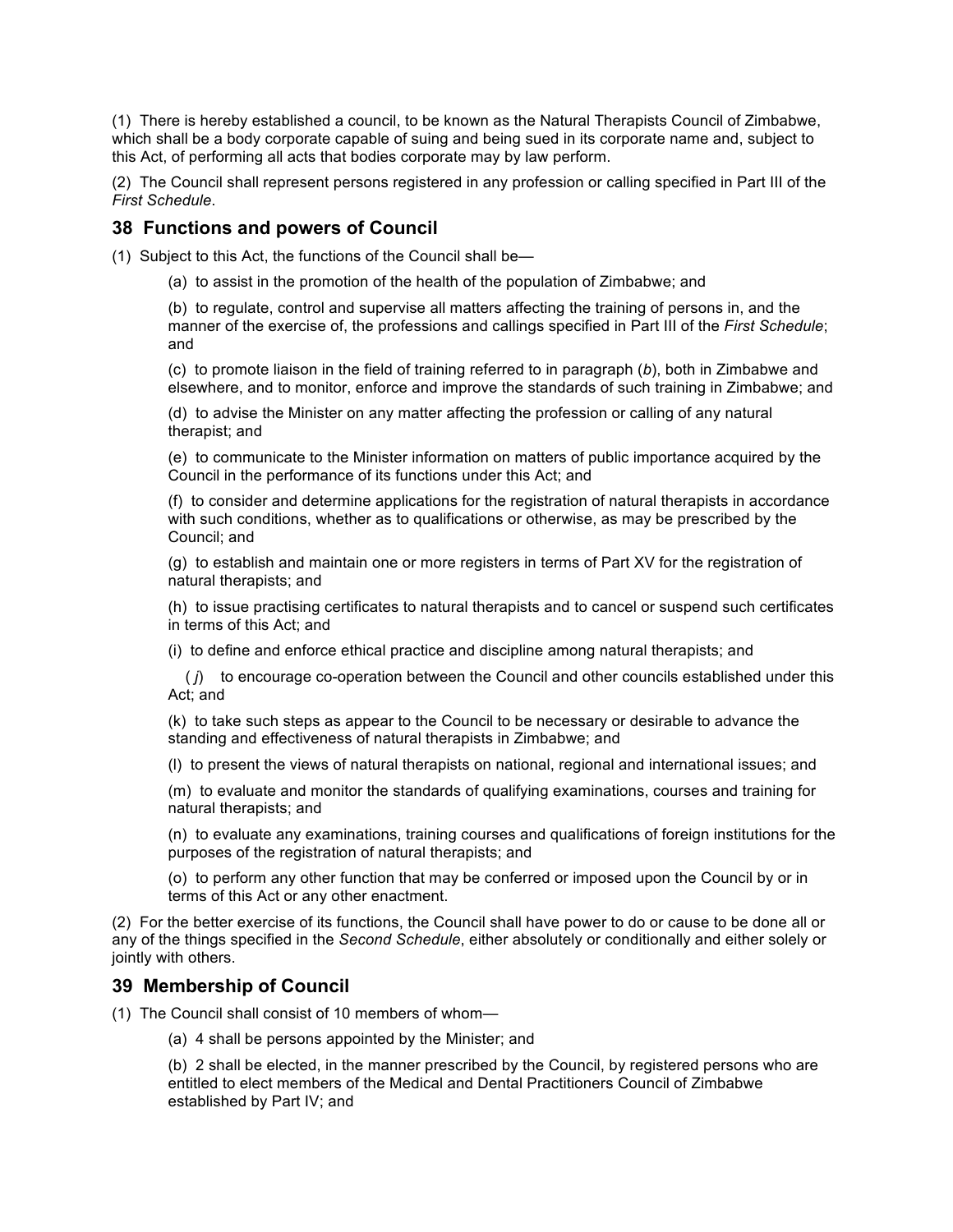(c) the remainder shall be elected by natural therapists in the manner prescribed by the Council.

[amended by the General Laws Amendment (No.2) Act 2002 promulgated on the  $24<sup>th</sup>$  January, 2003 - with retrospective effect, in terms of clause  $47$  - from the  $4^{\text{th}}$  February, 2002 - Editor.]

(2) If registered persons or natural therapists refuse or fail for any reason to elect all or any of the members referred to in paragraph (*b*) or (*c*) of subsection (1), the Minister may appoint any qualified person to serve on the Council in the place of any such member, and a person so appointed shall hold office in all respects as if he had been elected in terms of the paragraph concerned.

#### **PART VII**

NURSES COUNCIL OF ZIMBABWE

# **40 Interpretation in Part VII**

In this Part—

**"Council"** means the Nurses Council of Zimbabwe established by section *forty-one*;

**"nurse"** means any person registered in a profession or calling referred to in Part IV of the First Schedule.

### **41 Establishment of Nurses Council of Zimbabwe**

(1) There is hereby established a council, to be known as the Nurses Council of Zimbabwe, which shall a body corporate capable of suing and being sued in its corporate name and, subject to this Act, of performing all acts that bodies may by law perform.

(2) The Council shall represent persons registered in any profession or calling specified in Part IV of the *First Schedule.*

### **42 Functions and powers of Council**

(1) Subject to this Act, the functions of the Council shall be—

(a) to assist in the promotion of the health of the population of Zimbabwe; and

(b) to regulate, control and supervise all matters affecting the training of persons in, and the manner of the exercise of, the professions and callings specified in Part IV of the *First Schedule*; and

(c) to promote liaison in the field of training referred to in paragraph (*b*), both in Zimbabwe and elsewhere, and to monitor, enforce and improve the standards of such training in Zimbabwe; and

(d) to advise the Minister on any matter affecting the profession or calling of any nurse; and

(e) to communicate to the Minister information on matters of public importance acquired by the Council in the performance of its functions under this Act; and

(f) to consider and determine applications for the registration of nurses in accordance with such conditions, whether as to qualifications or otherwise, as may be prescribed by the Council; and

(g) to establish and maintain one or more registers in terms of Part XV for the registration of nurses; and

(h) to issue practising certificates to nurses and to cancel or suspend such certificates in terms of this Act; and

(i) to define and enforce ethical practice and discipline among nurses; and

(j) to encourage co-operation between the Council and other councils established under this Act; and

(k) to take such steps as appear to the Council to be necessary or desirable to advance the standing and effectiveness of nurses in Zimbabwe; and

(l) to present the views of nurses on national, regional and international issues; and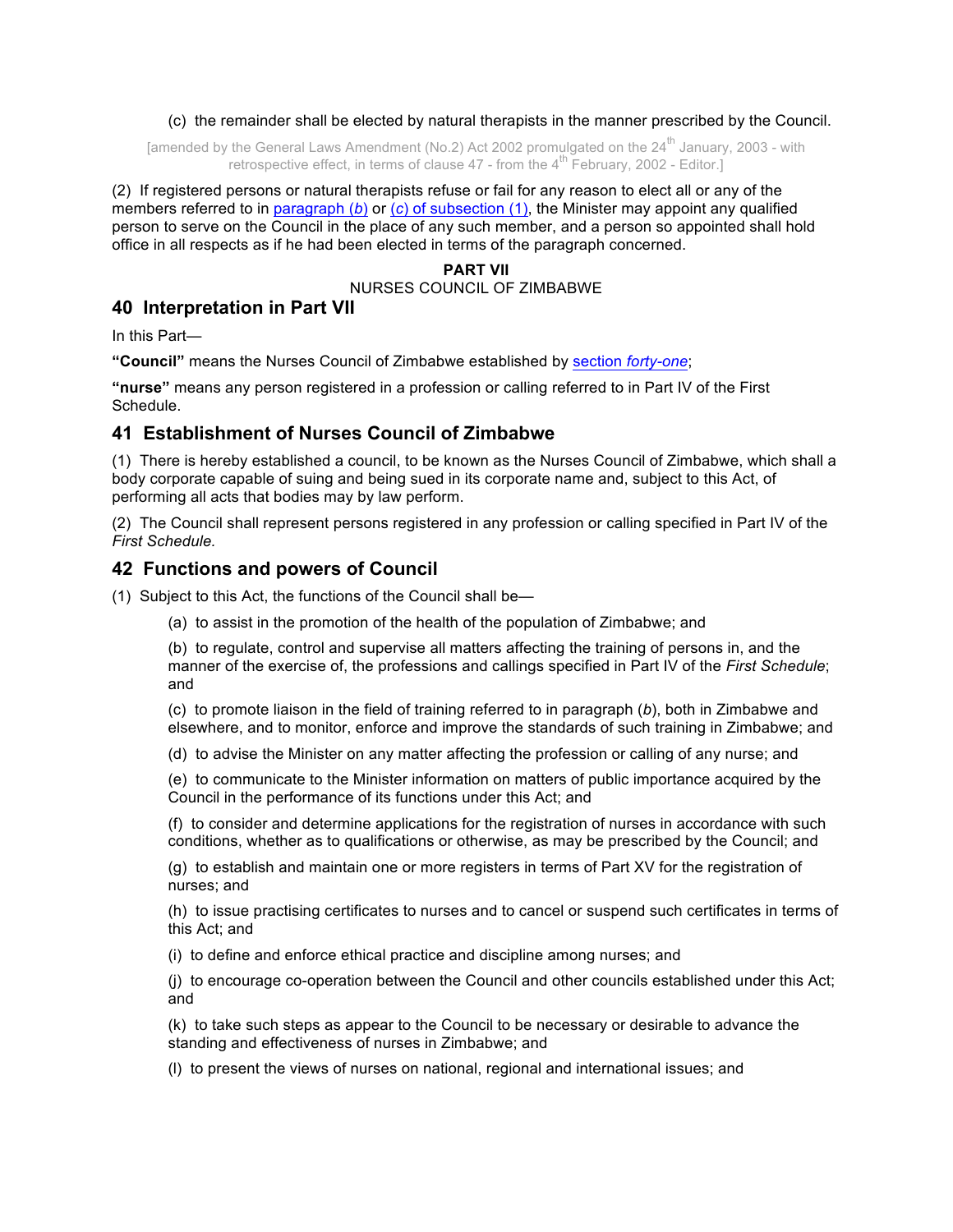(m) to evaluate and monitor the standards of qualifying examinations, courses and training for nurses; and

(n) to evaluate any examinations, training courses and qualifications of foreign institutions for the purposes of the registration of nurses; and

(o) to perform any other function that may be conferred or imposed upon the Council by or in terms of this Act or any other enactment.

(2) For the better exercise of its functions, the Council shall have power to do or cause to be done all or any of the things specified in the Second Schedule, either absolutely or conditionally and either solely or jointly with others.

# **43 Membership of Council**

(1) The Council shall consist of 15 members of whom—

(a) 1 shall be the person for the time being holding office as Director of Nursing Services in the Ministry responsible for health; and

(b) 4 shall be appointed by the Minister:

(c) the remainder shall be elected by nurses in the manner prescribed by the Council.

(2) If nurses refuse or fail for any reason to elect all or any of the members referred to in paragraph (*c*) of subsection (1), the Minister may appoint any qualified person to serve on the Council in the place of any such member, and a person so appointed shall hold office in all respects as if he had been elected in terms of that paragraph.

### **PART VIII**

#### PHARMACISTS COUNCIL OF ZIMBABWE

### **44 Interpretation in Part VIII**

In this Part—

**"Council"** means the Pharmacists Council of Zimbabwe established by section *forty-five*;

**"registered person"** means a person registered in a profession or calling specified in Part V of the *First Schedule*.

### **45 Establishment of Pharmacists Council of Zimbabwe**

(1) There is hereby established a council, to be known as the Pharmacists Council of Zimbabwe, which shall be a body corporate capable of suing and being sued in its corporate name and, subject to this Act, of performing all acts that bodies corporate may by law perform.

(2) The Council shall represent the persons registered in any profession or calling specified in Part V of the *First Schedule*.

### **46 Functions and powers of Council**

(1) Subject to this Act, the functions of the Council shall be—

(a) to assist in the promotion of the health of the population of Zimbabwe; and

(b) to promote the practice of the professions or callings specified in Part V of the *First Schedule* and to foster research into, and develop knowledge, of such professions or callings; and

(c) to regulate, control and supervise all matters affecting the training of persons in, and the manner of the exercise of, the professions and callings specified in Part V of the First Schedule; and

(d) to promote liaison in the field of training referred to in paragraph (*c*), both in Zimbabwe and elsewhere, and to monitor, enforce and improve the standards of such training in Zimbabwe; and

(e) to advise the Minister on any matter affecting any profession or calling specified in Part V of the *First Schedule*; and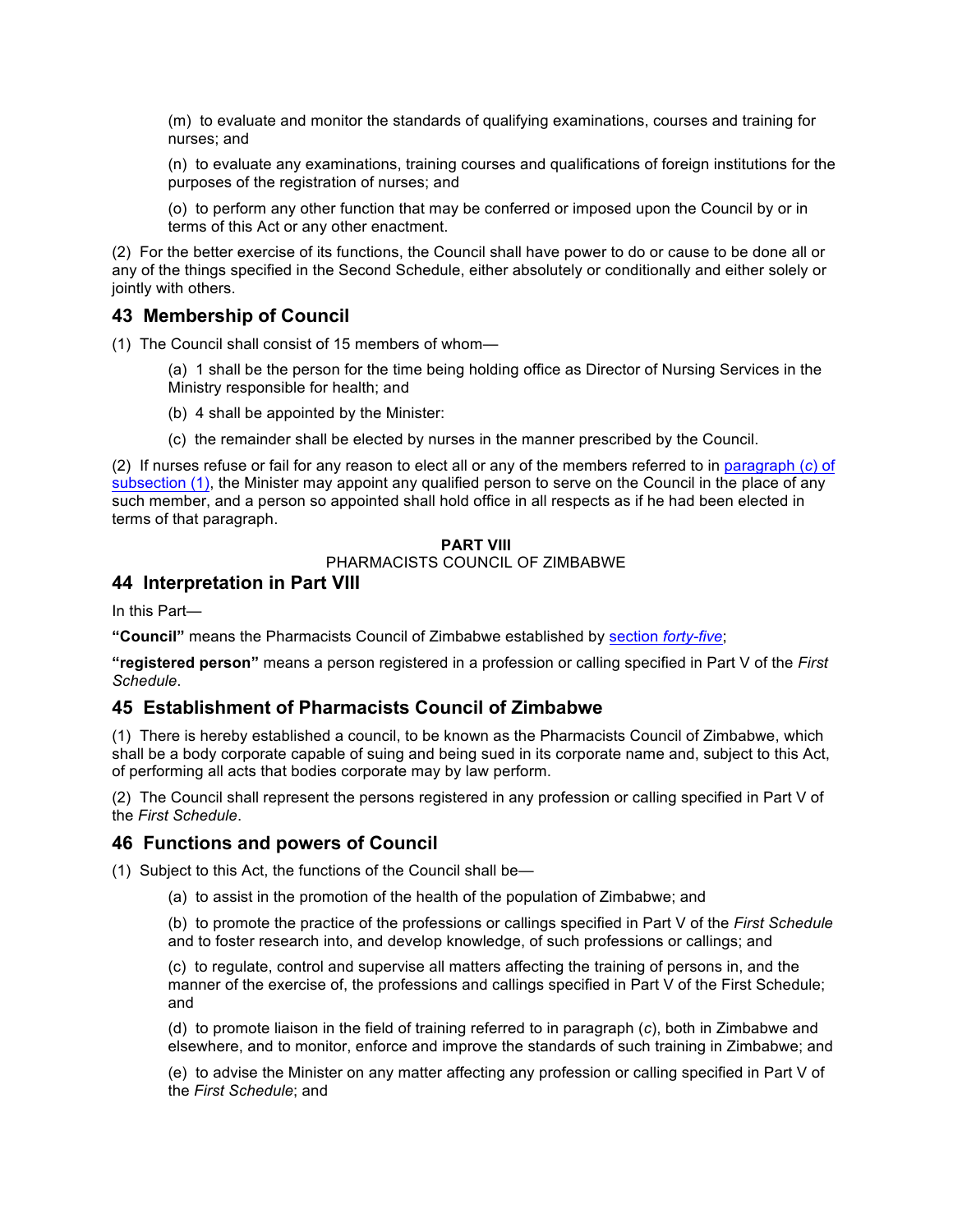(f) to communicate to the Minister information on matters of public importance acquired by the Council in the performance of its functions under this Act; and

(g) to consider and determine applications for the registration of persons in the professions and callings specified in Part V of the *First Schedule*, subject to such conditions, whether as to qualifications or otherwise, as may be prescribed by the Council; and

(h) to establish and maintain one or more registers in terms of Part XV for the registration of persons in the professions and callings specified in Part V of the *First Schedule*; and

(i) to issue practising certificates to registered persons and to cancel or suspend such certificates in terms of this Act; and

(j) to define and enforce ethical practice and discipline among registered persons; and

(k) to encourage co-operation between the Council and other councils established under this Act; and

(l) to take such steps as appear to the Council to be necessary or desirable to advance the standing and effectiveness of registered persons in Zimbabwe; and

(m) to present the views of registered persons on national, regional and international issues; and

(n) to evaluate and monitor the standards of qualifying examinations, courses and training for registered persons; and

(o) to evaluate any examinations, training courses and qualifications of foreign institutions for the purposes of registration in any of the professions or callings specified in Part V of the *First Schedule*; and

(p) to perform any other function that may be conferred or imposed upon the Council by or in terms of this Act or any other enactment.

(2) For the better exercise of its functions, the Council shall have power to do or cause to be done all or any of the things specified in the *Second Schedule*, either absolutely or conditionally and either solely or jointly with others.

#### **47 Membership of Council**

(1) The Council shall consist of 14 members of whom—

(a) ten shall be persons appointed by the Minister, of whom—

(i) 1 shall be a registered pharmacist who is a member of, or employed by, the Medicines Control Authority of Zimbabwe established in terms of the Medicines and Allied Substances Control Act [*Chapter 15:03*]; and

(ii) 1 shall be shall be a registered pharmacist employed in a hospital; and

(iii) 2 shall be registered pharmacists chosen from a list of names submitted by the Retail Pharmacists Association; and

(iv) one shall be a registered pharmacist chosen from a list of names submitted by the Pharmaceutical Manufacturers Association; and

(v) 1 shall be a registered pharmacist chosen from a list of names submitted by the Ethical Drugs Association; and

(vi) 1 shall be a registered pharmacist who is engaged in training pharmacists or pharmacy technicians at an institution of higher learning in Zimbabwe and who is chosen from a list of names submitted by the head of the relevant faculty or department at that institution; and

(vii) 1 shall be a registered legal practitioner chosen from a list of names submitted by the Law Society of Zimbabwe; and

(viii) 1 shall be a person chosen from a list of names submitted by the Consumer Council of Zimbabwe;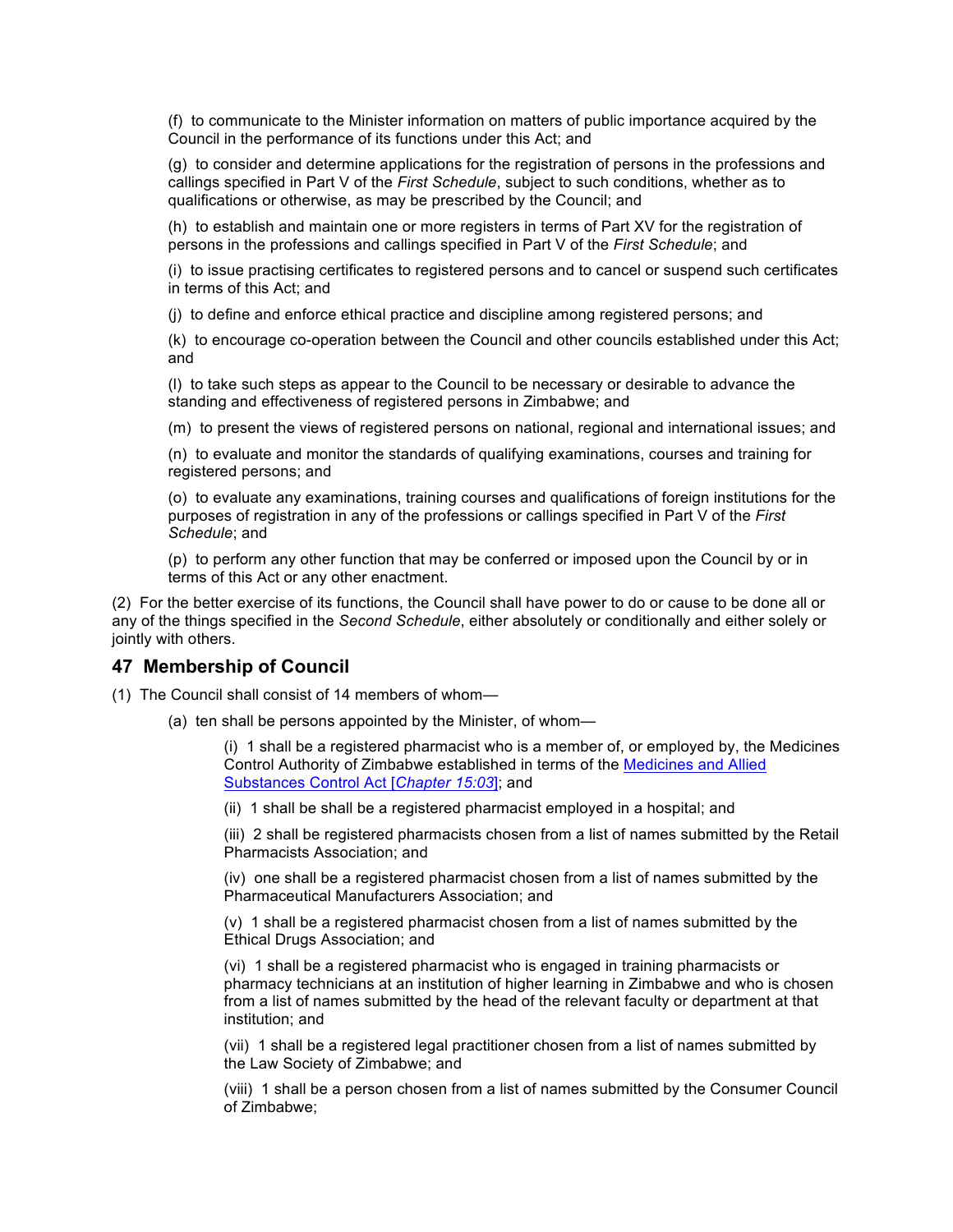and

(b) 2 shall be elected by registered pharmacy technicians in the manner prescribed by the Council; and

(c) 1 shall be elected by registered dispensing opticians and optometrists in the manner prescribed by the Council; and

(d) 1 shall be elected by registered hearing aid specialists and orthoptists in the manner prescribed by the Council.

(2) Before making an appointment in terms of subparagraph (iii), (iv), (v), (vi), (vii) or (viii) of paragraph (*a*) of subsection (1), the Minister shall call upon the body which is required to submit a list in terms of the subparagraph concerned to nominate such number of persons as the Minister may specify.

(3) If a body referred to in subsection (2) fails or refuses to submit a list of the requisite number of nominees within a reasonable time after being called upon to do so, the Minister may appoint any qualified person to be a member of the Council, and the person so appointed shall be deemed to represent the body concerned.

(4) If a body referred to in subparagraph (i), (iii), (iv), (v), (vii) or (viii) of paragraph (*a*) of subsection (1)—

(a) changes its name, this section shall apply, *mutatis mutandis*, in relation to the body as if it had been referred to in the subparagraph concerned by its new name;

(b) ceases to exist, this section shall apply, *mutatis mutandis*, in relation to such other body as the Minister determines to be the successor of the first-mentioned body or to have equivalent objects and functions to the first-mentioned body.

(5) If registered persons refuse or fail for any reason to elect all or any of the members referred to in paragraph (*b*), (*c*) or (*d*) of subsection (1), the Minister may appoint any qualified person to serve on the Council in the place of any such member, and a person so appointed shall hold office in all respects as if he had been elected in terms of the paragraph concerned.

### **PART IX**

### MEDICAL LABORATORY AND CLINICAL SCIENTISTS COUNCIL OF ZIMBABWE **48 Interpretation in Part IX**

In this Part—

**"Council"** means the Medical Laboratory and Clinical Scientists Council of Zimbabwe established by section *forty-nine*;

**"registered person"** means a person registered in any profession or calling specified in Part VI of the First Schedule.

# **49 Establishment of Medical Laboratory and Clinical Scientists Council of Zimbabwe**

(1) There is hereby established a council, to be known as the Medical Laboratory and Clinical Scientists Council of Zimbabwe, which shall be a body corporate capable of suing and being sued in its corporate name and, subject to this Act, of performing all acts that bodies corporate may by law perform.

(2) The Council shall represent the persons registered in any profession or calling specified in Part VI of the *First Schedule*.

# **50 Functions and powers of Council**

- (1) Subject to this Act, the functions of the Council shall be—
	- (a) to assist in the promotion of the health of the population of Zimbabwe; and

(b) to regulate, control and supervise all matters affecting the training of persons in, and the manner of the exercise of, the professions and callings specified in Part VI of the *First Schedule*; and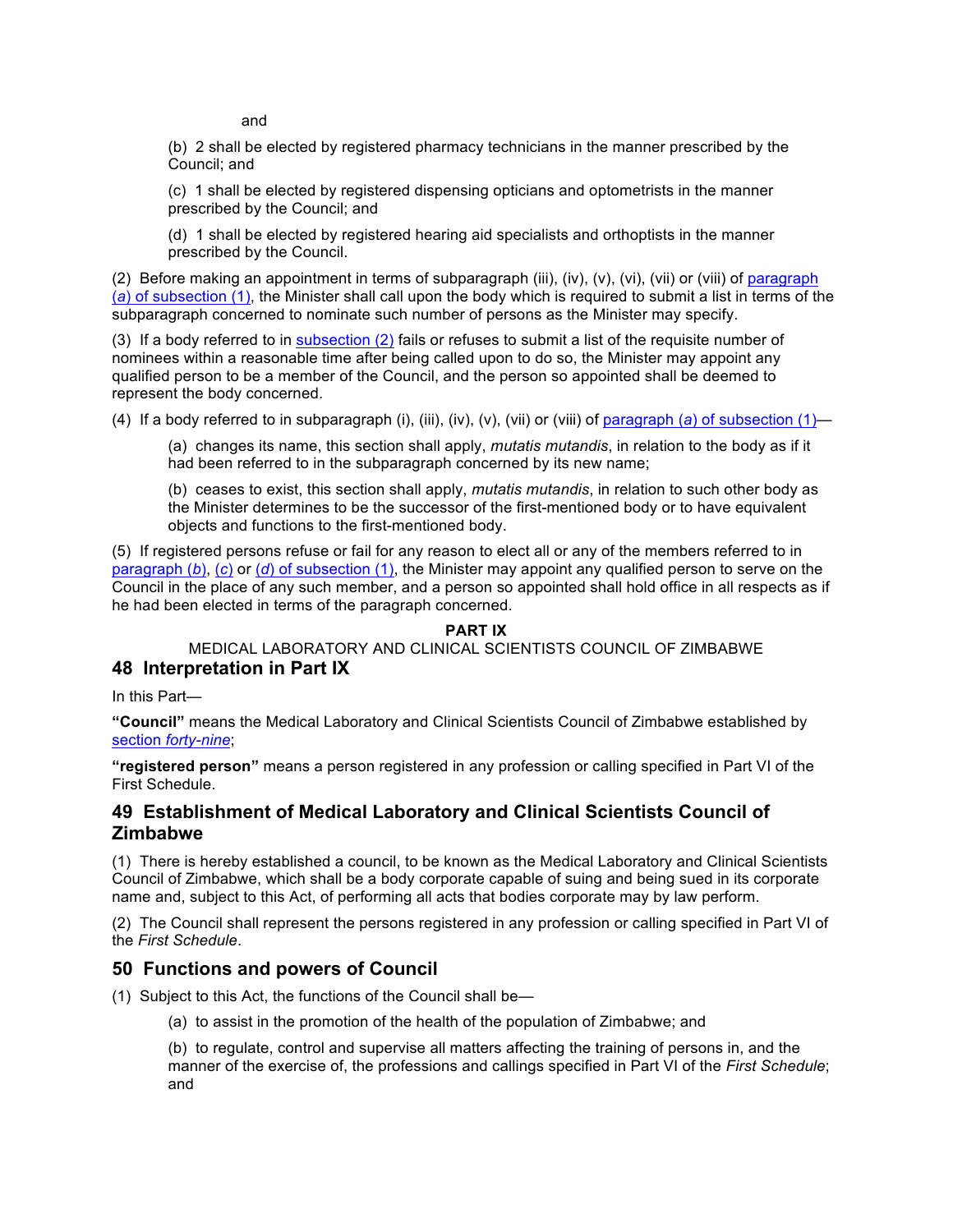(c) to promote liaison in the field of training referred to in paragraph (*b*), both in Zimbabwe and elsewhere, and to monitor, enforce and improve the standards of such training in Zimbabwe; and

[amended by the General Laws Amendment (No.2) Act 2002 promulgated on the 24<sup>th</sup> January, 2003 - with retrospective effect, in terms of clause  $47$  - from the  $4^{\text{th}}$  February, 2002 - Editor.]

(d) to advise the Minister on any matter affecting any profession or calling specified in Part VI of the *First Schedule*; and

(e) to communicate to the Minister information on matters of public importance acquired by the Council in the performance of its functions under this Act; and

 ( *f* ) to consider and determine applications for the registration of persons in the professions and callings specified in Part VI of the *First Schedule*, subject to such conditions, whether as to qualifications or otherwise, as may be prescribed by the Council; and

(g) to establish and maintain one or more registers in terms of Part XV for the registration of persons in the professions and callings specified in Part VI of the *First Schedule*; and

(h) to issue practising certificates to registered persons and to cancel or suspend such certificates in terms of this Act; and

(i) to define and enforce ethical practice and discipline among registered persons; and

(j) to encourage co-operation between the Council and other councils established under this Act; and

(k) to take such steps as appear to the Council to be necessary or desirable to advance the standing and effectiveness of registered persons:

(l) to present the views of registered persons on national, regional and international issues; and

(m) to evaluate and monitor the standards of qualifying examinations, courses and training for registered persons; and

(n) to evaluate any examinations, training courses and qualifications of foreign institutions for the purposes of registration in the professions and callings specified in Part VI of the *First Schedule*; and

(o) to perform any other function that may be conferred or imposed upon the Council by or in terms of this Act or any other enactment.

(2) For the better exercise of its functions, the Council shall have power to do or cause to be done all or any of the things specified in the *Second Schedule*, either absolutely or conditionally and either solely or jointly with others.

#### **51 Membership of Council**

(1) The Council shall consist of 15 members of whom—

(a) 1 shall be appointed by the Minister from persons who are employed in his Ministry; and

(b) 2 shall be appointed by the Minister from a list of names submitted by the Faculty of Medicine of the University of Zimbabwe; and

(c) 2 shall be appointed by the Minister from a list of names submitted by the Department of Medical Laboratory Sciences of the University of Zimbabwe; and

[amended by the General Laws Amendment (No.2) Act 2002 promulgated on the 24<sup>th</sup> January, 2003 - with retrospective effect, in terms of clause  $47$  - from the  $4^{\text{th}}$  February, 2002 - Editor.]

(d) 2 shall be appointed by the Minister from a list of names submitted by the Institute of Medical Laboratory Scientists; and

(e) 2 shall be appointed by the Minister from a list of names submitted by the Clinical Scientists; and

(f) the remainder shall be elected by registered persons in the manner prescribed by the Council: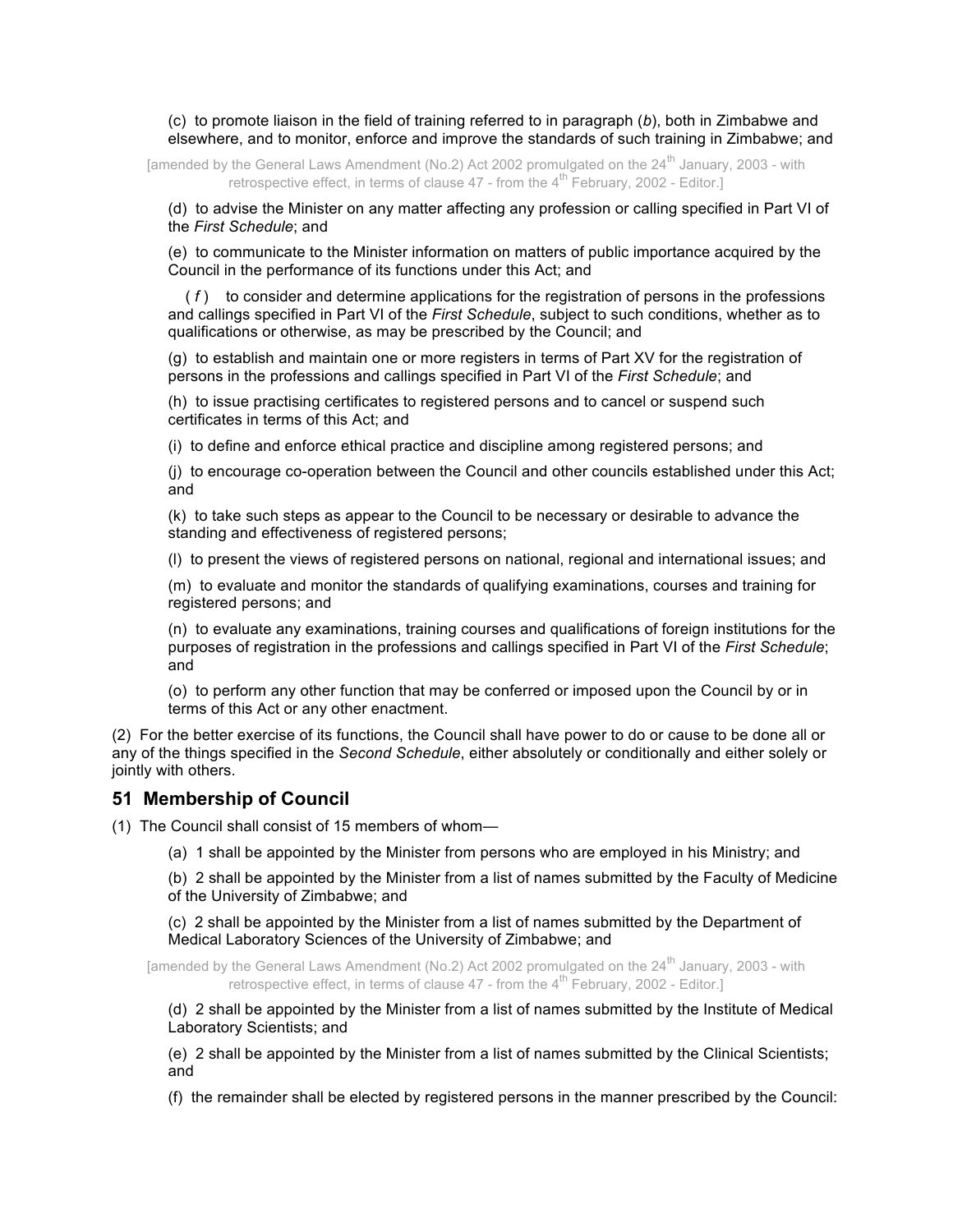Provided that each of the following disciplines shall be represented among the elected members of the Council—

- (i) clinical biochemistry; and
- (ii) cytology; and
- (iii) haematology; and
- (iv) histopathology; and
- (v) immunology; and
- (vi) medical microbiology..

(2) Before making an appointment in terms of paragraph (*b*), (*c*), (*d*) or (*e*) of subsection (1), the Minister shall call upon the body which is required to submit a list in terms of the paragraph concerned to nominate such number of persons as the Minister may specify.

[amended by the General Laws Amendment (No.2) Act 2002 promulgated on the  $24<sup>th</sup>$  January, 2003 - with retrospective effect, in terms of clause  $47$  - from the  $4^{\text{th}}$  February, 2002 - Editor.]

(3) If a body referred to in subsection (2) fails or refuses to submit a list of the requisite number of nominees within a reasonable time after being called upon to do so, the Minister may appoint any qualified person to be a member of the Council, and the person so appointed shall be deemed to represent the body concerned.

(4) If a body referred to in subsection (2)—

[amended by the General Laws Amendment (No.2) Act 2002 promulgated on the 24<sup>th</sup> January, 2003 - with retrospective effect, in terms of clause  $47$  - from the  $4^{\text{th}}$  February, 2002 - Editor.

(5) If registered persons refuse or fail for any reason to elect all or any of the members referred to in paragraph (*f*) of subsection (1), the Minister may appoint any qualified person to serve on the Council in the place of any such member, and a person so appointed shall hold office in all respects as if he had been elected in terms of this section.

[amended by the General Laws Amendment (No.2) Act 2002 promulgated on the 24<sup>th</sup> January, 2003 - with retrospective effect, in terms of clause  $47$  - from the  $4^{\text{th}}$  February, 2002 - Editor.

#### **PART X**

### ENVIRONMENTAL HEALTH PRACTITIONERS COUNCIL OF ZIMBABWE **52 Interpretation in Part X**

In this Part—

**"Council"** means the Environmental Health Practitioners Council of Zimbabwe established by section *fifty-three*;

**"environmental health practitioner"** means a person registered in a profession or calling specified in Part VII of the *First Schedule.*

# **53 Establishment of Environmental Health Practitioners Council of Zimbabwe**

(1) There is hereby established a council, to be known as the Environmental Health Practitioners Council of Zimbabwe, which shall be a body corporate capable of suing and being sued in its corporate name and, subject to this Act, of performing all acts that bodies corporate may by law perform.

(2) The Council shall represent the persons registered in any profession or calling specified in Part VII of the *First Schedule*.

# **54 Functions and powers of Council**

(1) Subject to this Act, the functions of the Council shall be—

(a) to assist in the promotion of the health of the population of Zimbabwe; and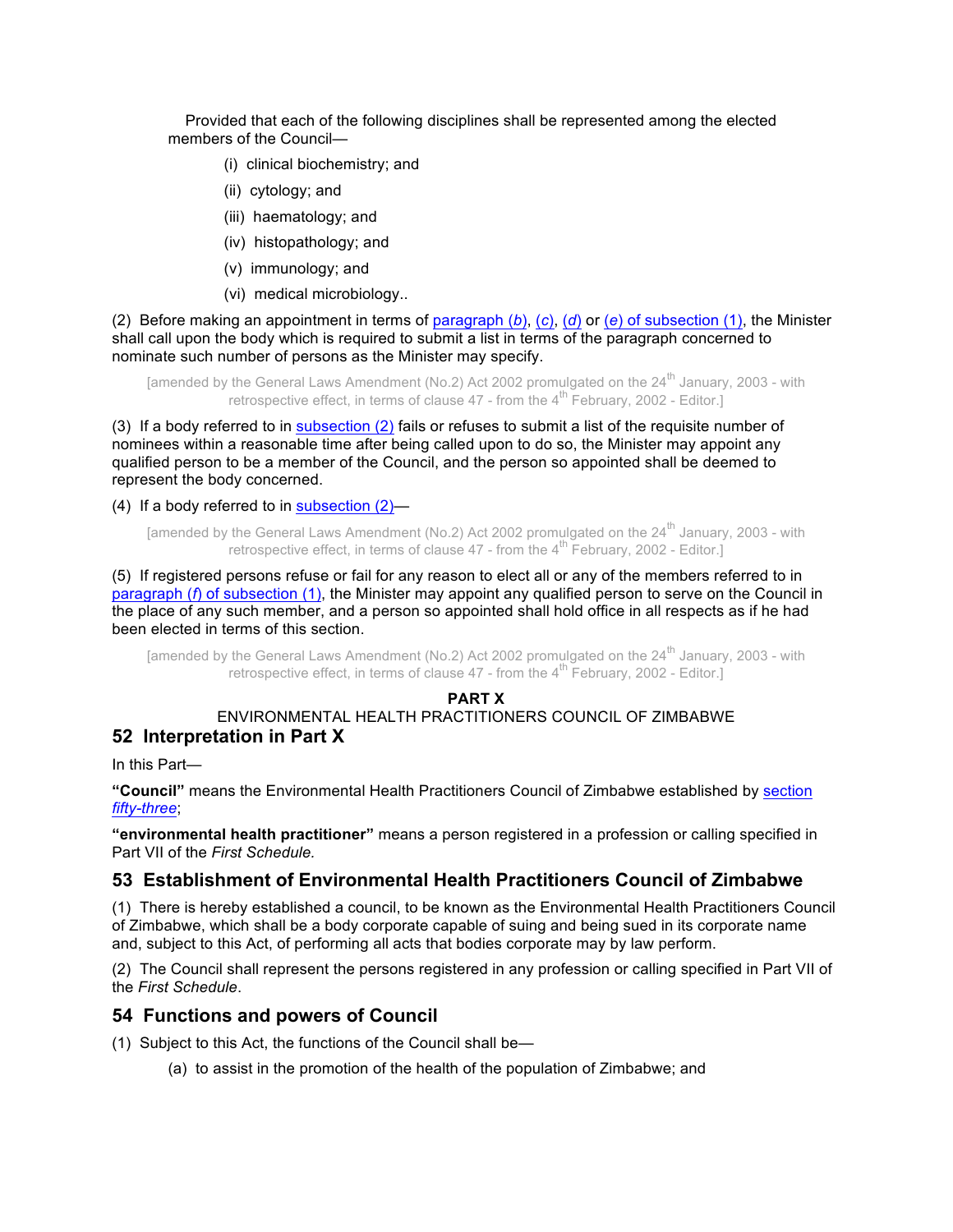(b) to regulate, control and supervise all matters affecting the training of persons in, and the manner of the exercise of, the profession or calling of any environmental health practitioner; and

(c) to promote liaison in the field of training referred to in paragraph (*b*), both in Zimbabwe and elsewhere, and to monitor, enforce and improve the standards of such training in Zimbabwe; and

(d) to advise the Minister on any matter affecting the profession or calling of any environmental health practitioner; and

(e) to communicate to the Minister information on matters of public importance acquired by the Council in the performance of its functions under this Act; and

(f) to consider and determine applications for the registration of environmental health practitioners in accordance with such conditions, whether as to qualifications or otherwise, as may be prescribed by the Council; and

(g) to establish and maintain one or more registers in terms of Part XV for the registration of environmental health practitioners; and

(h) to issue practising certificates to environmental health practitioners and to cancel or suspend such certificates in terms of this Act; and

(i) to define and enforce ethical practice and discipline among environmental health practitioners; and

(j) to encourage co-operation between the Council and other councils established under this Act; and

(k) to take such steps as appear to the Council to be necessary or desirable to advance the standing and effectiveness of environmental health practitioners in Zimbabwe; and

(l) to present the views of environmental health practitioners on national, regional and international issues; and

(m) to evaluate and monitor the standards of qualifying examinations, courses and training for environmental health practitioners; and

(n) to evaluate any examinations, training courses and qualifications of foreign institutions for the purposes of the registration of environmental health practitioners; and

(o) to perform any other function that may be conferred or imposed upon the Council by or in terms of this Act or any other enactment.

(2) For the better exercise of its functions, the Council shall have power to do or cause to be done all or any of the things specified in the *Second Schedule*, either absolutely or conditionally and either solely or jointly with others.

### **55 Membership of Council**

(1) The Council shall consist of 7 members of whom—

(a) 2 shall be appointed by the Minister; and

(b) 5 shall be elected by the environmental health practitioners in the manner prescribed by the Council.

(2) Of the persons elected in terms of subsection (1)—

(a) 1 shall be a registered meat and other foods inspector; and

(b) 2 shall be registered environmental health officers, one of whom shall be employed by a local authority; and

(c) 2 shall be environmental health technicians, one of whom shall be employed by a local authority.

(3) If environmental health practitioners refuse or fail for any reason to elect all or any of the members referred to in subsection (2), the Minister may appoint any qualified person to serve on the Council in the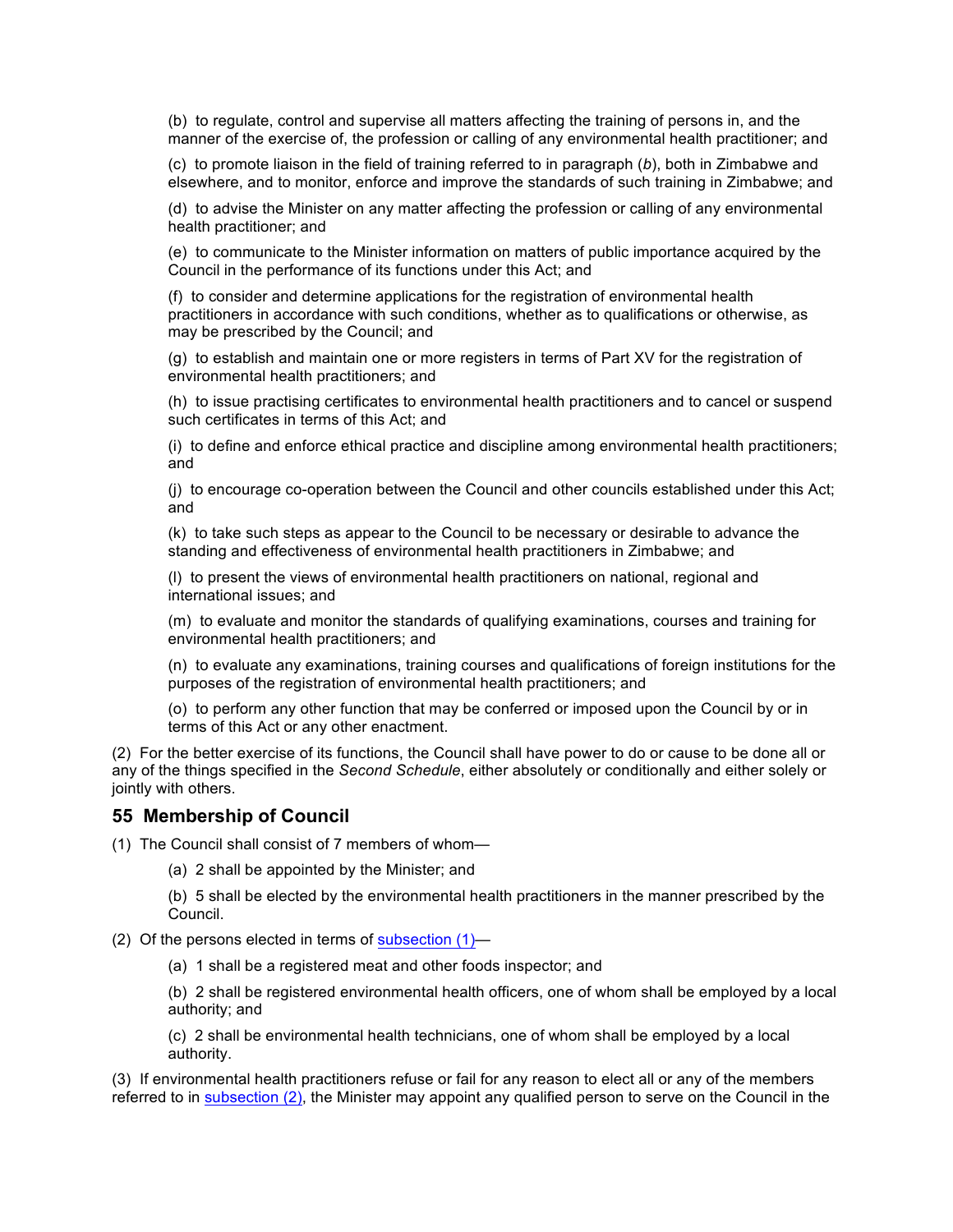place of any such member, and a person so appointed shall hold office in all respects as if he had been elected in terms of this section.

#### **PART XI**

MEDICAL REHABILITATION COUNCIL OF ZIMBABWE

# **56 Interpretation in Part XI**

In this Part—

**"Council"** means the Medical Rehabilitation Council of Zimbabwe established by section *fifty-seven*;

**"medical rehabilitation practitioner"** means a person registered in a profession or calling specified in Part VIII of the First Schedule.

# **57 Establishment of Medical Rehabilitation Practitioners Council of Zimbabwe**

(1) There is hereby established a council, to be known as the Medical Rehabilitation Practitioners Council of Zimbabwe, which shall be a body corporate capable of suing and being sued in its corporate name and, subject to this Act, of performing all acts that bodies corporate may by law perform.

[amended by the General Laws Amendment (No.2) Act 2002 promulgated on the  $24<sup>th</sup>$  January, 2003 - with retrospective effect, in terms of clause  $47$  - from the  $4^{\text{th}}$  February, 2002 - Editor.]

(2) The Council shall represent the persons registered in any profession or calling specified in Part VIII of the *First Schedule*.

# **58 Functions and powers of Council**

(1) Subject to this Act, the functions of the Council shall be—

(a) to assist in the promotion of the health of the population of Zimbabwe; and

(b) to regulate, control and supervise all matters affecting the training of persons in, and the manner of the exercise of, the professions and callings specified in Part VIII of the *First Schedule*; and

(c) to promote liaison in the field of training referred to in paragraph (*b*), both in Zimbabwe and elsewhere, and to monitor, enforce and improve the standards of such training in Zimbabwe; and

(d) to advise the Minister on any matter affecting the profession or calling of any medical rehabilitation practitioner; and

(e) to communicate to the Minister information on matters of public importance acquired by the council in the performance of its functions under this Act; and

(f) to consider and determine applications for the registration of medical rehabilitation practitioners in accordance with such conditions, whether as to qualifications or otherwise, as may be prescribed by the Council; and

(g) to establish and maintain one or more registers in terms of Part XV for the registration of medical rehabilitation practitioners; and

(h) to issue practising certificates to medical rehabilitation practitioners and to cancel or suspend such certificates in terms of this Act; and

(i) to define and enforce ethical practice and discipline among medical rehabilitation practitioners; and

(j) to encourage co-operation between the Council and other councils established under this Act; and

(k) to take such steps as appear to the Council to be necessary or desirable to advance the standing and effectiveness of medical rehabilitation practitioners in Zimbabwe; and

(l) to present the views of medical rehabilitation practitioners on national, regional and international issues; and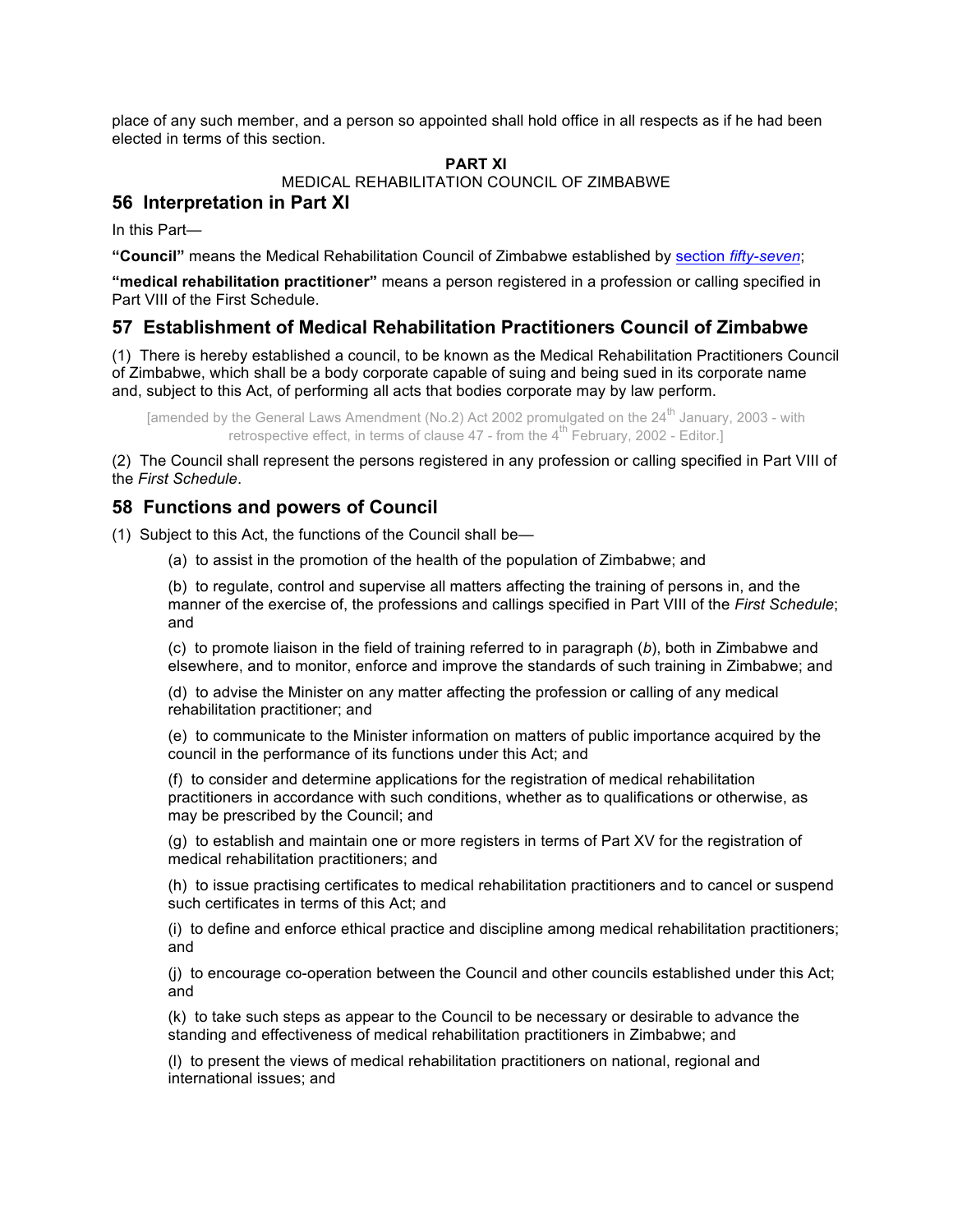(m) to evaluate and monitor the standards of qualifying examinations, courses and training for medical rehabilitation practitioners; and

(n) to evaluate any examinations, training courses and qualifications of foreign institutions for the purposes of the registration of medical rehabilitation practitioners; and

(o) to perform any other function that may be conferred or imposed upon the Council by or in terms of this Act or any other enactment.

(2) For the better exercise of its functions, the Council shall have power to do or cause to be done all or any of the things specified in the *Second Schedule*, either absolutely or conditionally and either solely or jointly with others.

### **59 Membership of Council**

(1) The Council shall consist of 7 members of whom—

- (a) 2 shall be appointed by the Minister; and
- (b) 5 shall be elected by medical rehabilitation practitioners in the manner prescribed by the Council.
- (2) Of the members elected in terms of subsection (1)—
	- (a) 1 shall be a registered physiotherapist; and
	- (b) 1 shall be a registered occupational therapist; and
	- (c) 1 shall be a registered speech therapist; and
	- (d) 1 shall be a registered prosthetist, orthotist or podiatrist; and
	- (e) 1 shall be a registered rehabilitation technician or a registered orthopaedic technician.

(3) If medical rehabilitation practitioners refuse or fail for any reason to elect all or any of the members referred to in subsection (2), the Minister may appoint any qualified person to serve on the Council in the place of any such member, and a person so appointed shall hold office in all respects as if he had been elected in terms of this section.

#### **PART XII**

#### QUALIFICATIONS FOR AND CONDITIONS OF OFFICE OF MEMBERS OF COUNCILS **60 Disqualifications for membership of councils**

A person shall not be appointed or elected as a member of a council, and no person shall be qualified to hold office as a member, if—

(a) he has been adjudged or otherwise declared insolvent or bankrupt in terms of a law in force in any country, and he has not been rehabilitated or discharged; or

(b) he has made an assignment to or arrangement or composition with his creditors in terms of a law in force in any country, and the assignment, arrangement or composition has not been rescinded or set aside; or

(c) his registration is cancelled or he is suspended from practice following disciplinary action in terms of this Act; or

(e) within the period of five years immediately preceding the date of his proposed appointment or election, he has been sentenced in any country to a term of imprisonment imposed without the option of a fine, whether or not any portion of the sentence has been suspended, and he had not received a free pardon.

### **61 Terms of office and conditions of service of members of councils**

(1) Subject to section *sixty-two*, unless they vacate their office earlier, members of a council shall hold office for **5 years** from the date of their appointment or election, as the case may be: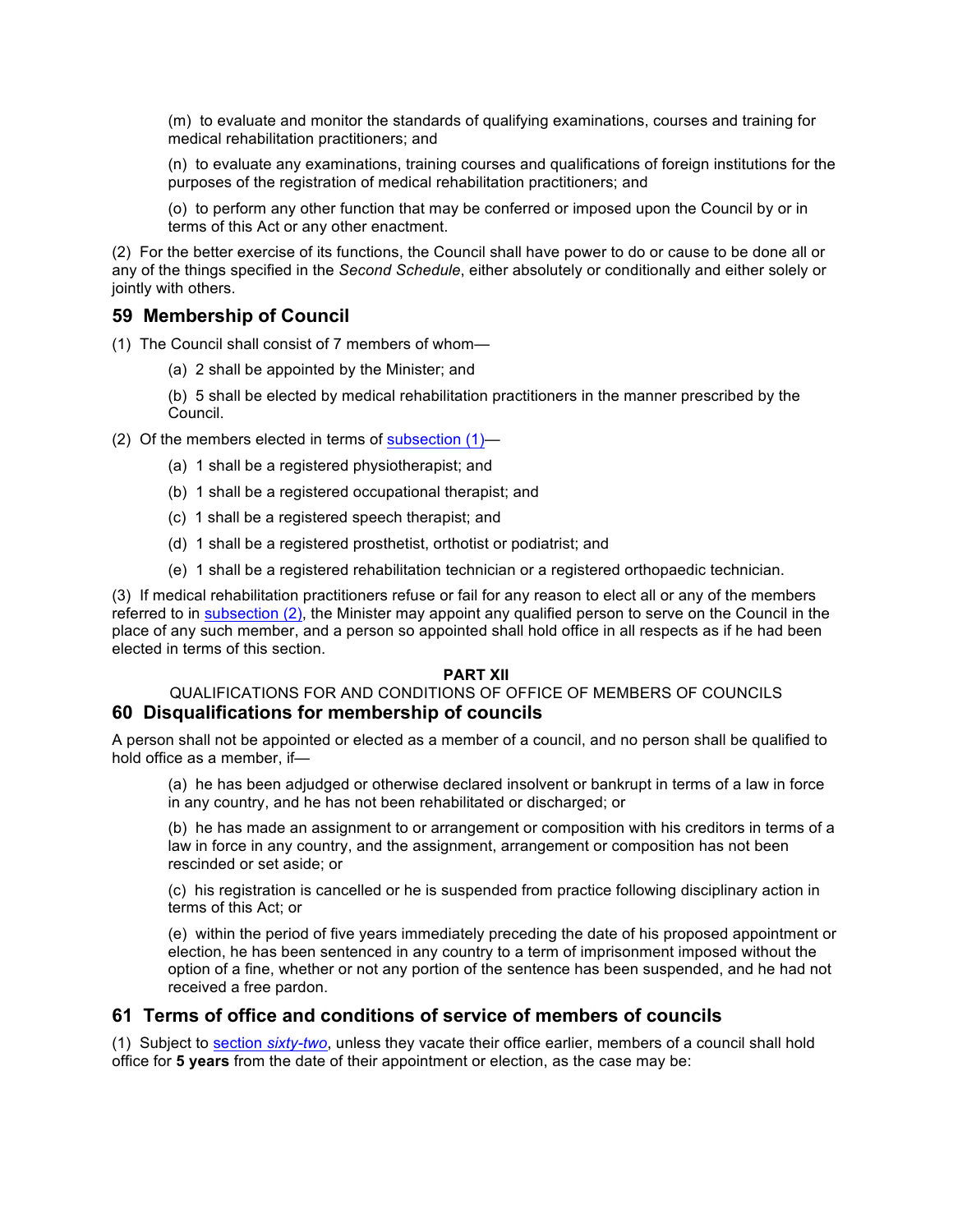Provided that, of the persons first appointed or elected, as the case may be, to any council, half the members, to be decided by the drawing of lots, shall hold office **for 3 years** from the date of their appointment or election, as the case may be.

(2) On the expiry of his period of office, a member of a council shall continue to hold office until he has been re-appointed or re-elected or his successor has been appointed or elected, as the case may be:

Provided that a member shall not hold office in terms of this subsection for more than 6 months.

(3) A member of a council who resigns or retires shall be eligible for reappointment or re-election to the council.

(4) Members of councils shall hold office on such terms and conditions, including terms and conditions relating to remuneration and the payment of allowances, as the council concerned may fix with the approval of the Minister.

(5) Any remuneration and allowances payable in terms of subsection (4) shall be paid from the funds of the council concerned.

### **62 Vacation of office by member of council**

(1) A member of a council shall vacate his office and his office shall become vacant—

(a) after he gives the secretary of the council concerned such period of notice of his intention to resign as may be fixed in his terms and conditions of service or, if no such period has been fixed, one month after the date on which he gives such notice or after the expiry of such other period of notice as he and the council may agree upon; or

(b) on the date he begins to serve a sentence of imprisonment, whether or not any portion has been suspended, imposed without the option of a fine in any country; or

(c) if he becomes disqualified in terms of section *sixty* to hold office as a member; or

(d) if he is required in terms of subsection  $(2)$  to vacate his office.

(2) A council, with the approval of the Minister, may require a member to vacate his office if the member—

(a) has been guilty of conduct which renders him unsuitable to continue to hold office as a member; or

(b) has failed to comply with any term or condition of his office fixed in terms of subsection (4) of section *sixty-one*; or

(c) is mentally or physically incapable of efficiently exercising his functions as a member; or

(d) has been absent without the permission of the council from three consecutive meetings of the council, of which he has had notice, and the council is satisfied that there was no just cause for the member's absence.

### **63 Filling of vacancies on councils**

On the death of or the vacation of office by a member, a qualified person shall be appointed or elected, as the case may be, to fill the vacancy for the unexpired period of the member's term of office:

Provided that, if the unexpired period of the member's term of office is less than 6 months, it shall not be necessary to fill the vacancy until the period has expired.

#### **64 Chairmen and vice-chairmen of councils**

(1) At the first meeting of any council, its members shall elect one of their number to be chairman and another to be vice-chairman of the council, and thereafter whenever the office of chairman or vicechairman of the council falls vacant the members shall at their next meeting elect one of their number to fill the vacancy.

(2) The vice-chairman of a council shall exercise the chairman's functions whenever the chairman is unable to do so or the office of chairman is vacant.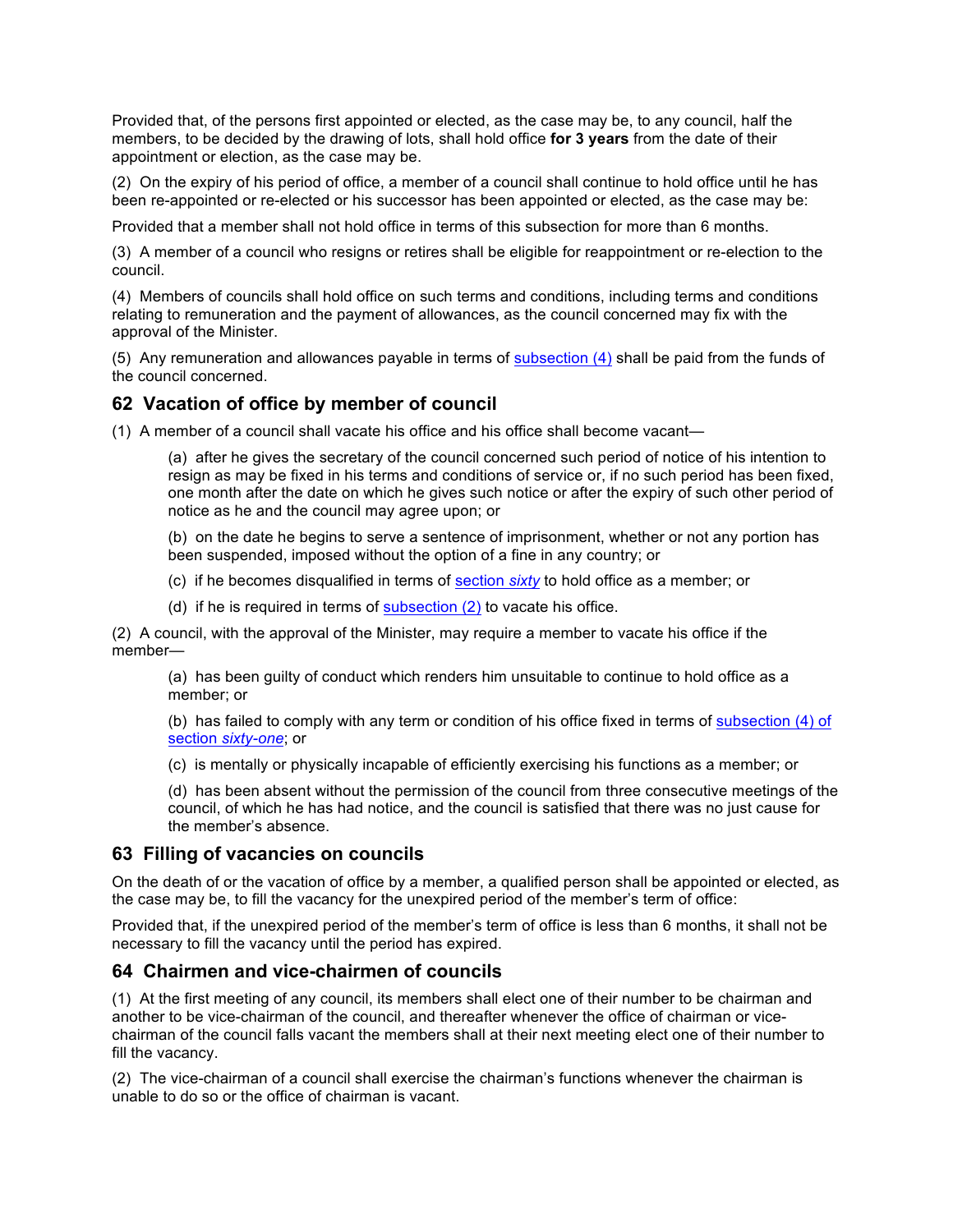(3) If the vice-chairman of a council is for any reason unable to exercise his functions, members of the council may elect one of their number to act as vice-chairman.

(4) A chairman and vice-chairman of a council may vacate their offices as such while remaining members of the council.

(5) Notwithstanding that his period of membership of the council has expired, a chairman or vicechairman of a council shall continue to hold office as chairman or vice-chairman, as the case may be, until his successor has been elected.

#### **PART XIII**

#### MEETINGS, PROCEEDINGS AND COMMITTEES OF COUNCILS **65 Interpretation in Part XIII**

In this Part—

**"education committee"** means an education committee established by a council in terms of paragraph (*d*) of subsection (1) of section *sixty-seven*.

#### **66 Meetings and procedure of councils**

(1) A council shall hold its first meeting on such date and at such place as the Minister may fix and thereafter shall meet at such places and times for the dispatch of its business, and adjourn, close and otherwise regulate its meetings and procedure, as it thinks fit:

Provided that a council shall meet **at least 4 times** a year.

(2) Meetings of a council shall be convened by the chairman of the council, who shall ensure that at least 7 days' notice of any meeting is given to each member:

Provided that the non-receipt of such notice by a member, or the inadvertent failure to give such notice to any member, shall not invalidate the proceedings of the meeting concerned.

(3) The chairman of a council may convene a special meeting of the council at any time, and shall do so if not fewer than 4 members request him to so do, in which event the meeting shall be convened for a date not sooner than seven days and not later than twenty-one days after he receives the request.

(4) The chairman or, in his absence, the vice-chairman of a council shall preside at meetings of the council:

Provided that, if the chairman and vice-chairman are both absent from any meeting, the members present may elect one of their number to preside at the meeting.

(5) A majority of members shall form a quorum at any meeting of a council.

(6) All acts, matters or things authorised or required to be done by a council may be decided by a majority vote at a meeting of a council at which a quorum is present.

(7) At all meetings of a council, each member present shall have one vote on each question before the council and, in the event of an equality of votes, the chairman shall have a casting vote in addition to a deliberative vote.

(8) If a member requires any matter which is being considered by a meeting of a council to be deferred for consideration by any committee of the council, that matter shall stand deferred to the next ordinary meeting of the council, when a decision on the matter may be taken.

(9) Any proposal circulated among all members and agreed to by a majority of them shall be of the same effect as a resolution passed at a duly constituted meeting of the council concerned:

Provided that, if a member requires that any such proposal be placed before the council, this subsection shall not apply to the proposal.

(10) Subject to this Act, a council may make standing orders for the regulation of its proceedings and business or the proceedings and business of any of its committees, and may vary, suspend or revoke any such standing orders.

### **67 Committees of councils**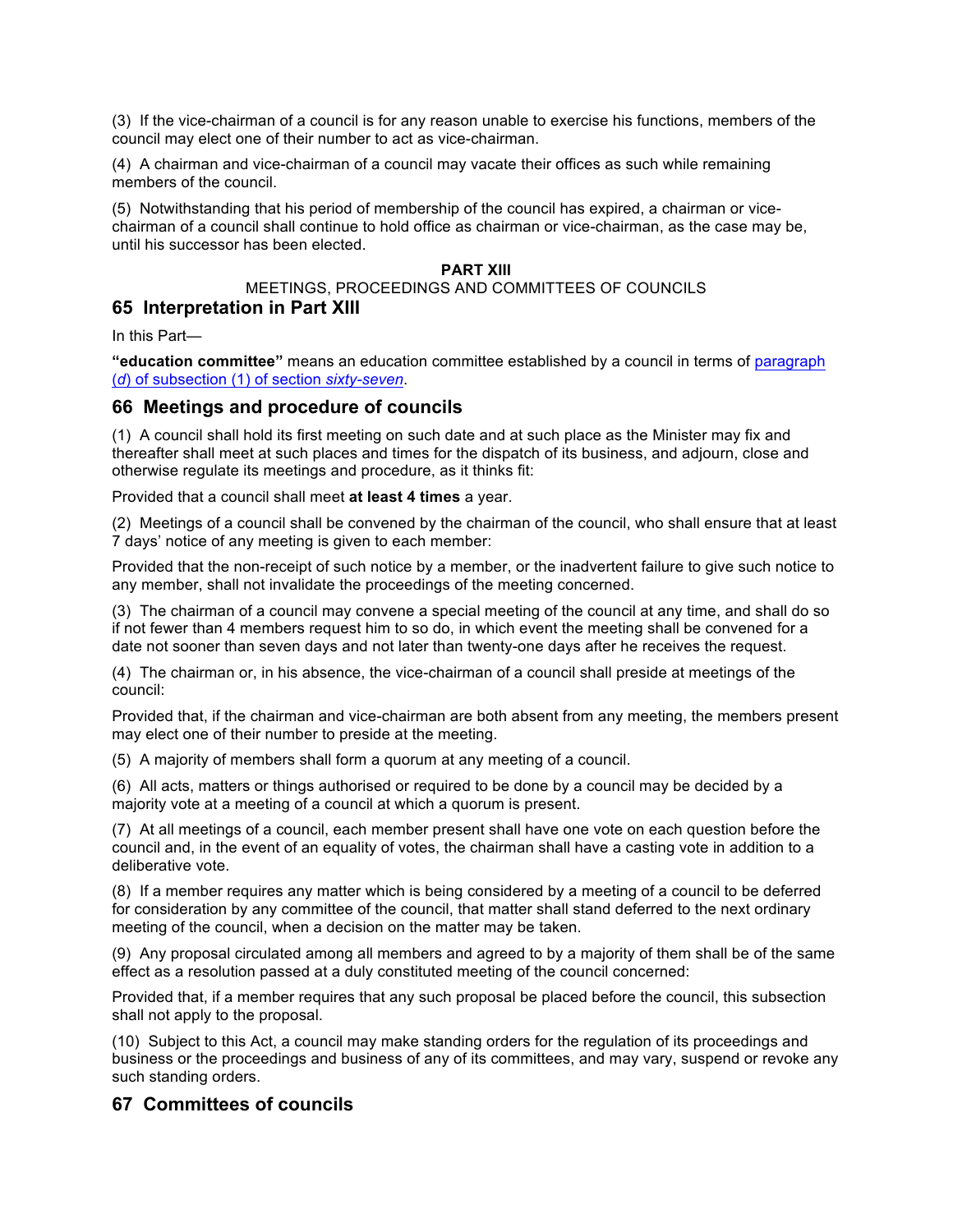(1) For the better exercise of its functions, every council—

(a) shall establish an executive committee, the function of which shall be to exercise the council's functions between council meetings:

Provided that—

(i) except in so far as the council otherwise directs, an executive committee shall not have power to set aside or vary any decision of the council;

(ii) any action taken by an executive committee shall be reviewed by the council at its next meeting after the action is taken;

and

(b) shall establish a practice control committee, the function of which shall be to exercise the functions conferred or imposed upon it in terms of Parts XVII and XVIII; and

(c) shall establish a disciplinary committee, the function of which shall be to exercise disciplinary powers in accordance with Part XIX;

(d) may, subject to section *seventy-one*, establish such education committees as it considers necessary for the purpose of exercising the functions specified in that section and, generally supervising the training of health practitioners whom the council represents; and

(e) may establish any other committees that it considers necessary or desirable, and may vest in any committee so established such of the council's functions as the council thinks fit:

Provided that—

(i) a council shall not vest in such a committee the power which is conferred upon it in terms of section *eighty-eight* to cancel a person's provisional registration;

(ii) the vesting or imposition of any such functions in a committee shall not divest a council of those functions;

(iii) a council may amend or withdraw any decision of any such committee in the exercise of those functions;

(iv) except as is otherwise expressly provided in this Act, no such committee shall exercise any disciplinary powers in relation to a person registered under this Act.

(2) Meetings of a committee of a council may be convened at any time by the chairman of the council or by the chairman of the committee concerned.

(3) Subject to sections *sixty-eight*, *sixty-nine* and *seventy*, the quorum and procedure at any meeting of a committee of a council shall be fixed by the council.

(4) Subject to this Act, any person who is aggrieved by any decision taken in regard to him by a committee of a council may appeal against the decision to the council within 30 days after being informed of the decision.

(5) An appeal under subsection (4) shall be lodged in such form and manner as may be prescribed by the council.

### **68 Executive committee**

(1) A council's executive committee shall consist of—

- (a) the chairman of the council, who shall be chairman of the committee; and
- (b) the vice-chairman of the council; and
- (c) a bare majority of the other members of the council, who shall be appointed to the committee by the council in such manner as the council may prescribe.
- (2) A council's executive committee shall meet at least four times in each year.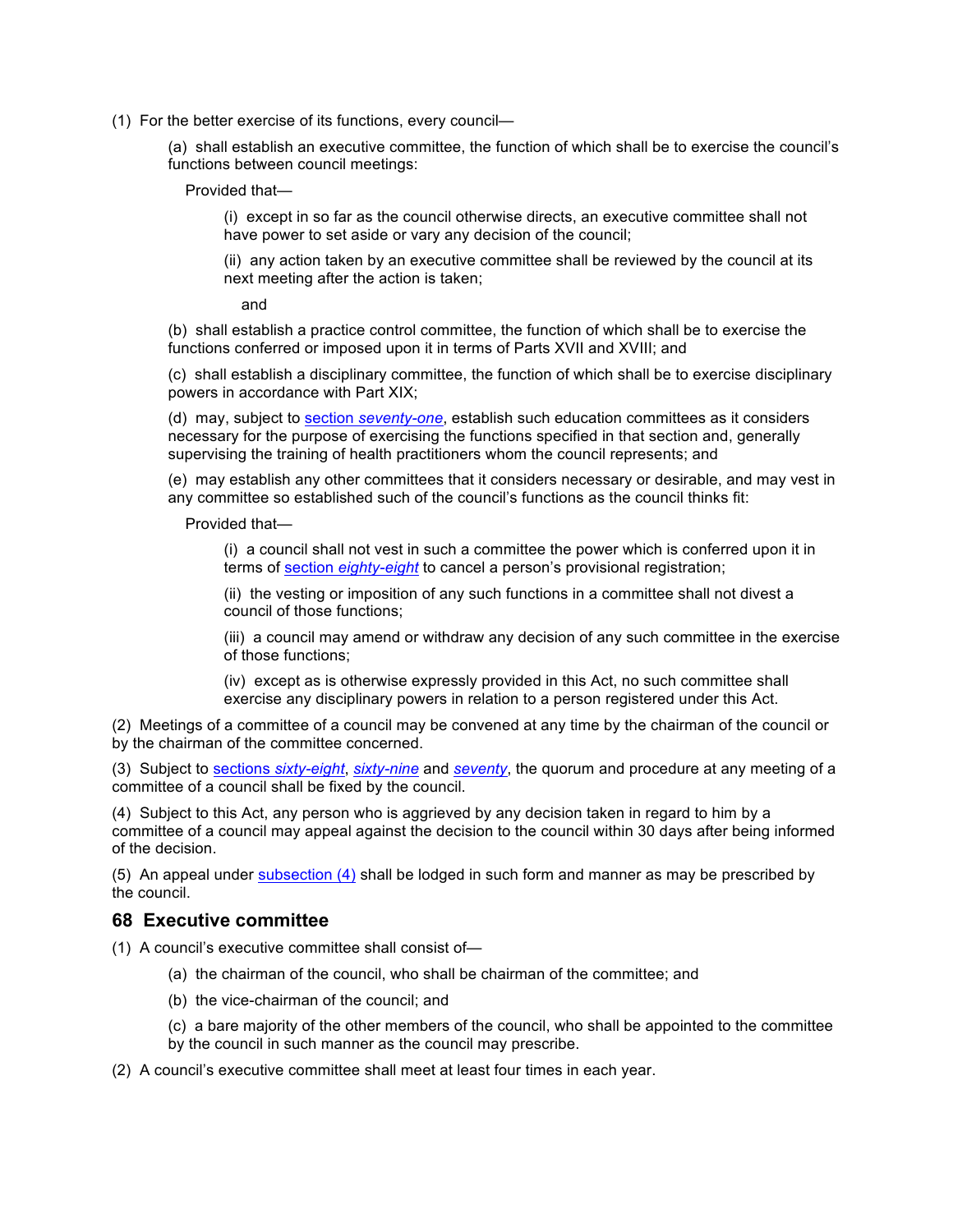(3) If at a meeting of an executive committee the chairman and vice-chairman are both absent, the members present shall elect one of their number to preside at that meeting.

(4) All acts, matters or things authorised or required to be done by an executive committee shall be decided by a majority vote at a meeting of the committee at which a quorum is present.

(5) At all meetings of an executive committee, each member present shall have one vote on every question before the committee and, in the event of an equality of votes, the chairman shall have a casting vote in addition to a deliberative vote.

(6) The chairman of the council concerned shall give notice of every meeting of an executive committee to the Minister, who may attend the meeting.

(7) Minutes of every meeting of a council's executive committee shall be submitted to the Minister by the chairman of the council not later than 1 month after the meeting was held.

(8) The Minister may at any time direct the chairman of a council to convene a meeting of the council's executive committee for the purpose of dealing with any matter that is specified by the Minister and relates to the council's functions, and the chairman shall comply with any such direction **within 21 days** after receiving it.

### **69 Practice control committee**

(1) A council's practice control committee shall consist of—

- (a) the chairman of the council, who shall be chairman of the committee; and
- (b) at least 8 persons appointed by the council, of whom—
	- (i) the majority shall be members of the council; and

(ii) at least 3 shall be members of the Health Service designated by the Secretary of the Ministry responsible for health;

[substituted by Act 28 of 2004 with effect from the 1st June, 2005 ] [– as altered by the Editor for sense sake]

and

#### (iii) 1 shall be a registered legal practitioner of at least 5 years' standing.

(2) Members of a council's practice control committee referred to in paragraph (*b*) of subsection (1) shall serve for such period, **not exceeding 5 years**, as may be fixed in each case by the council at the time of their appointment:

Provided that—

(i) any such member shall be eligible for re-appointment;

(ii) the council may, without assigning reasons, require any such member to retire from the practice control committee if at any time the council considers it necessary or desirable for him to do so.

(3) If at a meeting of a practice control committee the chairman is absent, the members present shall elect one of their number to preside at the meeting.

(4) A majority of members shall form a quorum at a meeting of a practice control committee.

(5) All acts, matters or things authorised or required to be done by a practice control committee shall be decided by a majority vote at a meeting of the practice control committee at which a quorum is present.

(6) At all meetings of a practice control committee, each member shall have 1 vote and, in the event of an equality of votes, the chairman shall have a casting vote in addition to a deliberative vote.

(7) Subject to this section, a practice control committee shall meet and regulate its business as it thinks fit.

(8) For the purpose of carrying out its functions, a practice control committee shall have power—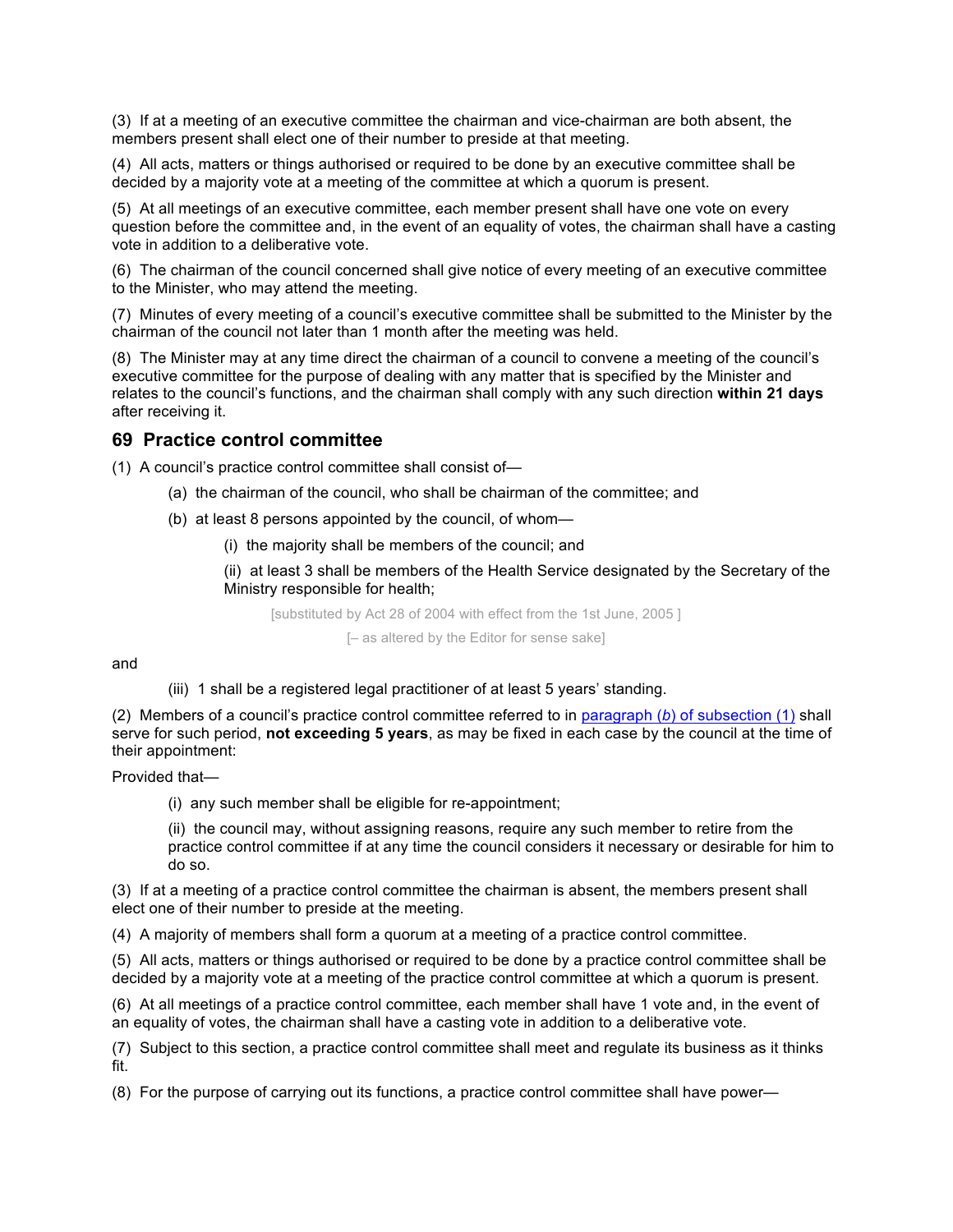(a) if it is reasonably necessary for the detection of any offence in terms of Part XVII or XVIII, to investigate or cause an investigation of any health institution at all reasonable times; and

(b) for the purposes of an investigation in terms of paragraph (*a*), to employ the services of inspectors appointed in terms of section *twenty-six*, who may exercise any of their powers in terms of that section; and

(c) to call for a report, whether on oath or otherwise, from any registered person in respect of any matter arising from the exercise of its functions.

(9) Any person who hinders, obstructs or makes any false representation to a practice control committee or any inspector employed by it shall be guilty of an offence and liable to a fine not exceeding level five or to imprisonment for a period not exceeding six months or to both such fine and such imprisonment.

[amended by Act 22 of 2001 with effect from the 10th September, 2002.]

### **70 Disciplinary committee**

(1) A council's disciplinary committee shall consist of—

(a) the chairman of the council, who shall be chairman of the committee:

 Provided that, if in any particular case the chairman of the council considers that he should not be chairman of the committee, he shall appoint another member of the council to be the chairman for that particular case; and

(b) not less than 2 and not more than 4 other persons who shall be—

(i) specially appointed to the committee for the particular inquiry by the chairman of the council in consultation with the council's executive committee; and

(ii) either members of the council concerned or registered on the same register as the person in respect of whom the inquiry is to be held:

 Provided that at least 1 of the persons so appointed shall be registered on the same register as the person in respect of whom the inquiry is to be held.

(2) If a registered legal practitioner is a member of the council concerned, he shall be present at any inquiry held by a disciplinary committee in order to advise the committee on matters of law, procedure and evidence:

Provided that, if the legal practitioner is unable to be present at an inquiry or if there is no legal practitioner on the council, the chairman of the council, in consultation with the executive committee or with such members thereof as he is able to consult in the time available, shall appoint some other registered legal practitioner to be present at the inquiry to advise on matters of law, procedure and evidence.

(3) At any meeting of a disciplinary committee, the chairman and 2 other members shall form a quorum.

(4) All acts, matters or things authorised or required to be done by a disciplinary committee shall be decided by a majority vote at a meeting of the disciplinary committee at which a quorum is present.

(5) At all meetings of a disciplinary committee, each member present shall have one vote on any question before the disciplinary committee and, in the event of an equality of votes, the chairman shall have a casting vote in addition to a deliberative vote.

(6) Except as otherwise expressly provided in Part XIX, a disciplinary committee may regulate its procedure in such manner as it thinks fit.

(7) Whenever an executive committee refers a matter to a disciplinary committee, the secretary of the council concerned shall advise the Minister of the reference, specifying the person who is the subject of the inquiry concerned and the nature of the complaint.

(8) Whenever a disciplinary committee has completed an inquiry, the secretary of the council concerned shall advise the Minister of the result of the inquiry and of the action, if any, taken by the disciplinary committee.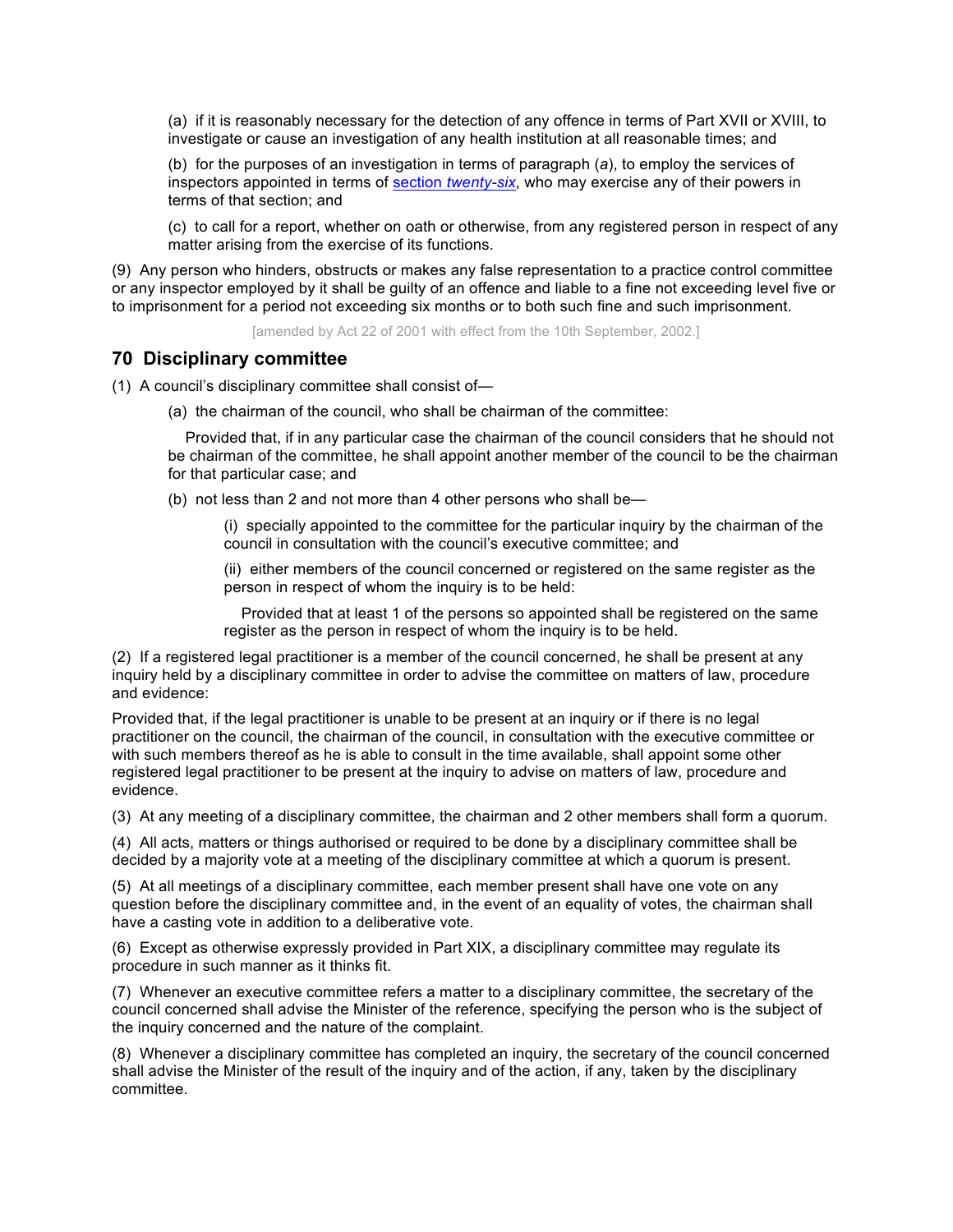# **71 Education committee**

(1) On the establishment of an education committee in terms of paragraph (*d*) of subsection (1) of section *sixty-seven*, a council—

(a) shall appoint to that committee at least 1 member of the council, who shall be the chairman of the committee; and

(b) may appoint to that committee persons who are not members of the council.

(2) Subject to any general directions given to it by the council concerned, the functions of an education committee shall be—

(a) to supervise the education and training of such classes of health practitioners as the council may specify; and

(b) to advise the council on any matter concerning the education or training of the classes of health practitioners referred to in paragraph (*a*); and

(c) to satisfy itself and the council that in every teaching institution the curricula for the education and training of the classes of health practitioners referred to in paragraph (*a*) are such that graduates will have sufficient basic knowledge to practise their profession or calling; and

(d) to satisfy itself and the council that the education and training given to persons training to become health practitioners of the classes referred to in paragraph (*a*), and the facilities provided to enable them to gain experience in their profession or calling, are appropriate and adequate; and

(e) to perform such other functions relating to the education and training of the classes of health practitioners referred to in paragraph (*a*) as may be vested in the committee by the council.

(3) For the purpose of carrying out its functions, an education committee may, subject to the general direction and guidance of the council concerned—

(a) visit any university, hospital or other institution or premises where instruction is given to or examinations conducted for students who intend to apply for registration as health practitioners of a class referred to in paragraph (*a*) of subsection (2); and

[amended by the General Laws Amendment (No.2) Act 2002 promulgated on the  $24^{th}$  January, 2003 - with retrospective effect, in terms of clause  $47$  - from the  $4^{\text{th}}$  February, 2002 - Editor.

(b) observe and monitor any instruction or examinations such as are referred to in paragraph (*a*); and

(c) on behalf of the council, engage the services of inspectors appointed in terms of section *twenty-six* to perform any function referred to in paragraph (*a*) or (*b*); and

(d) to submit full written reports to the council on the courses and curricula followed at and examinations conducted by any university, hospital or other institution or premises where instruction is given to or examinations are held for students who intend to apply for registration as health practitioners of a class referred to in paragraph (*a*) of subsection (2).

[amended by the General Laws Amendment (No.2) Act 2002 promulgated on the 24<sup>th</sup> January, 2003 - with retrospective effect, in terms of clause  $47$  - from the  $4^{\text{th}}$  February, 2002 - Editor.

# **72 Minutes of proceedings of councils and committees**

(1) A council shall cause minutes of all proceedings of and decisions taken at all meetings of the council and of its committees to be entered in books kept for the purpose.

(2) Any minutes referred to in subsection (1) which purport to be signed by the person presiding at the meeting to which the minutes relate, or by the person presiding at the next following meeting of the council or committee concerned, as the case may be, shall be accepted for all purposes as *prima facie* evidence of the proceedings of, and decisions taken at, the meeting concerned.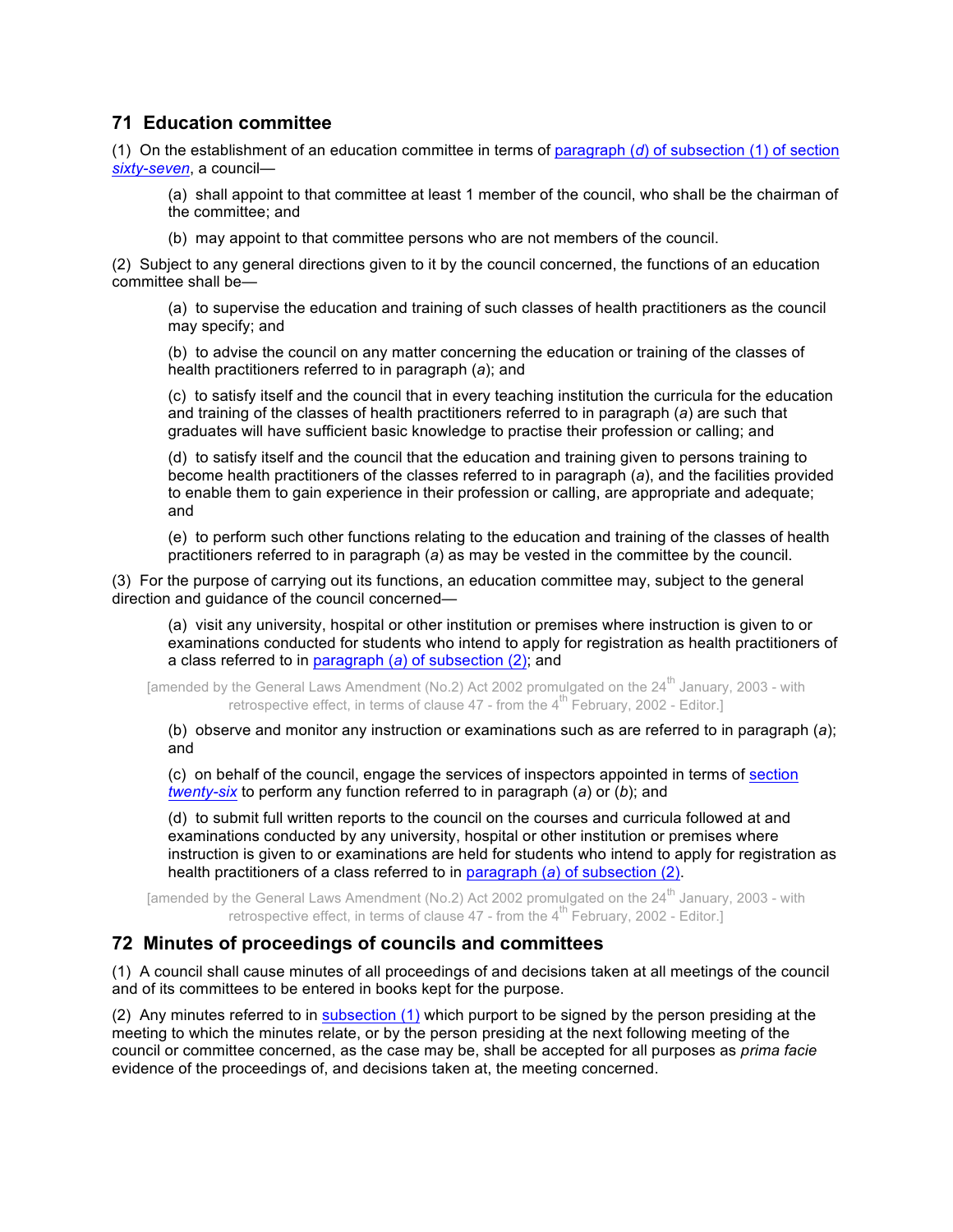(3) The minutes of any meeting of a council shall be made available to any registered person at all reasonable times at the office of the council:

Provided that this subsection shall not be construed as entitling registered persons to peruse the records of—

(a) a meeting of an executive committee, a disciplinary committee or any other committee of a council; or

(b) a council, where the council has resolved that it shall sit in committee.

### **73 Establishment of professional board**

(1) If a council considers it necessary in the public interest that a professional board be established in respect of any profession or calling to which this Act applies to improve the standard of professional education and conduct among members of that profession or calling, it may, subject to subsection (2), recommend to the Minister that a professional board be established in respect of such profession or calling.

(2) Before making a recommendation in terms of subsection (1), the council shall consult any body of persons which is representative of the profession or calling concerned.

[amended by the General Laws Amendment (No.2) Act 2002 promulgated on the 24<sup>th</sup> January, 2003 - with retrospective effect, in terms of clause  $47$  - from the  $4^{\text{th}}$  February, 2002 - Editor.]

(3) After having received a recommendation referred to in subsection (1), the Minister may, by notice in the *Gazette*, establish a professional board in respect of the profession or calling to which the recommendation relates.

(4) The membership, election and term of office of members and the functions of a professional board shall be as prescribed by the council concerned.

(5) In addition to performing any functions prescribed under subsection (4), a professional board established in terms of this section shall report to the council concerned on any matter affecting the profession in respect of which the board has been established and on any other matter referred to it by the council.

(6) Whenever a report referred to in subsection (5) is considered by the council, the chairman of the professional board concerned shall be present at the meeting at which the report is considered by the council and shall have—

(a) the right to address the council concerning any matter dealt with in the report; and

(b) the rights and duties of a member of the council attending the meeting.

(7) A professional board established in terms of this section may make representations to the council concerned for the making, amendment or repeal of any regulations or rules which apply to the professional board or to the profession or calling in respect of which the professional board was established.

#### **PART XIV**

# REGISTRARS, STAFF AND FINANCES OF COUNCILS

### **74 Registrars and other staff of councils**

(1) Subject to this section, every council—

(a) shall appoint a registrar; and

(b) may appoint a deputy registrar and such other employees as it considers to be necessary or desirable.

(2) The terms and conditions of service of employees referred to in subsection (1) shall be determined, subject to any other law, by the council concerned:

Provided that their remuneration and allowances, which shall be paid from the council's funds, shall be subject to approval by the Minister.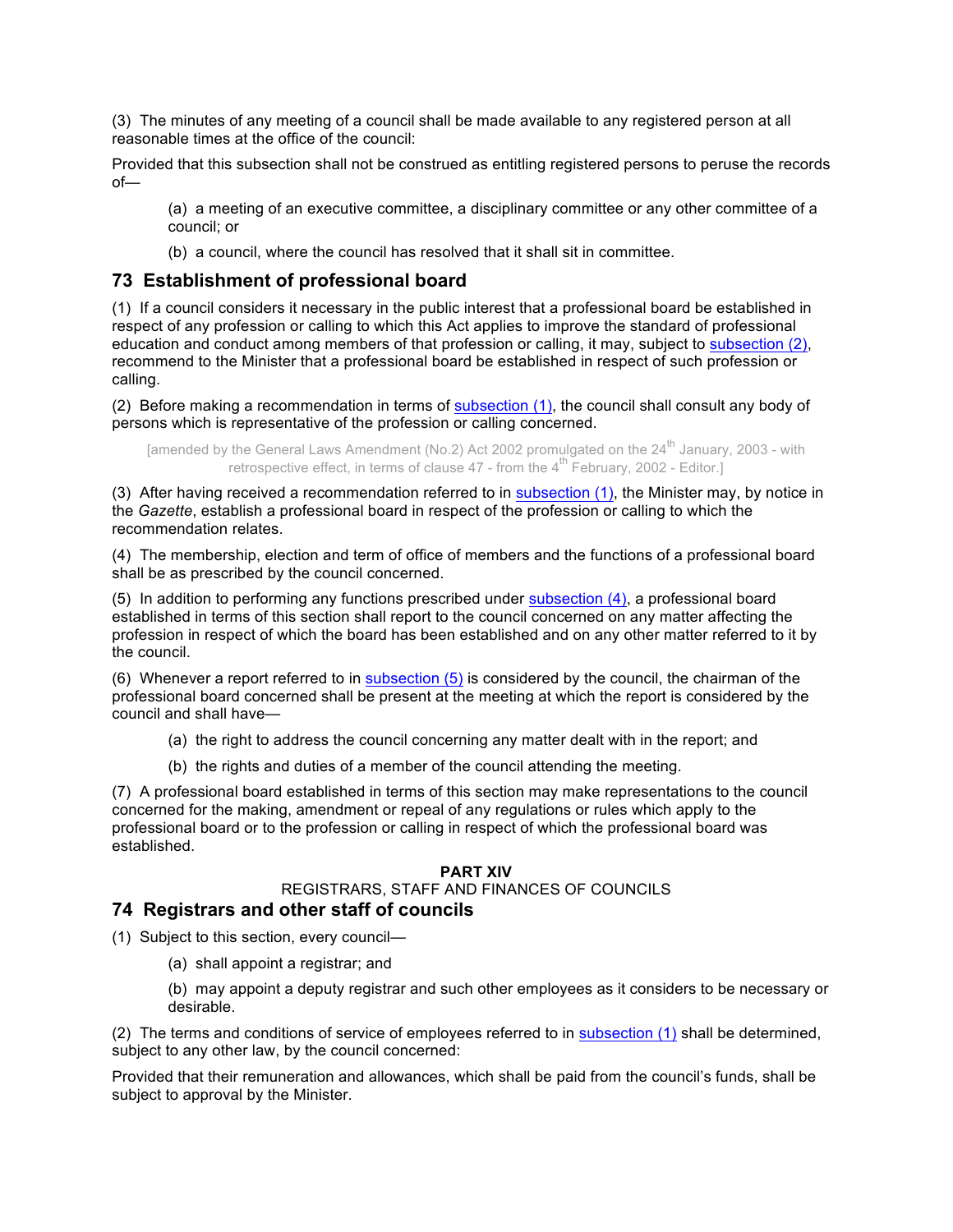(3) A registrar, after consultation with the chairman of the council concerned, may engage temporary employees for the council on such terms and conditions as he considers appropriate:

Provided that he shall report the matter to the council at its next meeting after he has engaged any such employee.

(4) A registrar shall be the secretary of the council concerned and of every committee of the council and, on the instructions of the chairman of the council or the chairman of any committee, shall convene a meeting of the council or committee, as the case may be.

(5) A deputy registrar shall exercise the registrar's functions, or such of them as the chairman of the council concerned may designate, whenever the office of the registrar is vacant or the registrar is for any reason unable to act.

(6) The chairman of a council may suspend any employee, including the registrar, from the performance of his duties pending consideration by the council of a complaint in relation to the employee.

### **75 Funds, accounts and audit**

(1) The funds of a council shall consist of—

- (a) all fees paid in terms of section *seventy-six*; and
- (b) all application fees paid in terms of Part XVI and

(c) any moneys that may be payable to the council from moneys appropriated for the purpose by Act of Parliament; and

- (d) any penalties or costs payable to the council in terms of Part XIX; and
- (e) any other moneys and assets that may vest in or accrue to the council, whether in the exercise of its functions or otherwise.

(2) All moneys and assets accruing to a council shall be administered by the Secretary-General and other members of staff referred to in section *twenty-five*, whose responsibility it shall be to keep proper accounts and other records relating to the funds of each council.

(3) The accounts of each council shall be audited annually by one or more auditors who are registered in terms of the Public Accountants and Auditors Act [*Chapter 27:12*] and are appointed by the Authority in consultation with the council concerned.

# **76 Annual fees**

(1) A council may prescribe the fees payable annually to the council by all classes or any particular class of persons registered in a register maintained by the council.

(2) In prescribing the fees referred to in subsection (1), a council—

- (a) shall specify the date on which the fees shall be payable; and
- (b) may prescribe different fees for different classes of registered persons.

## **PART XV** REGISTERS AND REGISTRATION CERTIFICATES

### **77 Registers**

(1) Subject to this section, every council shall establish and maintain one or more registers, as it considers necessary, for the registration of persons whose profession or calling is subject to regulation by the council.

(2) Subject to subsections  $(5)$  and  $(6)$ , a council may, with the approval of the Minister, establish and maintain registers of persons whose profession or calling is not specified in the *First Schedule* and who have acquired special training and knowledge in matters relating to the prevention or treatment of physical or mental defects or diseases in man.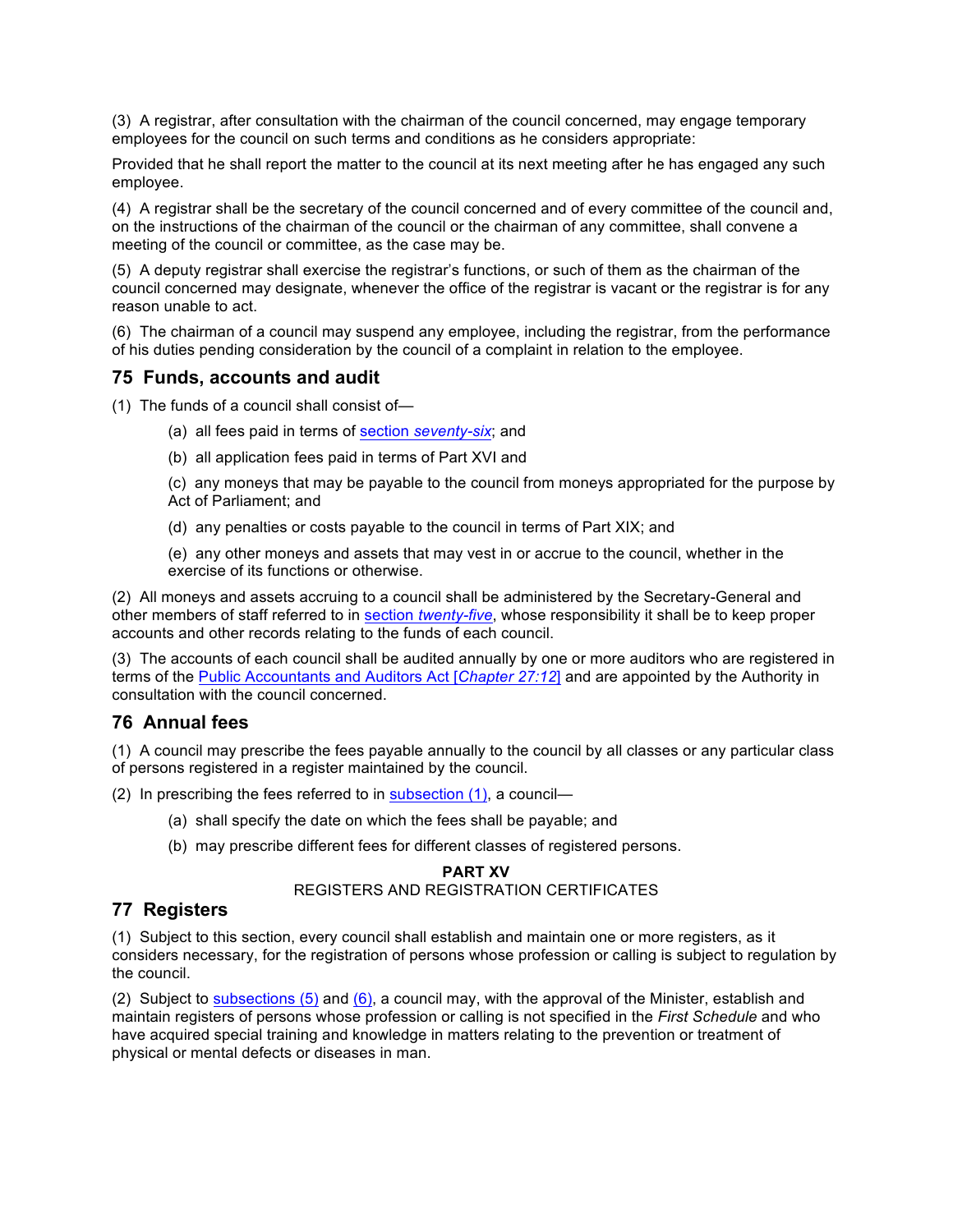(3) Where persons are required, after acquiring any qualification, to undergo a period of training before they are entitled to be registered as health practitioners, the council concerned shall establish and keep a register of persons who are undergoing such training.

(4) There shall be entered in any register established in terms of this section, to the extent appropriate—

(a) the name of each person whom the council concerned has directed shall be registered; and

(b) the fact that a practising certificate has been issued to a registered person, or that any such practising certificate has ceased to be valid; and

(c) particulars of the cancellation or suspension of any person's registration, and of the restoration of any such registration; and

(d) any necessary corrections or alterations to any particulars or facts referred to in paragraph (*a*), (*b*) or (*c*); and

(e) any other particulars that may be prescribed by the council concerned or that the council may determine.

(5) Where a council intends to establish a register in terms of subsection (1) or (2), the council shall cause to be published in the *Gazette* and in such newspapers as the council considers appropriate, notice of its intention and the date with effect from which it intends the register to be established.

(6) Where a council has established a register in terms of subsection (1) or (2), the council shall cause notice of its establishment to be published in the *Gazette*.

## **78 Specialists registers**

(1) A council may establish and maintain a register of health practitioners who have acquired special knowledge and experience in particular branches of their profession or calling.

(2) If a council establishes a register in terms of subsection (1), it may make rules providing for—

(a) the requirements to be satisfied by a person before he may be registered in the register, including the experience to be obtained by him, the nature and duration of the training to be undertaken by him and the degree, diploma or certificate, to be held by him; and

(b) the conditions under which any person may be exempt from the requirements, experience or training referred to in paragraph (*a*); and

(c) the conditions governing the practice of practitioners who have been registered in the register, including conditions restricting the practice of any such practitioner to a particular branch of a health profession; and

(d) the circumstances in which a council may remove a person's name from the register.

(3) Rules made in terms of subsection (2) shall have no effect until they have been approved by the Minister and published in the *Gazette*.

(4) There shall be entered in a register established in terms of subsection (1) such particulars in relation to registered persons as the council concerned may from time to time determine.

# **79 Alteration of name of register**

(1) Subject to subsections (2) and (3), a council may, with the approval of the Minister, alter the name of a register kept in terms of this Act, and every person who, immediately before the alteration, was registered in the register as a health practitioner whose profession or calling reflected the register's old name shall for all purposes be considered as being registered as a health practitioner whose profession or calling reflects the register's new name.

(2) Where a council intends to alter the name of a register in terms of subsection (1), the council shall cause to be published in the *Gazette* and in such newspapers as the council considers appropriate, notice of its intention and the date with effect from which it intends the name of the register to be altered.

(3) Where a council has altered the name of a register in terms of subsection (1), the council shall cause notice of the alteration to be published in the *Gazette*.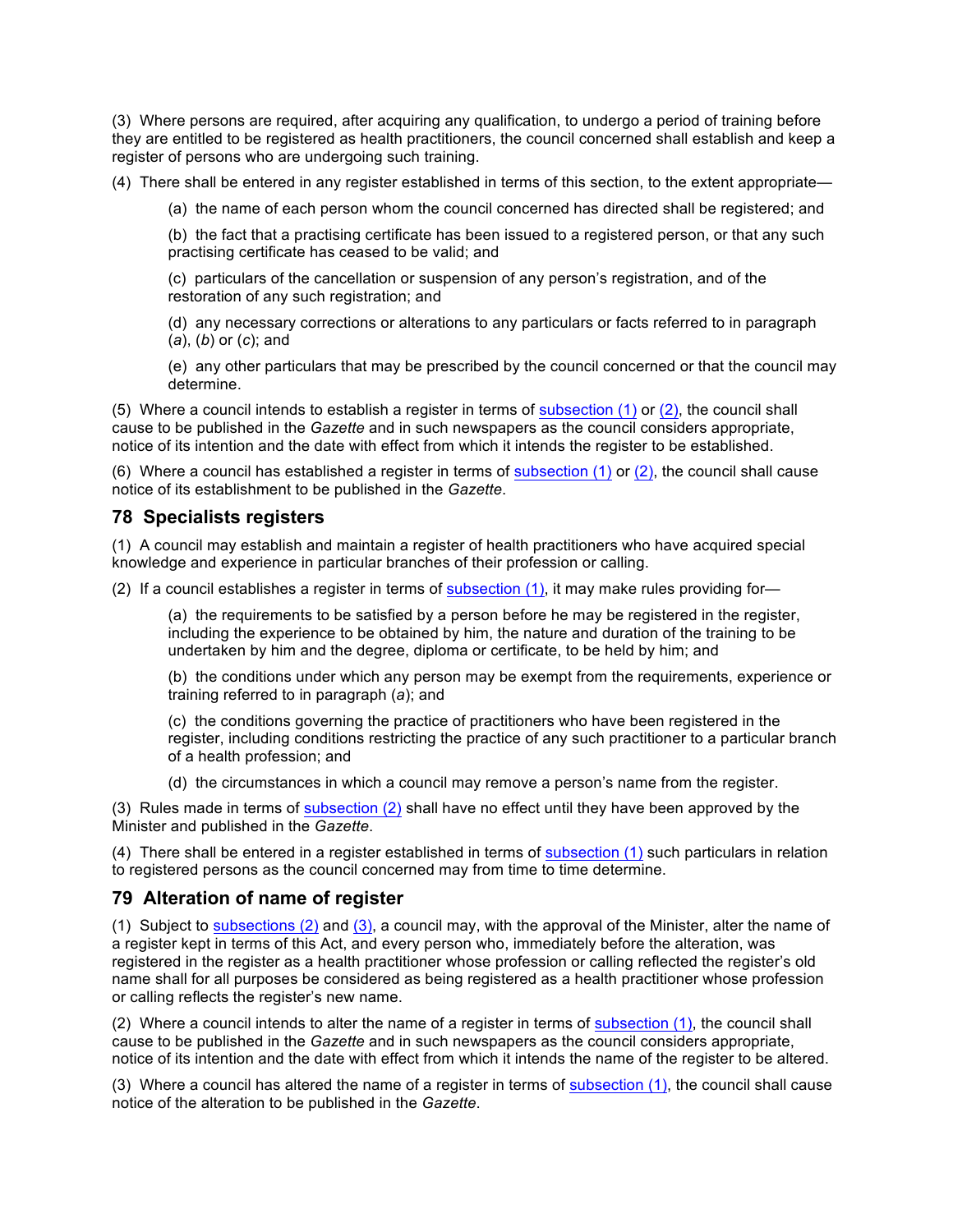# **80 Registers to be open for inspection**

Any person may inspect a register kept in terms of this Act and may make copies of any entry therein at all reasonable times on payment of such fee as may be prescribed by the council concerned:

Provided that no such fee shall be payable by—

(a) a police officer or member of the Public Service acting in the course of his duty as such; or

(b) any other person whom the Secretary-General or the chairman of the council concerned has authorised to inspect the register.

# **81 Duties of registrar and certificates of registration**

- (1) Registers shall be kept in the custody of the registrar at the office of the council concerned.
- (2) It shall be the duty of a registrar—

(a) to enter in his registers the particulars that are required by or in terms of this Act to be entered therein; and

(b) to make in the register concerned any necessary alterations in the name, address, qualifications or other particulars of a registered person; and

(c) to erase from his registers the names of registered persons who have died; and

(d) when required to do so by or under this Act or in pursuance of an order of a competent court—

(i) to mark in the appropriate register the registration of an applicant or, as the case may be, the suspension from practice of a registered person; and

(ii) to erase from a register the name of a registered person;

 and generally in connection with all registers to comply with this Act and any order of a competent court; and

(e) to keep his registers available for inspection in terms of section *eighty*.

(3) Where a registrar erases the name of a registered person from a register, he shall enter in that register a record of the reasons for doing so.

(4) If, in the performance of the duties imposed upon him by or under this Act, a registrar—

(a) registers an applicant, he shall issue to him a certificate of registration;

(b) erases from a register the name of a registered person or marks in a register the suspension from practice of a registered person, he shall, if possible, notify the person in writing accordingly.

(5) On application by a registered person, a registrar may issue to that person a duplicate certificate of registration—

(a) if he is satisfied as to the identity of the applicant; and

(b) on production by the applicant of an affidavit certifying that the certificate of registration has been lost or destroyed; and

(c) on payment by the applicant of the appropriate fee, if any, prescribed by the council.

# **82 Offences in connection with registers,** *etc.*

A person who—

(a) makes or causes to be made an unauthorised entry or deletion in a register or a certified copy thereof or extract therefrom or on a certificate of registration; or

(b) procures or attempts to procure for himself or another person registration or a certificate of registration by means of fraud, a false representation or the concealment of a material fact; or

(c) makes or causes to be made in connection with an application for registration a false declaration in a document used for the purpose of establishing his identity; or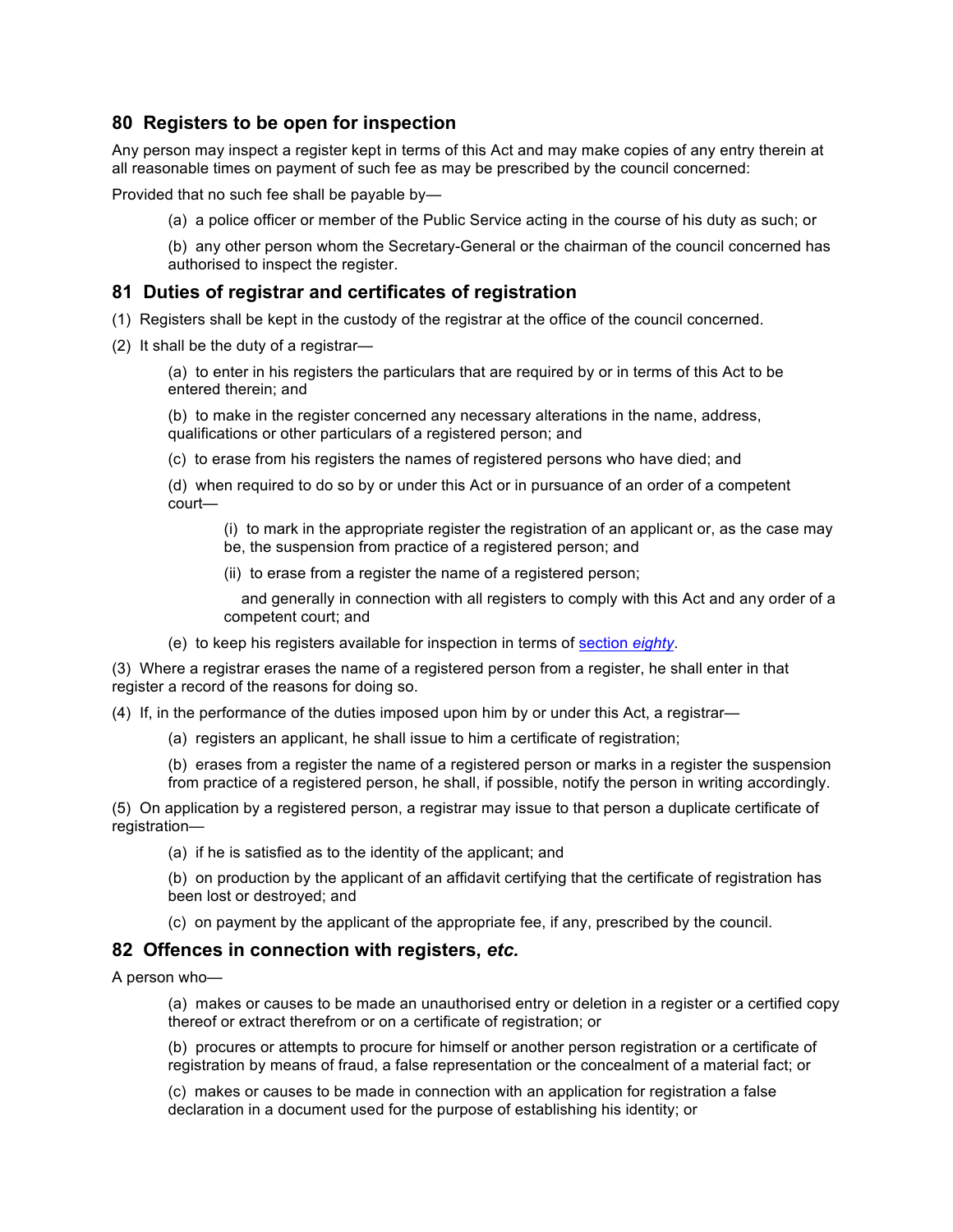(d) wilfully destroys or injures or renders illegible or causes to be destroyed, injured or rendered illegible an entry in a register; or

(e) without the permission of the holder, wilfully destroys, injures or renders illegible or causes to be destroyed, injured or rendered illegible a certificate of registration; or

(f) forges or utters, knowing it to be forged, a document purporting to be a certificate of registration;

shall be guilty of an offence and liable to a fine not exceeding level seven or to imprisonment for a period not exceeding two years or to both such fine and such imprisonment.

[amended by Act 22 of 2001 with effect from the 10th September, 2002.]

# **83 Publication of registers**

(1) Whenever directed to do so by the council concerned, a registrar shall cause copies of his registers, or of supplementary lists showing all alterations, additions, revisions and erasures made since the last publication of the complete registers, to be published in the *Gazette*.

(2) Copies of registers shall be published in terms of subsection (1) in such form as the council concerned may direct and may contain, in lists separate from the main registers, such particulars as the council may require to be published.

# **84 Registers to be evidence**

(1) Subject to subsection (2), the last published copy of a register, as read with any supplementary list, purporting to be printed and published under the authority of a council in terms of section *eighty-three* shall be *prima facie* evidence in all legal proceedings of the facts recorded therein, and the absence of the name of any person from such a copy shall be evidence, until the contrary is proved, that that person is not registered.

(2) In the case of a person—

(a) whose name does not appear in a copy referred to in subsection (1) and whose name has been added to the register concerned after the date on which the copy was published, a certificate, signed by the registrar concerned, that the person's name has been entered in the register shall be *prima facie* evidence that the person is registered in that register; or

(b) whose name appears in a copy referred to in subsection (1) though it was erased from the register concerned after the date on which the copy was published, a certificate, signed by the registrar, that the name of the person has been erased from the register shall be *prima facie* evidence that the person is not registered on that register; or

(c) who has been suspended from practice in terms of this Act, a certificate, signed by the registrar, that the person has been so suspended from practice for a period specified in the certificate shall be *prima facie* evidence that the person has been suspended from practice for that period.

#### **PART XVI**

### REGISTRATION AND ERASURE FROM REGISTERS

# **85 Qualifications for registration to be prescribed**

A council may from time to time prescribe the qualifications which, when held singly or jointly with any other qualification, shall—

(a) qualify the holders for registration in a register established in terms of this Act; or

(b) subject to this Part, entitle holders to registration if they have, before or in connection with or after the acquisition of the qualification, complied with such conditions or requirements as may be prescribed.

# **86 Procedure for registration**

(1) Any person who wishes to be registered shall apply in writing to the registrar concerned and shall submit with his application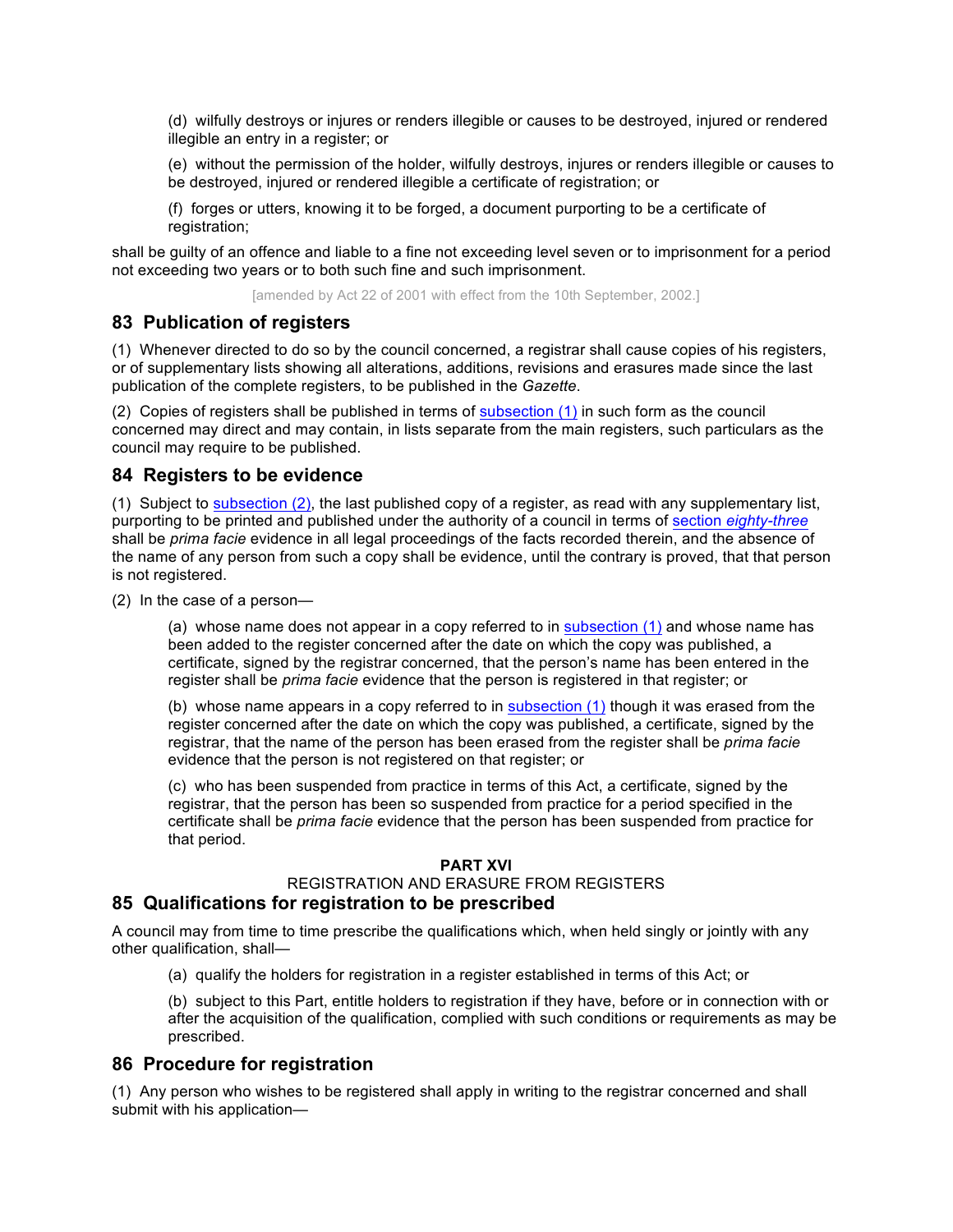(a) a certificate of any qualification or experience on which he relies for registration or a certified photocopy of such a certificate:

 Provided that a certificate showing his registration in the state or territory in which he qualified or a certified photocopy thereof may be submitted if the certificate contains details of the qualifications on which registration was based; and

(b) if other practical experience or training is required in the state or territory in which he qualified before registration in that state or territory—

(i) evidence that such experience has been gained or such training has been carried out; or

(ii) a certificate of registration in that state or territory or a certified photostat copy thereof;

and

(c) such evidence of identity, good character, reputation, compliance with the conditions prescribed in terms of section *eighty-five* and of the authenticity and validity of any certificate submitted, as the council may require; and

(d) the appropriate application fee:

Provided that, in the case of a person who wishes to be registered in a register kept in terms of section *seventy-eight*, he shall submit with his application such particulars as may be required from time to time by the council.

(2) A council may require any statement in or in connection with an application in terms of subsection  $(1)$ to be supported by affidavit.

(3) If the registrar is satisfied that the qualifications and particulars or documents submitted in terms of subsection (1) are in accordance with the requirements of this Part and that the appropriate application fee has been paid, he shall register the applicant in the appropriate register.

(4) If the registrar is not satisfied that the qualifications, particulars or documents submitted with an application in terms of subsection (1) are in accordance with the requirements of this Part, he shall refer the application to the council for decision.

(5) A council may refuse to register an applicant if in its opinion the applicant, notwithstanding that he is otherwise qualified, is not a fit person to be registered because of—

- (a) his physical or mental health; or
- (b) the fact that he is not of good character or reputation; or
- (c) the fact that he does not have an adequate knowledge of the English language; or

(d) any conduct on his part which, if he had been registered, would have constituted improper or disgraceful conduct or conduct which, having regard to the profession or calling for which he has applied to be registered, is improper or disgraceful:

 Provided that, before refusing registration in terms of this paragraph, a council shall refer the matter to its disciplinary committee and Part XIX shall apply, *mutatis mutandis*, as if the applicant were registered in the register on which he has applied to be registered.

### **87 Register of vocational trainees**

Any person who is required in terms of paragraph (*b*) of section *eighty-five* after the acquisition of any qualification to undergo a period of training before he is entitled to be registered shall, subject to this Part and if he satisfies the registrar that—

(a) he is being employed at an institution or with an employer approved by the council for the purpose; and

(b) the appropriate application fee has been paid;

be entitled to be registered in a register kept in terms of subsection (3) of section *seventy-seven*.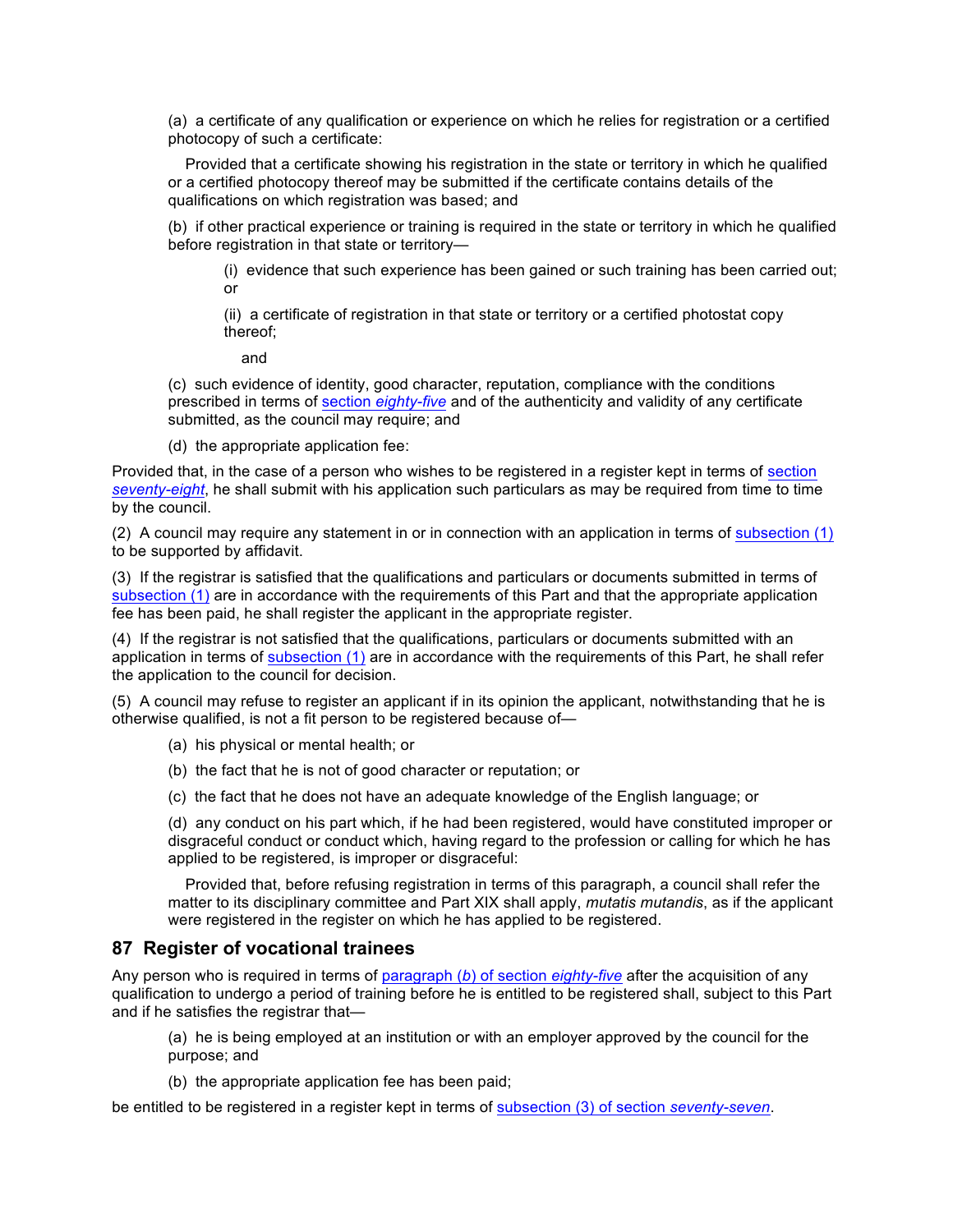# **88 Provisional registration**

(1) A council may accept any qualification which has not been prescribed in terms of section *eighty-five* as entitling the holder to be provisionally registered if, in all other respects, he satisfies the conditions and requirements of this Part for registration:

Provided that the acceptance of a particular qualification for the provisional registration of 1 person shall not confer any right to any form of registration on any other person holding the same qualification.

(2) A council may, as a condition of accepting any qualification for the purposes of subsection (1) and before an applicant for provisional registration is provisionally registered, require the applicant to do either or both the following—

(a) to acquire such practical experience at such institution or with an employer approved by the council and for such period, not exceeding thirty months, as the council may specify; and

(b) to pass, during the period of his provisional registration, such examination as the council may specify.

(3) An application for provisional registration in terms of subsection (1) shall be made in such form and shall be accompanied by such fee as may be prescribed by the council concerned.

(4) Subject to this section, a person who is provisionally registered in terms of this section shall be deemed for the purposes of this Act to be registered in the appropriate register for his profession or calling.

(5) Subject to subsection (6), the initial period of provisional registration in terms of this section shall be 3 years.

(6) If a person who is provisionally registered in terms of this section—

(a) submits, not later than 4 months before the expiry of his provisional registration, a written application together with the appropriate fee, if any, prescribed by the council concerned; and

(b) has satisfied any conditions fixed by the council concerned in terms of subsection (2);

he shall be registered on the appropriate permanent register unless the council considers that he should remain provisionally registered, in which case the council shall extend his provisional registration for such period, not exceeding 1 year at a time, and subject to such conditions, as it things fit:

Provided that the period of provisional registration shall not be extended in terms of this subsection beyond an additional 3 years.

(7) A council may at any time cancel the provisional registration of any person:

Provided that, before doing so the council shall afford the person concerned an opportunity of showing cause before the council as to why his provisional registration should not be cancelled.

(8) Any decision of a council under this section shall be final and not subject to appeal.

# **89 Registration of additional qualification**

(1) Any registered person who obtains a qualification which is—

(a) additional to that upon which he relied for registration in the first instance; and

(b) a qualification that the council has determined would be suitable for registration as an additional qualification;

may, upon payment of the appropriate fee, if any, prescribed by the council concerned, have that other qualification entered in the register.

(2) The council concerned may erase from the register any qualification registered in terms of subsection (1) if the registered person has, in respect of that qualification, had his name removed from the roll, register or record of the university, hospital, college, training school, institution, society or other body from which he received that qualification.

### **90 Erasures from register**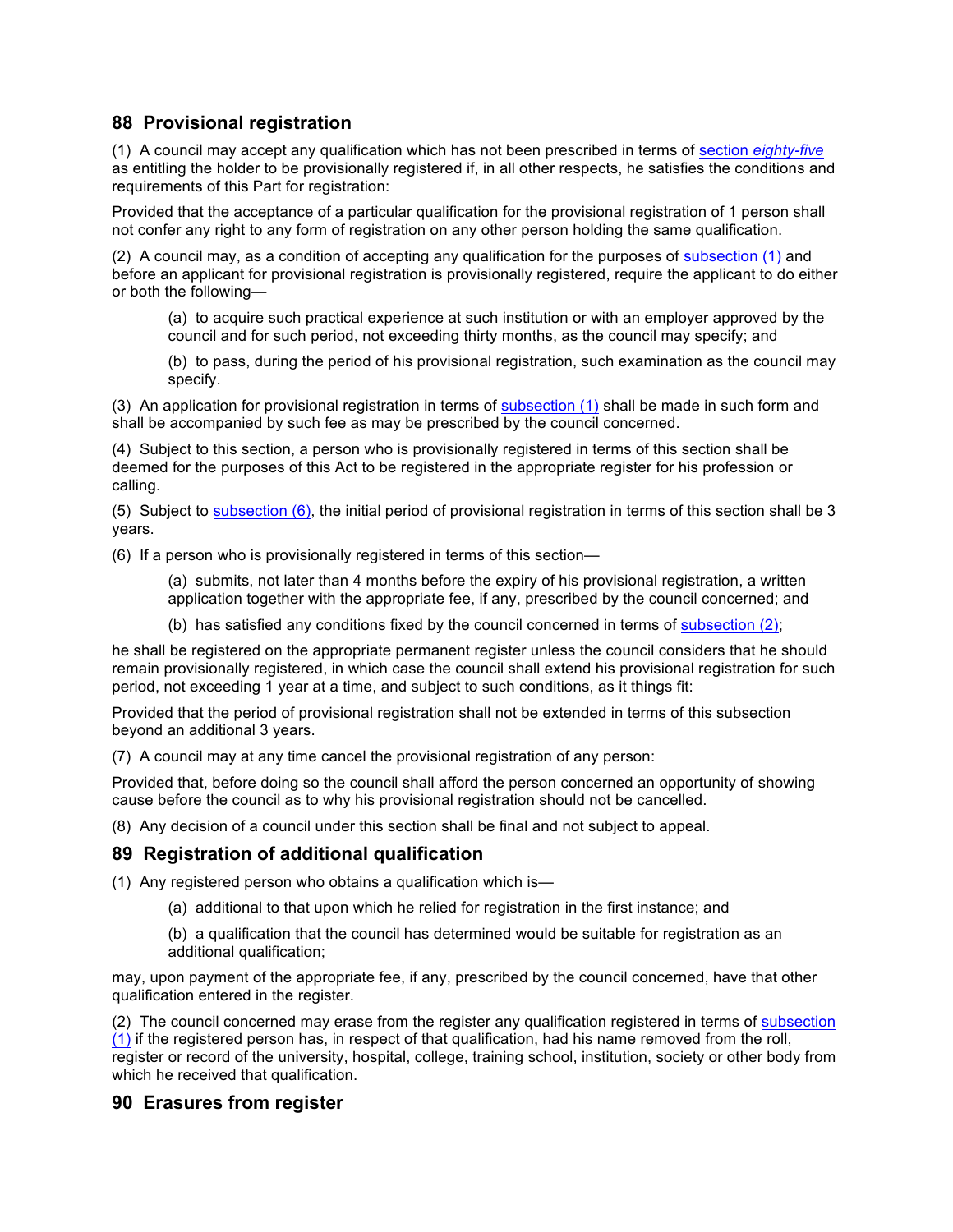- (1) A council may direct its registrar to erase from a register—
	- (a) the name of any person who—

(i) fails to pay any fee due in terms of section *seventy-six* on the date on which that fee becomes payable; or

(ii) has failed, within 6 months after the registrar has sent an inquiry by registered letter to his address as shown in the register, to notify the registrar of his present address:

Provided that, if such a registered letter is returned to the registrar because it was unclaimed or for any other reason, the council may forthwith direct that the person's name be erased from the register; or

(iii) has requested that his name be removed from the register and, if so required by the council, has lodged an affidavit that no disciplinary or criminal proceedings are being or are likely to be taken against him in connection with the practice of his profession or calling; or

(iv) is resident or practising in Zimbabwe and whose name has been removed from the roll, register or record of any university, hospital, college, training school, institution, society or other body from which he received the qualification upon the basis of which he was registered; or

(v) has been registered by the registrar in terms of subsection (3) of section *eighty-six*, if the council is satisfied that had the application been referred to it in terms of subsection (4) of that section, it would have refused to register the applicant in terms of subsection (5) of that section:

 Provided that the council may not direct the erasure of the name of any person in terms of this subparagraph if more than 6 months has elapsed since that person was registered by the registrar;

(b) any entry which is proved to the satisfaction of the council to have been made in error or through fraudulent misrepresentation or concealment of a material fact or in circumstances not authorised by this Act.

- (2) The name of a person shall be erased from—
	- (a) a register of vocational trainees or a provisional register—
		- (i) when the person is registered on a permanent register; or
		- (ii) on the expiry of the period of registration on such register;

(b) a provisional register on the cancellation of the person's registration in terms of subsection (7) of section *eighty-eight*.

(3) A registrar shall erase from a register of vocational trainees the name of a person who is registered on that register—

(a) who advises the registrar that he is leaving Zimbabwe, whether after completion of his service as a trainee or otherwise; or

(b) 30 months after the date of his registration, unless he satisfies the registrar that, due to illness or similar cause, the period of his training has been extended; or

(c) on the termination of his period of training, where it has been extended in the circumstances referred to in paragraph (*b*); or

(d) if the council concerned has instructed the registrar in terms of this Act to erase that person's name from the register.

(4) Before a council directs an erasure to be made in terms of subparagraph (v) of paragraph (*a*) or paragraph (*b*) of subsection (1), the council shall, if possible, afford the person concerned an opportunity of showing cause before the council as to why the erasure should not be made.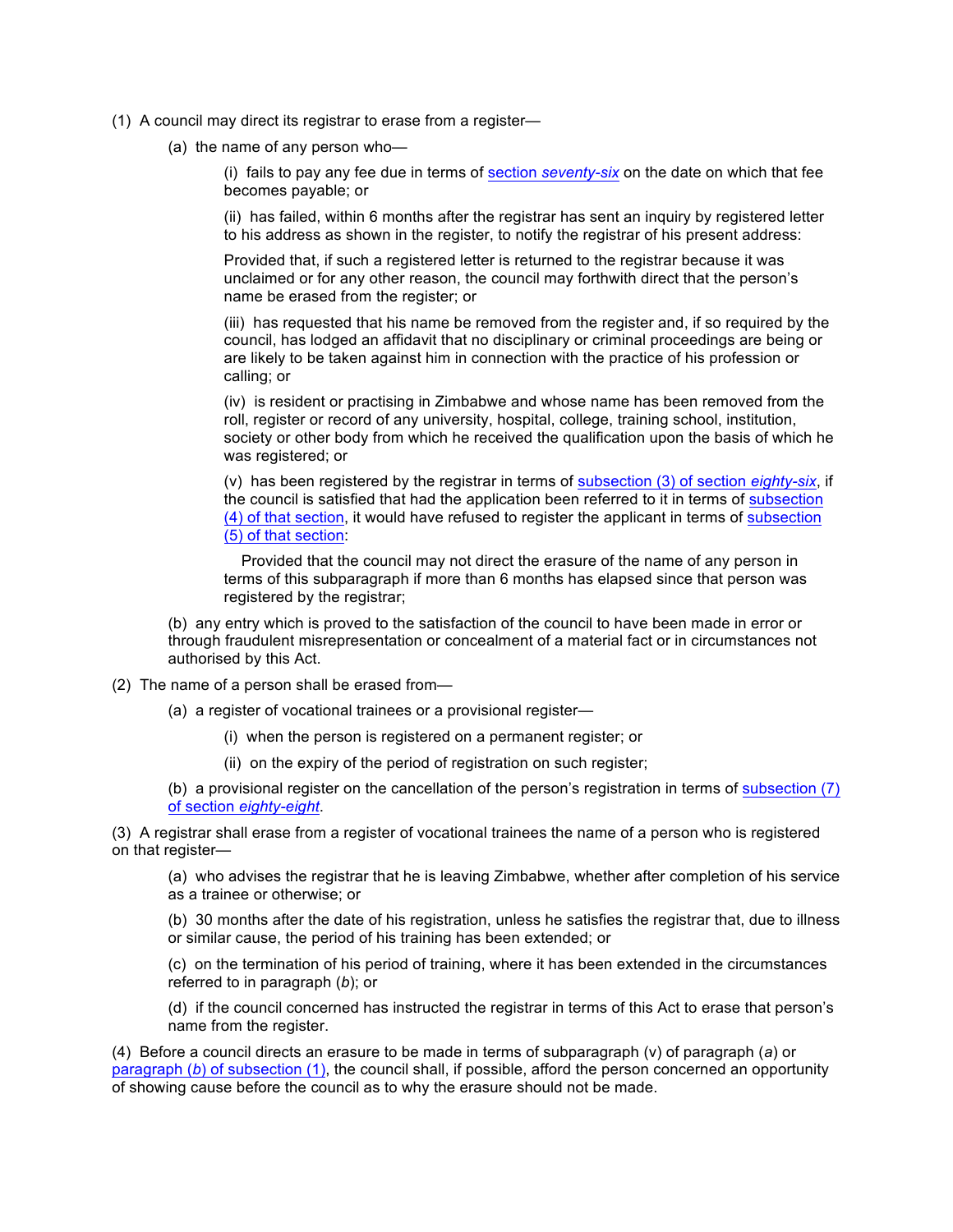(5) A certificate of registration issued to a person whose name has been erased from a register in terms of this section shall be deemed to have been cancelled on the date of the erasure, and the person concerned shall cease to be registered with effect from that date.

# **PART XVII**

# PRACTISING CERTIFICATES

# **91 Interpretation in Part XVII**

In this Part—

**"designated health institution"** means—

- (a) any Government central, provincial or district hospital; or
- (b) any mission hospital which provides consultancy services; or

(c) any teaching hospital established or operated by the Faculty of Medicine of the University of Zimbabwe; or

(d) any other hospital or medical institution declared by the Authority, by notice in the *Gazette*, to be a designated health institution;

**"practising certificate"** means a practising certificate which has been issued or renewed in terms of section *ninety-four*.

# **92 Health practitioners not to practise without practising certificates**

(1) No person who is registered in terms of this Act shall practise or carry on the profession or calling for which he is registered, except in accordance with a valid practising certificate held by him.

(2) Any person who contravenes subsection  $(1)$  shall be guilty of an offence and liable to a fine not exceeding level six or to imprisonment for a period not exceeding one year or to both such fine and such imprisonment.

[amended by Act 22 of 2001 with effect from the 10th September, 2002.]

# **93 Application for practising certificate**

Any person who wishes to obtain or renew a practising certificate shall apply to the practice control committee of the council concerned in such form and manner as may be prescribed by the council—

(a) where the application is for the issue of a practising certificate, at any time before he commences to practise or carry on his profession or calling; or

(b) where the application is for the renewal of a practising certificate, at least thirty days before it is due to expire.

# **94 Issue, renewal and refusal of practising certificate**

(1) Subject to this section, upon an application being made to it for the issue or renewal of a practising certificate, a practice control committee may—

(a) if satisfied that the applicant is registered in the profession or calling concerned, grant the application and issue or renew the practising certificate, as may be appropriate; or

- (b) refuse to grant the application; or
- (c) impose conditions restricting the applicant—

(i) to employment in a designated health institution or to some other form of employment; or

(ii) to a particular branch of the profession or calling concerned; or

(iii) in any other way whatsoever, whether similar or not to the restrictions mentioned in subparagraph (i) or (ii);

 where the practice control committee considers it necessary to impose such conditions in the public interest.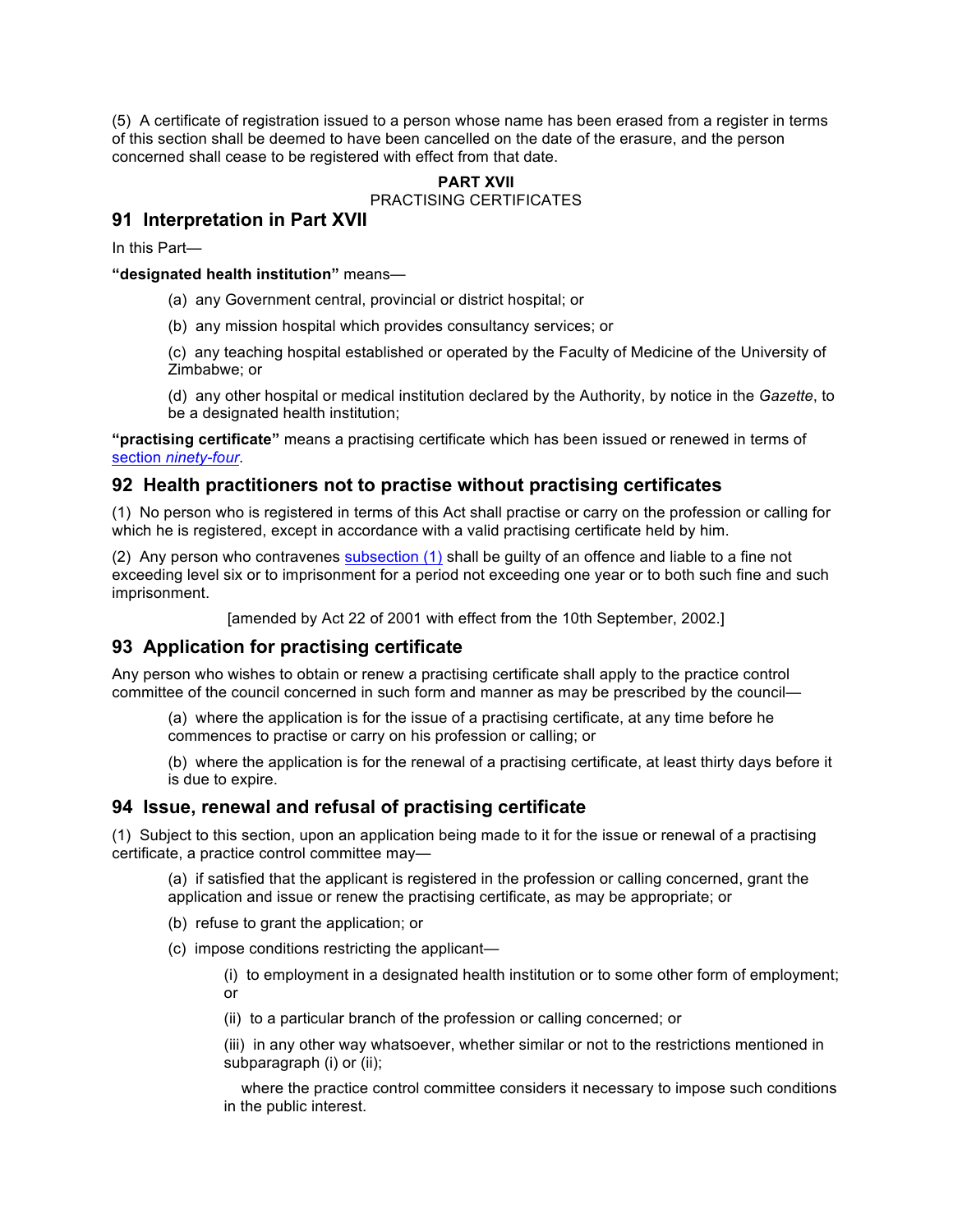(2) A practice control committee shall not refuse to issue or renew a practising certificate, nor shall it impose conditions on its issue or renewal, unless it has reasonable grounds for believing that the applicant concerned—

- (a) is not registered in respect of the profession or calling concerned; or
- (b) is not a fit and proper person to hold a practising certificate because of—
	- (i) his physical or mental health; or
	- (ii) the fact that he is not of good character and reputation; or

(iii) the fact that his conduct in relation to his profession or calling has, at any time, been improper or disgraceful; or

(iv) in the case of the issue of a practising certificate, the fact that he has not had sufficient practical experience, or has not attained a standard of competence or proficiency, in his profession or calling; or

(v) in the case of the renewal of a practising certificate, the fact that his standard of competence or proficiency in his profession or calling has deteriorated below that which is acceptable in the public interest.

(3) Before refusing to issue or renew a practising certificate or imposing a condition referred to in paragraph (*c*) of subsection (1), a practice control committee shall—

(a) advise the person concerned that it proposes to do so, stating its reasons, and shall afford him a reasonable opportunity to make such representations in the matter as he may wish, either in writing or, at the discretion of the practice control committee, in some other way; and

(b) in the case of a proposal to refuse to issue or renew a practising certificate, obtain a report from the council's executive committee on the proposal; and

(c) give due consideration to any representations made in terms of paragraph (*a*) and any report obtained in terms of paragraph (*b*).

# **95 Period of validity of practising certificate**

A practising certificate shall be valid for such period, not exceeding 12 months, as may be prescribed by the council concerned.

# **96 Withdrawal of practising certificate**

(1) If a practice control committee has reason to believe that a valid practising certificate should be withdrawn it may, subject to this section, withdraw the certificate.

(2) Before withdrawing a practising certificate, a practice control committee shall—

(a) advise the holder that it proposes to do so, stating its reasons, and shall afford him a reasonable opportunity to make such representations in the matter as he may wish, either in writing or, at the discretion of the practice control committee, in some other way; and

(b) obtain a report from the council's executive committee on its proposal; and

(c) give due consideration to any representations made in terms of paragraph (*a*) and the report obtained in terms of paragraph (*b*).

(3) A practice control committee shall not withdraw a practising certificate unless it has reasonable grounds for believing that, were it considering an application for the issue or renewal of the practising certificate, the application would be refused in accordance with section *ninety-four*.

#### **PART XVIII** REGISTRATION OF HEALTH INSTITUTIONS

# **97 Interpretation in Part XVIII**

In this Part—

**"appropriate council"**, in relation to—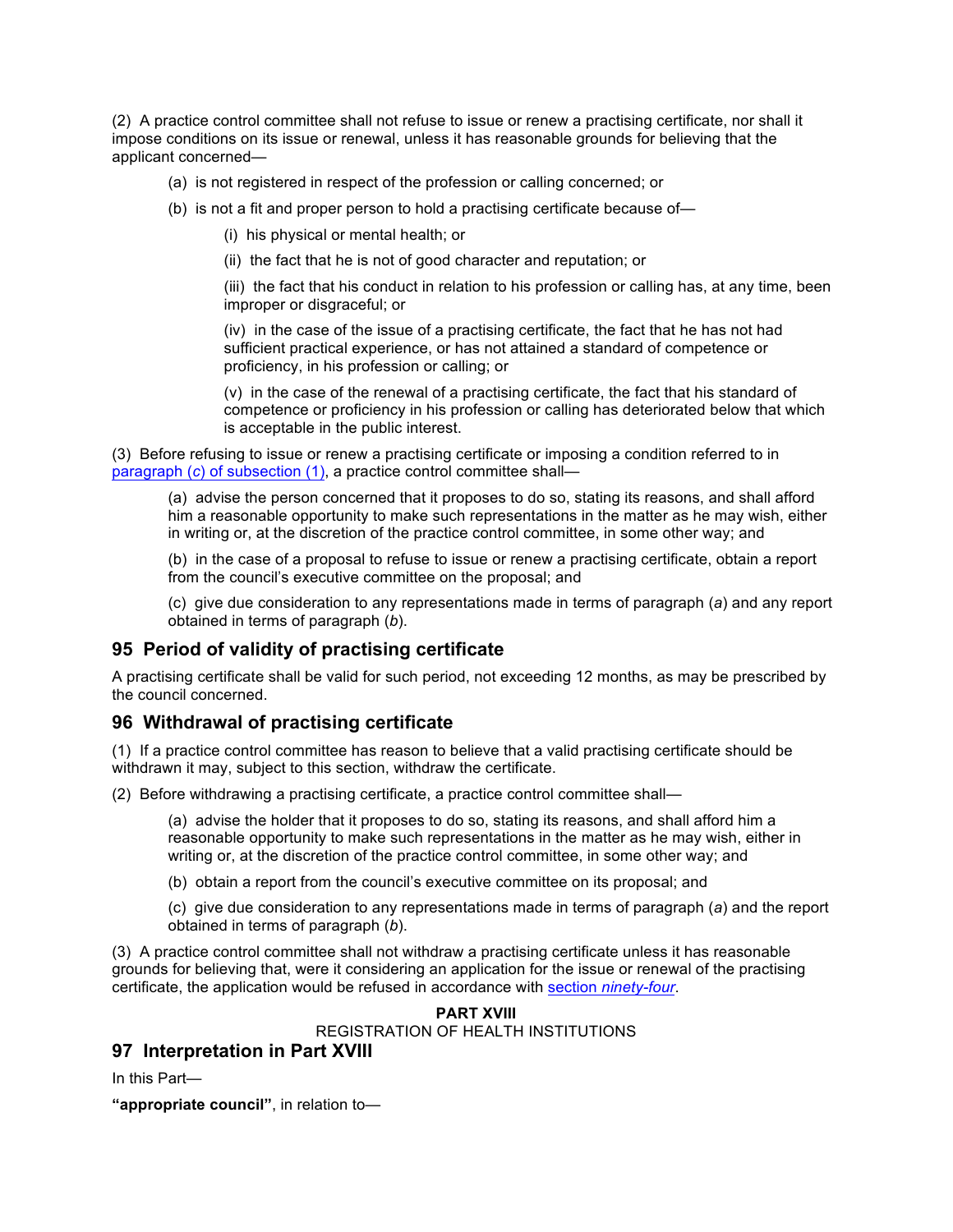(a) a hospital or clinic, means the Medical and Dental Practitioners Council of Zimbabwe established by Part IV;

(b) premises in or on which any medicine is manufactured, means the Pharmacists Council of Zimbabwe established by Part VIII;

(c) any other health institution, means the council which represents the health practitioner who owns or operates the health institution or, where health practitioners of more than 1 class own or operate the health institution, the council which represents the majority of such health practitioners;

and **"appropriate practice control committee"** shall be construed accordingly;

**"register of health institutions"** means the register of health institutions established and maintained in terms of section *one hundred*.

## **98 Application of Part XVIII**

This Part shall apply to all health institutions, including designated health institutions as defined in section *ninety-one*.

### **99 Health institutions to be registered**

(1) No—

- (a) person shall operate or carry on a health institution;
- (b) health practitioner shall practise his profession or calling in or from any health institution;

unless he knows or has reason to believe that the health institution is registered in the register of health institutions.

(2) Any person who contravenes subsection (1) shall be guilty of an offence and liable to a fine not exceeding level seven or to imprisonment for a period not exceeding two years or to both such fine and such imprisonment.

[amended by Act 22 of 2001 with effect from the 10th September, 2002.]

# **100 Register of health institutions**

(1) The Authority shall establish and cause to be maintained a register of health institutions in which shall be recorded—

- (a) such particulars of all registered health institutions as may be prescribed by the Authority; and
- (b) any conditions subject to which any health institution has been registered; and
- (c) the cancellation, suspension or renewal of the registration of any health institution.

(2) Any member of the public shall be entitled to inspect the register, free of charge, at all reasonable times at the offices of the Authority.

### **101 Application for registration of health institution**

(1) An application for the registration of any health institution shall be made to the appropriate practice control committee in the form prescribed by the appropriate council, and shall be accompanied by the prescribed fee, if any.

(2) On receipt of an application in terms of subsection (1), the practice control committee may—

(a) cause such investigation or inquiry to be conducted as it considers necessary or desirable, including the hearing of evidence from the applicant; and

(b) where necessary, require the applicant to provide further particulars concerning the health institution concerned and the use to which it is to be put.

(3) Any person who, in an application in terms of subsection (1) or in response to any inquiry or request made in terms of subsection (2), makes any statement which he knows to be false or does not believe on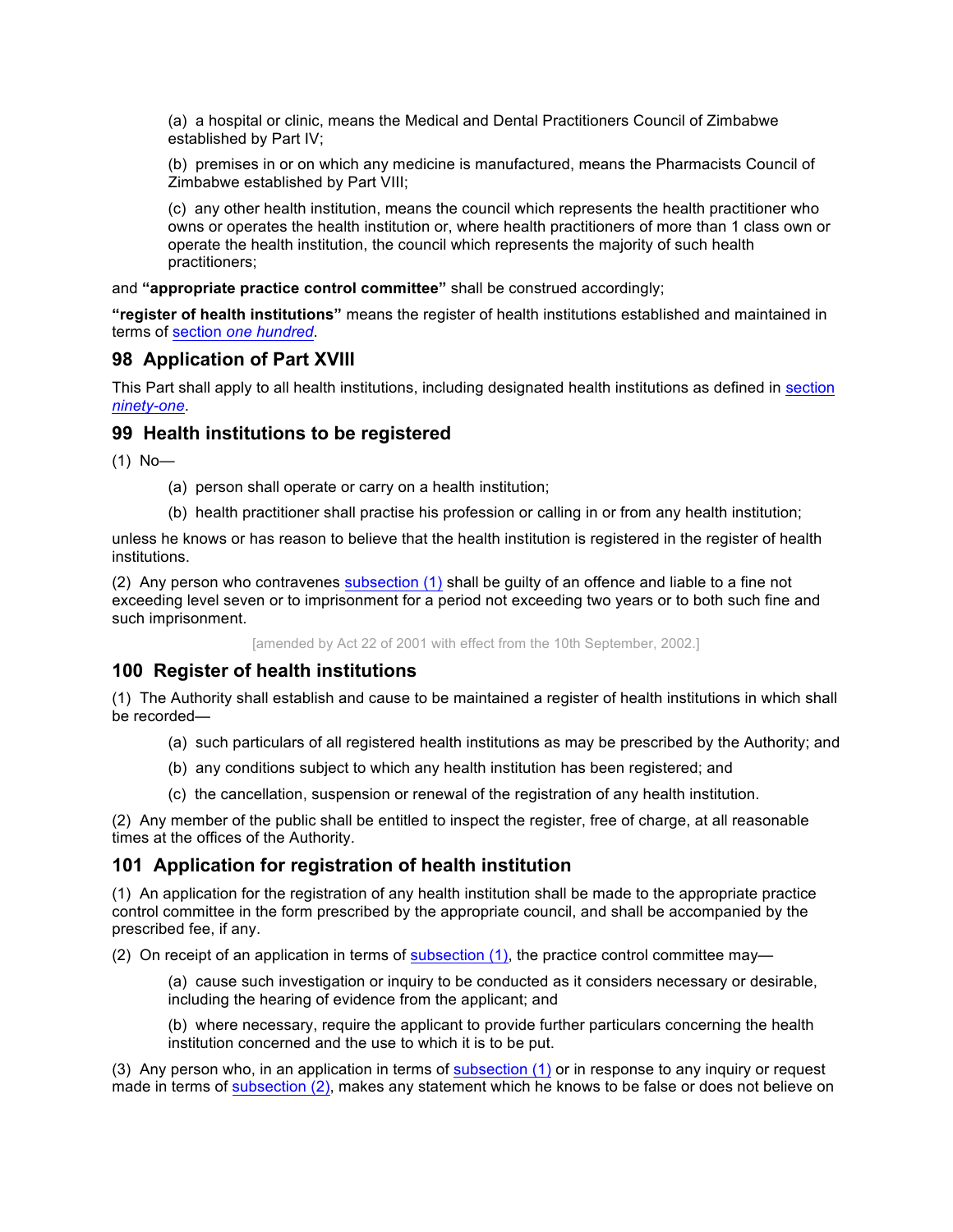reasonable grounds to be true shall be guilty of an offence and liable to a fine not exceeding level six or to imprisonment for a period not exceeding one year or to both such fine and such imprisonment.

[amended by Act 22 of 2001 with effect from the 10th September, 2002.]

# **102 Approval or refusal of application for registration of health institution**

(1) A practice control committee shall approve an application for the registration of a health institution made in terms of section *one hundred and one* unless the practice control committee is satisfied that the application should be refused on 1 or more of the following grounds—

(a) that the health institution does not comply with the standards prescribed by the appropriate council for health institutions of the class concerned;

(b) that, because of its construction or location, the health institution is unsuitable for use as such;

(c) that the equipment or facilities or both to be provided in the health institution are inadequate or unsuitable;

(d) that the persons who will practise or be employed in the health institution are not suitably qualified;

(e) that it is not in the public or national interest for the health institution to be registered.

(2) Subject to subsection (3), a practice control committee may impose such conditions upon the registration of a health institution as it considers necessary or desirable in the interests of persons who will be treated at the institution or for whom the health institution will provide services.

(3) Before a practice control committee—

- (a) refuses to authorise the registration of a health institution; or
- (b) imposes conditions upon the registration of a health institution;

it shall advise the applicant that it intends to do so, stating its reasons, and shall afford him a reasonable opportunity to make such representations in the matter as he may wish within such period, being not less than fourteen days, as the practice control committee may specify.

(4) A practice control committee shall give due consideration to any representations made by an applicant in terms of subsection (3) before refusing to authorise the registration of any health institution or imposing conditions upon its registration.

(5) Where a practice control committee—

(a) refuses to authorise the registration of a health institution; or

(b) imposes conditions upon the registration of a health institution otherwise than with the applicant's consent;

it shall notify the applicant in writing of its decision and of the reasons for it, and shall advise him of his right to appeal to the appropriate council in terms of subsection (4) of section *sixty-seven*.

# **103 Registration of health institution**

Where a practice control committee authorises the registration of a health institution, whether with or without conditions, it shall without delay notify the applicant and the Secretary-General of its decision, and the Secretary-General shall thereupon—

(a) cause the particulars of the health institution concerned to be entered in the register of health institutions, together with a note of any conditions imposed in terms of subsection (2) of section *one hundred and two*; and

(b) cause the applicant to be issued with a registration certificate in the form prescribed by the Authority, which certificate shall show the purposes for which the health institution is registered and any conditions imposed on its registration in terms of subsection (2) of section *one hundred and two*.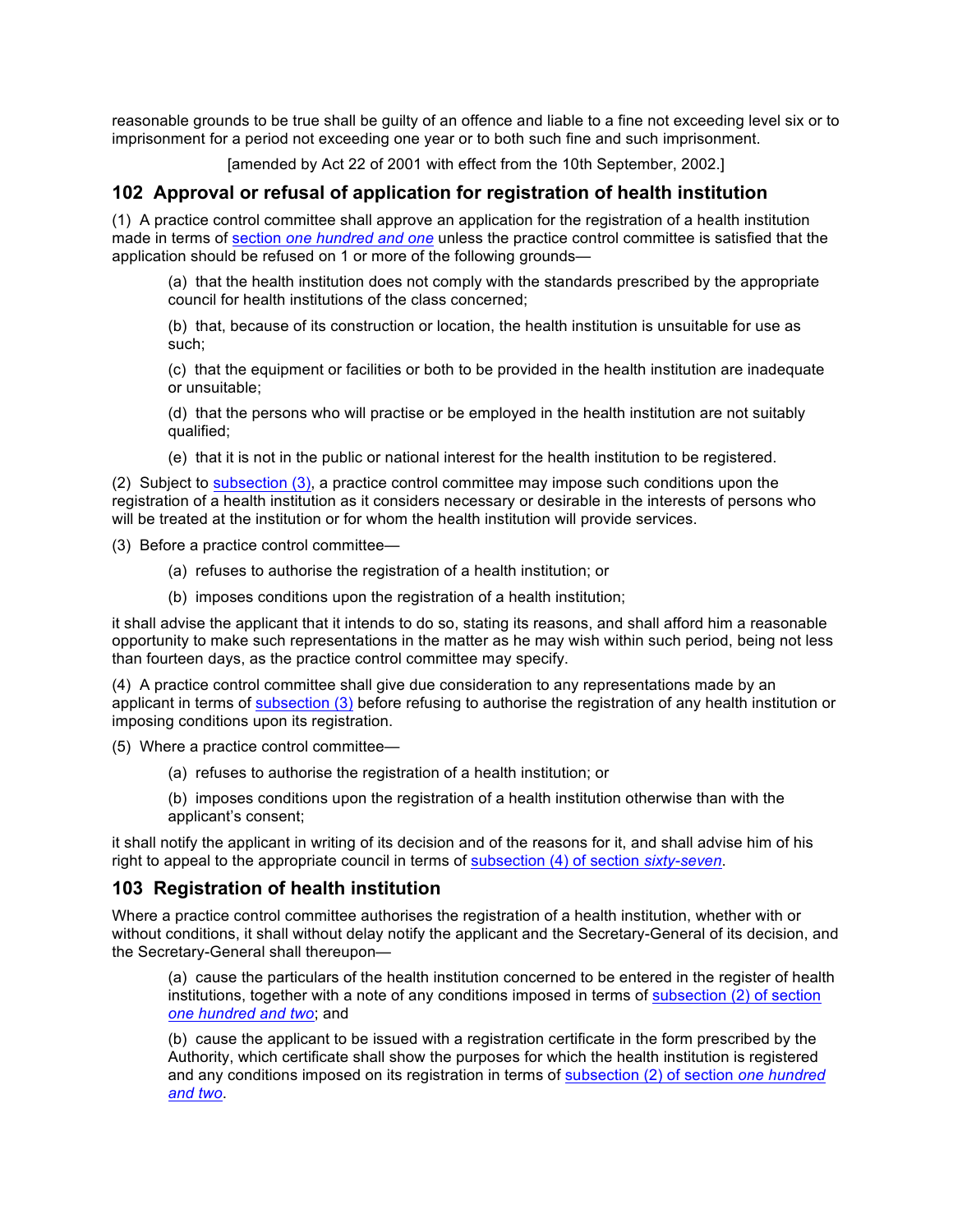# **104 Duration and renewal of registration of health institution**

(1) The registration of a health institution shall remain in force until—

(a) any material change occurs in the prescribed particulars recorded in the register in relation to that health institution; or

(b) the expiry of such period as the Authority may prescribe in relation to the class of health institution concerned; or

(c) the registration is cancelled in terms of section *one hundred and five*;

whichever occurs the earliest.

(2) Sections *one hundred and one*, *one hundred and two* and *one hundred and three* shall apply *mutatis mutandis*, in relation to the renewal of the registration of a health institution:

Provided that an application for such renewal shall be made within such period as the Authority may prescribe and, pending the determination of the application, the registration of the health institution concerned shall remain in force.

# **105 Cancellation and variation of registration of health institution**

(1) If at any time the appropriate practice control committee has reasonable grounds for believing that—

(a) any condition subject to which any health institution was registered has not been observed; or

(b) in relation to any registered health institution, circumstances exist which would justify the refusal of an application for registration, were such an application to be made; or

(c) it would be in the interests of the public generally or a section thereof for the registration of any health institution to be cancelled or any condition attaching to such registration to be amended;

the practice control committee shall give notice thereof in writing to the person who operates or carries on the health institution.

(2) A notice in terms of subsection (1) shall—

- (a) specify the grounds on which the practice control committee's opinion is based; and
- (b) state that the person to whom it is directed may, within one month after receiving it, submit to
- the practice control committee any representations he may wish to make in the matter.

 $(3)$  If-

(a) no representations are submitted in terms of paragraph (*b*) of subsection (2); or

(b) after considering any representations submitted in terms of paragraph (*b*) of subsection (2), the practice control committee is of the opinion that, for any reason referred to in subsection (1), the registration of the health institution concerned should be cancelled or any condition attaching to its registration should be amended;

the practice control committee may direct the Secretary-General to cancel the registration of the health institution or amend any condition of its registration, as the case may be, and the Secretary-General shall thereupon—

(i) cause the necessary entries or alterations to be made in the register of health institutions; and

(ii) cause the person who operates or carries on the health institution to be notified of the action he has taken and require him to return the registration certificate for alteration or cancellation; and

(iii) inform him that he may, if he wishes, appeal to the appropriate council in terms of subsection (4) of section *sixty-seven*.

# **106 Display and return of registration certificate**

(1) Every person who operates or carries on a registered health institution shall ensure that the institution's registration certificate is displayed in a prominent place within the institution.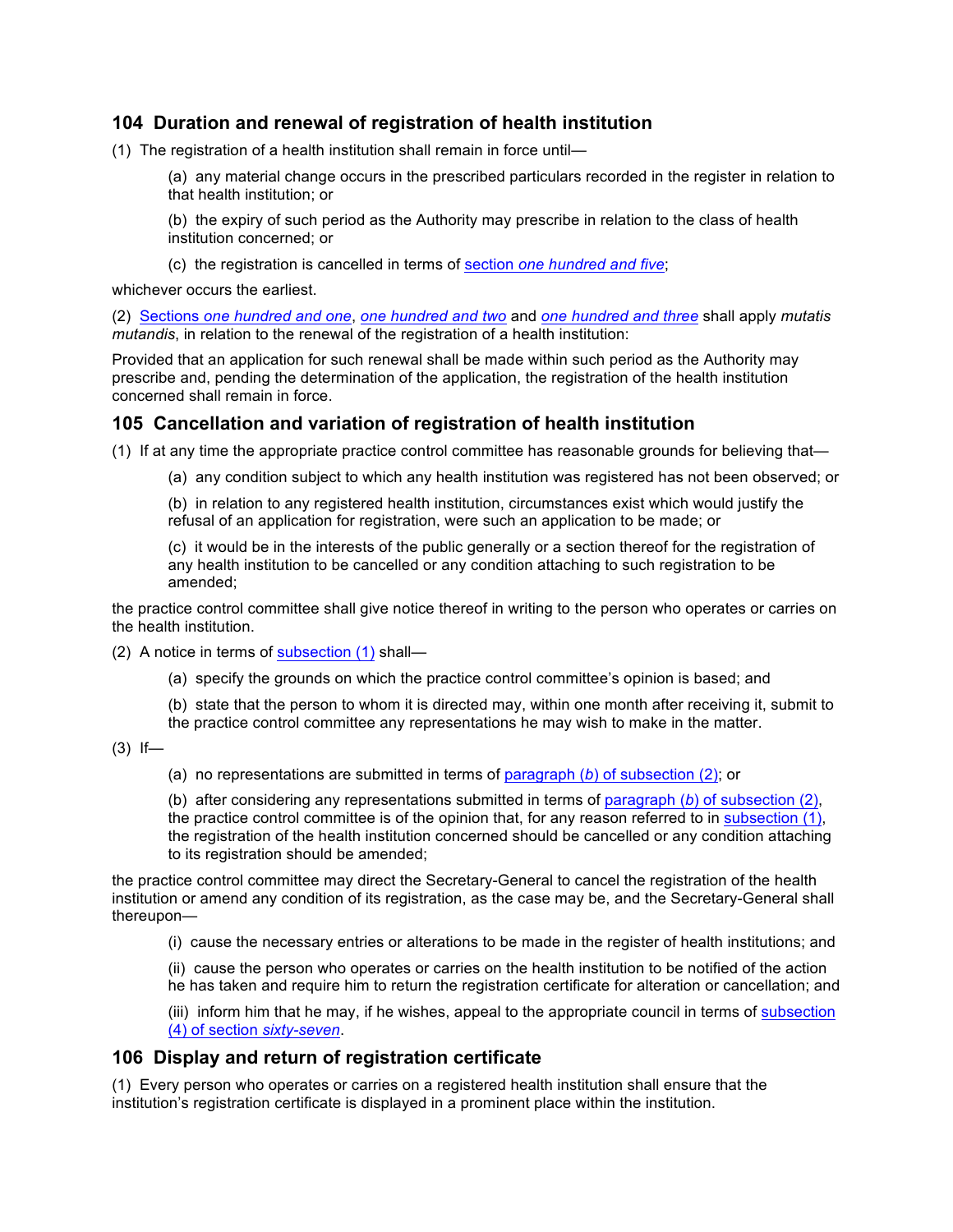(2) Whenever the registration of a health institution is cancelled or a condition attaching to its registration is amended, the person who operates or carries on the institution shall forthwith return the registration certificate to the Secretary-General for cancellation or alteration, as the case may be.

(3) Any person who contravenes subsection (1) or (2) shall be guilty of an offence and liable to a fine not exceeding level four or to imprisonment for a period not exceeding three months or to both such fine and such imprisonment.

[amended by Act 22 of 2001 with effect from the 10th September, 2002.]

#### **PART XIX**

# DISCIPLINE OF HEALTH PRACTITIONERS

## **107 Function of disciplinary committee**

Subject to this Act, the function of a council's disciplinary committee shall be to inquire into allegations that registered persons whom the council represents—

(a) have been guilty of improper conduct or disgraceful conduct or conduct which, when regard is had to their professions or callings, is improper or disgraceful; or

(b) are grossly incompetent or have performed any act pertaining to their professions or callings in a grossly incompetent manner;

and to exercise the powers conferred by section *one hundred and thirteen*.

## **108 Notice of inquiry and representation at disciplinary proceedings**

Before exercising its powers in terms of section *one hundred and thirteen* with respect to any person, a disciplinary committee shall—

(a) cause him to be served with a notice setting out the allegations against him; and

(b) afford him a reasonable opportunity of being heard either by himself or, if he so wishes, through a legal practitioner.

### **109 Taking of evidence by disciplinary committee**

- (1) For the purposes of an inquiry in terms of this Part, a disciplinary committee may take evidence and—
	- (a) may summon witnesses and require the production of any book, record, document, or thing; and
	- (b) through its chairman, may administer an oath to any person; and
	- (c) may examine any book, record, document or thing which a witness has been required to produce.

(2) A summons for attendance before a disciplinary committee or for the production to it of any book, record, document or thing shall be—

- (a) as nearly as practicable in the form prescribed by the council concerned; and
- (b) signed by the chairman of the committee or the registrar of the council concerned; and

(c) served either by registered letter sent through the post or in the same manner as it would be served if it were a subpoena issued by a magistrates court in criminal proceedings.

#### (3) Any person who has been summoned in terms of subsection  $(2)$  and who, without sufficient cause—

(a) fails or refuses to attend and give evidence relevant to the inquiry at the time and place specified in the summons; or

(b) refuses to be sworn or affirmed when the chairman of the disciplinary committee wishes to administer an oath to him; or

(c) fails or refuses to produce any book, record, document or thing which he has been required by that summons to produce; or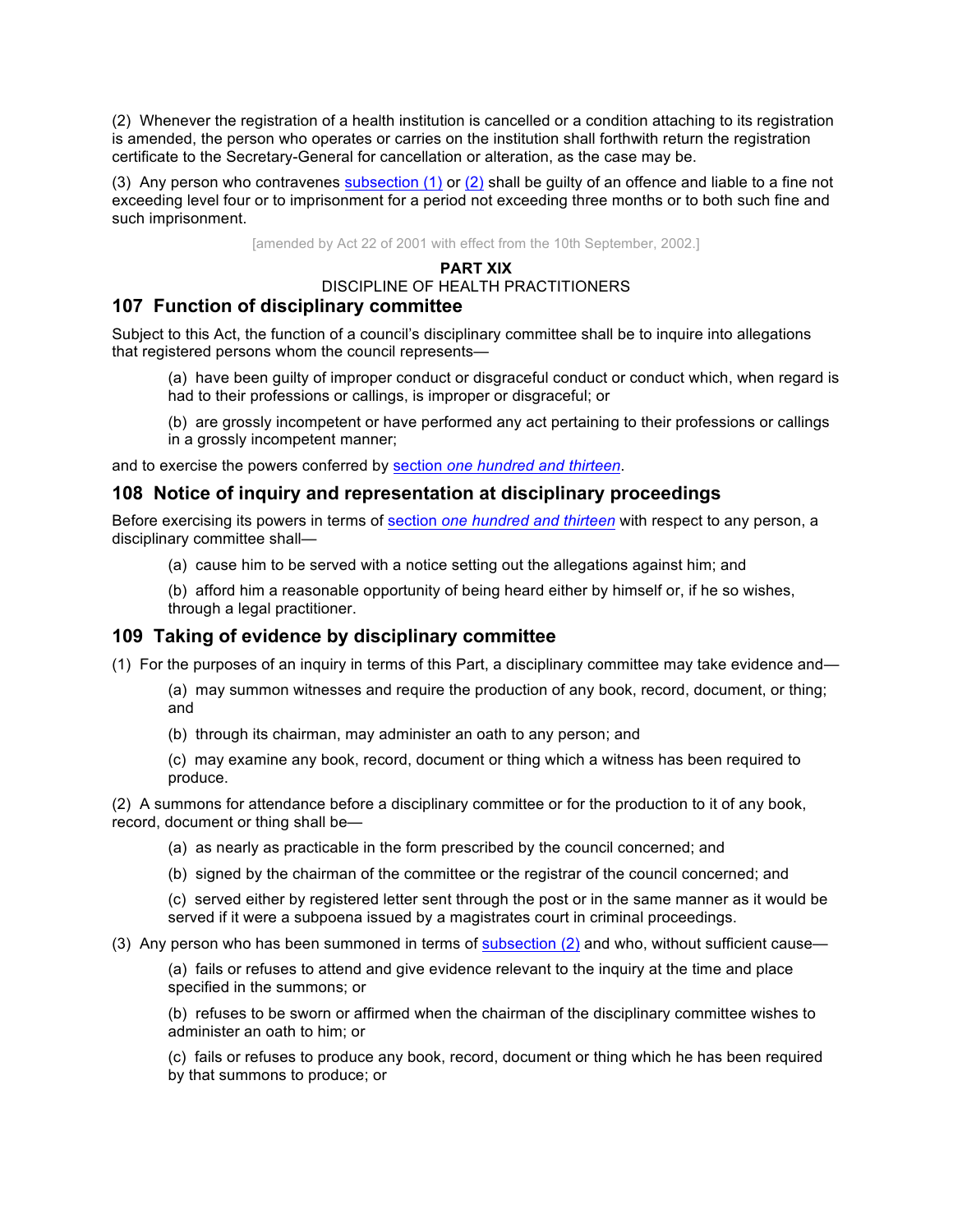(d) being a witness, refuses to answer or to answer fully and satisfactorily to the best of his knowledge and belief any question lawfully put to him;

shall be guilty of an offence and liable to a fine not exceeding level five or to imprisonment for a period not exceeding six months or to both such fine and such imprisonment:

[amended by Act 22 of 2001 with effect from the 10th September, 2002.]

Provided that a person referred to in this subsection shall be entitled to all the privileges to which a witness subpoenaed to give evidence before the High Court is entitled.

(4) Any person who gives false evidence on oath at an inquiry held in terms of this Part, knowing such evidence to be false or not having reasonable grounds for believing it to be true, shall be guilty of an offence and liable to a fine not exceeding level seven or to imprisonment for a period not exceeding two years or to both such fine and such imprisonment.

[amended by Act 22 of 2001 with effect from the 10th September, 2002.]

# **110 Record of disciplinary inquiry**

A disciplinary committee shall, in any inquiry held by it in terms of this Part, record the proceedings and any evidence heard, and the decision made by it and the reasons therefor.

# **111 Exercise of disciplinary powers on conviction of offence: court to forward evidence**

(1) A registered person who has been convicted inside or outside Zimbabwe, whether before, on or after the date of his registration, of an offence by a court shall be liable to be dealt with by a disciplinary committee in accordance with this Part if the disciplinary committee is of the opinion that the offence constitutes—

(a) improper or disgraceful conduct; or

(b) conduct which, when regard is had to the profession or calling of that person, is improper or disgraceful.

(2) A disciplinary committee may, if it thinks fit, on proof before it of a conviction referred to in subsection (1) and without hearing further evidence, deal with the convicted person in accordance with this Part:

Provided that the convicted person shall be afforded an opportunity of tendering, in writing or in person or through his legal practitioner as he may elect, an explanation to the disciplinary committee in extenuation of his conduct.

(3) Subject to the Courts and Adjudicating Authorities (Publicity Restriction) Act [*Chapter 7:04*], if, after the termination of proceedings before a court in Zimbabwe—

(a) it appears to the court that there is *prima facie* evidence of improper or disgraceful conduct on the part of a registered person, the court shall direct that a copy of the record of the proceedings or a copy of such part of the record as is material to the issue shall be transmitted to the council which represents the registered person; or

(b) a council requests that a record of the proceedings, or a part of such record, be supplied to it on the grounds that it is of direct interest to the council in the exercise of its functions under this Act, the clerk or registrar of the court may transmit to the council a copy of the record or a copy of such part of the record as is material.

# **112 Executive committee to refer cases to disciplinary committee**

(1) Whenever there is brought to the notice of a council's executive committee an allegation which might be the subject of inquiry by the council's disciplinary committee, the executive committee may call for information, cause such investigation to be made as it thinks necessary and seek such legal advice or other assistance as it may require.

(2) After an investigation in terms of subsection (1), the executive committee shall refer the matter to the council's disciplinary committee for inquiry and, if it thinks fit, may engage a legal practitioner to present a charge and the evidence relating thereto at the inquiry: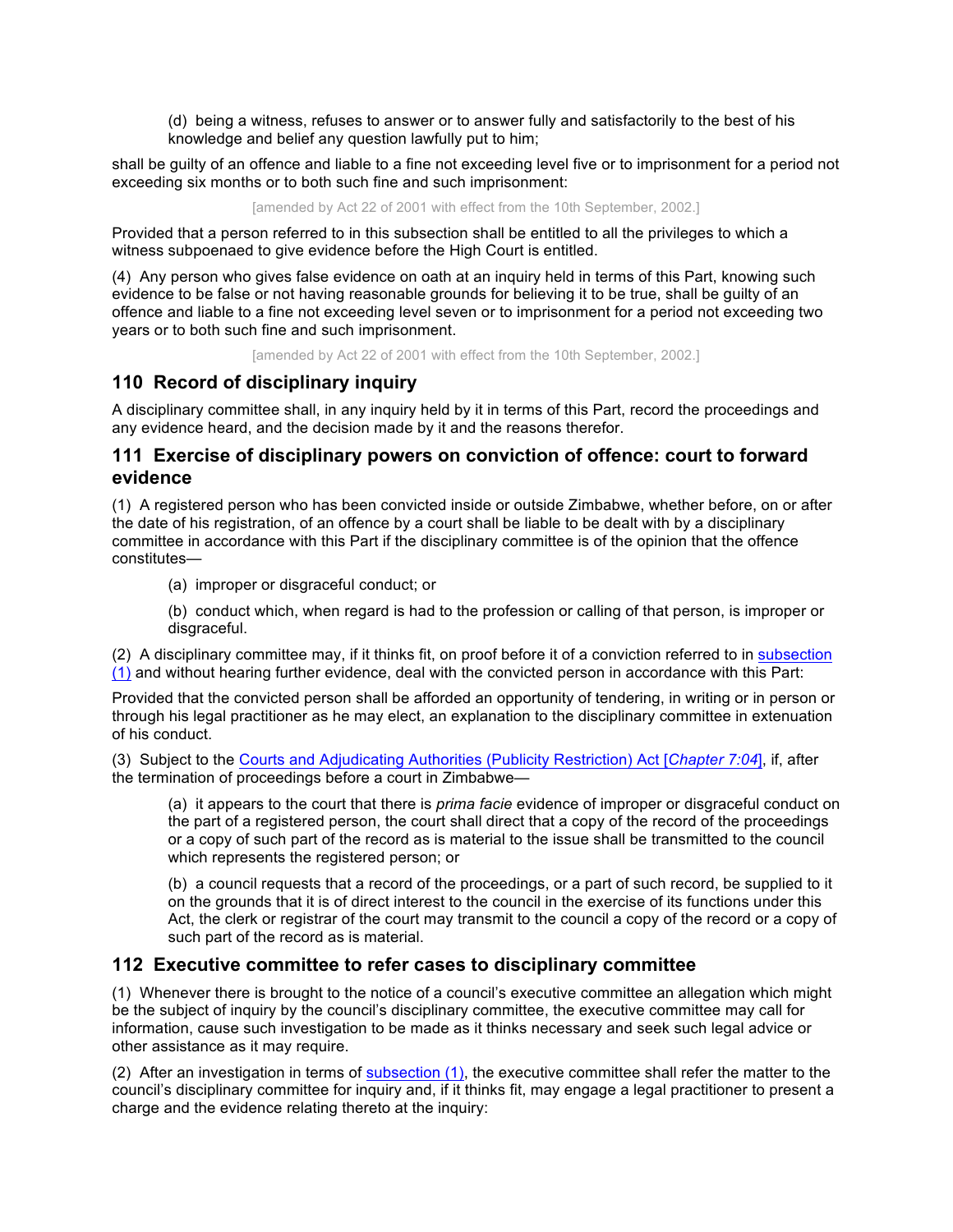Provided that, if—

(a) the executive committee considers that—

(i) the conduct complained of would not, even if substantiated, constitute improper or disgraceful conduct; or

(ii) for any other reason the allegation should not be the subject of inquiry by the disciplinary committee;

 the executive committee may take such other action as it thinks fit and may, after first allowing the health practitioner concerned to make written representations, authorise the chairman of the council to admonish the health practitioner, and the executive committee shall report such action and the grounds therefor to the council;

(b) the allegation forms or is likely to form the subject of criminal proceedings, the executive committee may postpone referring the matter to the disciplinary committee until such criminal proceedings have been determined.

### **113 Exercise of disciplinary powers**

(1) If after due inquiry a disciplinary committee decides that a health practitioner—

(a) has been guilty of improper or disgraceful conduct or conduct which, when regard is had to his profession or calling, is improper or disgraceful and that such conduct warrants the cancellation of his registration; or

(b) is grossly incompetent or has performed any act pertaining to his profession or calling in a grossly incompetent manner;

the disciplinary committee shall refer the matter to the council for the removal of the health practitioner's name from the register and may suspend him from practice pending a final decision by the council.

(2) If after due inquiry a disciplinary committee decides that a health practitioner has been guilty of improper or disgraceful conduct or conduct which, when regard is had to his profession or calling, is improper or disgraceful but that such conduct does not warrant the cancellation of his registration, the disciplinary committee shall do 1 or more of the following—

(a) order his suspension for a specified period from practising or performing acts specially pertaining to his profession or calling;

(b) impose such conditions as it considers fit subject to which he shall be entitled to carry on his profession or calling;

(c) order him to pay a penalty not exceeding an amount equivalent to a fine of level six, which penalty shall be payable to the council;

[amended by Act 22 of 2001 with effect from the 10th September, 2002.]

- (d) order him to pay any cost or expenses of and incidental to the inquiry;
- (e) censure him;

(f) caution him and postpone, for a period not exceeding three years, any further action against him on 1 or more conditions as to his future conduct, including the conduct or nature of his practice during that period.

(3) If at any time a disciplinary committee is satisfied that during the period of any postponement in terms of paragraph (*f*) of subsection (2) a health practitioner has not complied with the conditions imposed in terms of that paragraph, the disciplinary committee, after giving reasonable notice to the health practitioner concerned, may proceed further to do 1 or more of the things specified in subsection (2).

(4) If after an inquiry in terms of this Part a disciplinary committee has not referred the matter to the council in terms of subsection (1), it shall report to the council at its next meeting any action it has taken in terms of subsection (2) or (3).

(5) Where any matter has been referred to a council in terms of subsection (1), the council may—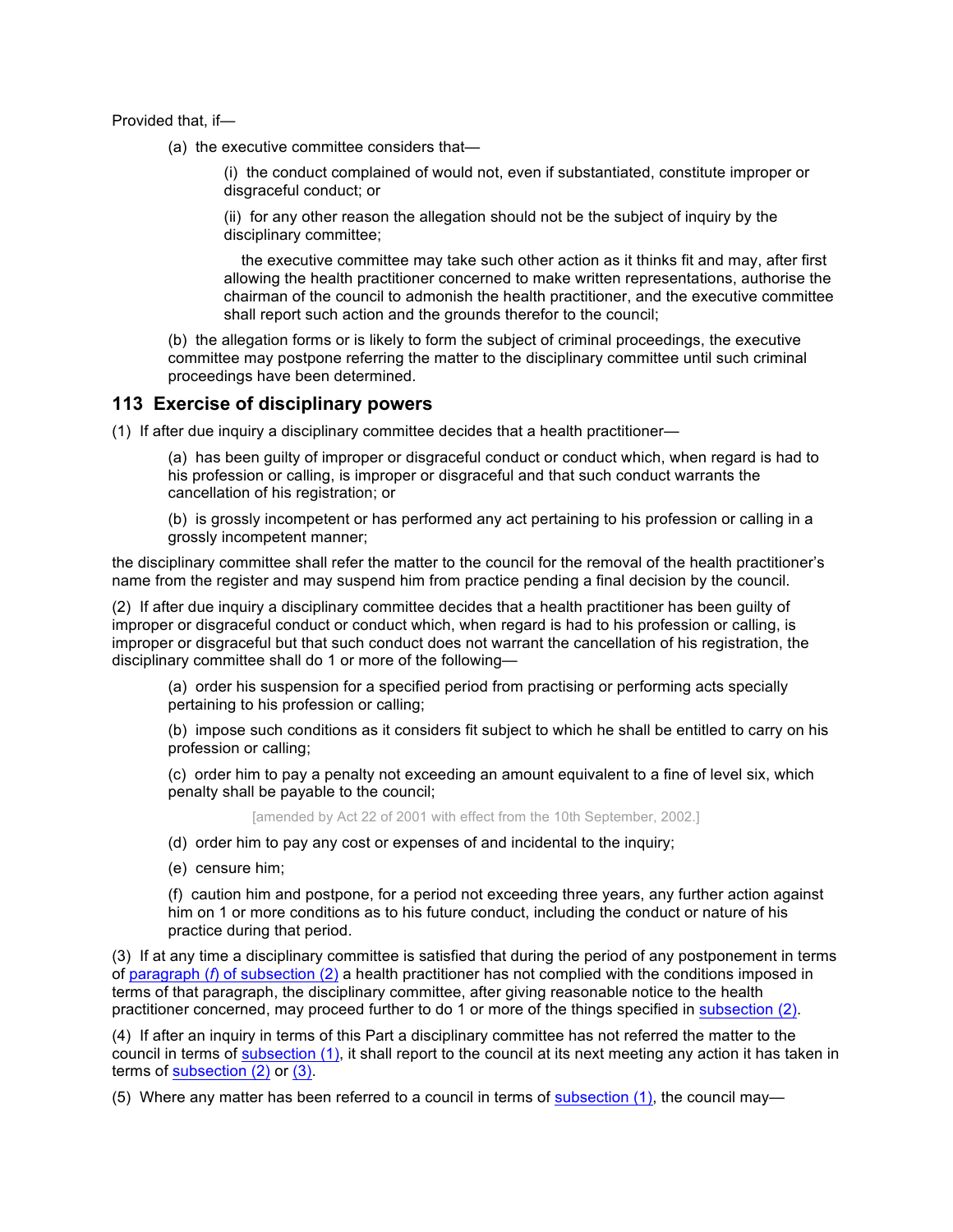(a) direct the registrar to cancel the registration of the health practitioner and, if it thinks fit, order the practitioner to pay any costs or expenses of and incidental to the inquiry by the disciplinary committee;

(b) do one or more of the things specified in subsection (2) which the disciplinary committee could have done and, if the council fixes any conditions in terms of paragraph (*f*) of subsection (2), subsection (3) shall apply as though the references therein to the disciplinary committee were references to the council.

(6) Any health practitioner who contravenes or fails to comply with any condition imposed in terms of paragraph (*b*) of subsection (2) on his entitlement to carry on his profession or calling shall be guilty of an offence and liable to a fine not exceeding level seven or to imprisonment for a period not exceeding two years or to both such fine and such imprisonment.

[amended by Act 22 of 2001 with effect from the 10th September, 2002.]

# **114 Publication of result of disciplinary proceedings**

(1) A registrar shall, if so directed by the council or disciplinary committee concerned, cause to be published in the *Gazette* the name of any person—

- (a) whose registration has been cancelled; or
- (b) who has been suspended from practice in terms of this Part.

(2) A notice published in terms of subsection (1) shall be *prima facie* evidence in all legal proceedings that—

(a) the registration of the person specified in the notice has been cancelled; or

(b) the person specified in the notice has been suspended from practice for the period specified in the notice;

[amended by the General Laws Amendment (No.2) Act 2002 promulgated on the  $24<sup>th</sup>$  January, 2003 - with retrospective effect, in terms of clause  $47$  - from the  $4<sup>th</sup>$  February, 2002 - Editor.]

# **115 Council, executive committee and disciplinary committee not to be liable**

(1) Except as is provided in this Act, no legal proceedings, whether civil or criminal, shall lie against a council, executive committee or disciplinary committee or any member or officer thereof in respect of any act or duty performed in accordance with this Part.

(2) A council shall not be responsible for any loss of earnings by a person as a result of action taken under this Part, whether by its disciplinary committee or executive committee or by the council and whether or not the finding or penalty is subsequently varied or cancelled.

# **116 Improper or disgraceful conduct**

(1) A council may, in regulations made in terms of section *one hundred and forty-five—*

(a) define what, in the case of any class of health practitioners whom the council represents, shall constitute improper or disgraceful conduct; and

(b) provide for the manner in which complaints or charges against a health practitioner may be lodged; and

(c) provide for any other matter incidental to the investigation of and inquiry into a complaint or charge against a health practitioner.

(2) If any health practitioner has counselled or knowingly been a party to the performance of any act in respect of which an unregistered person has been convicted of an offence under Part XX, the conduct of that health practitioner shall, for the purposes of this Part, constitute improper or disgraceful conduct:

Provided that this subsection shall not be construed as exempting such a health practitioner from prosecution in a court for any offence which his conduct may constitute.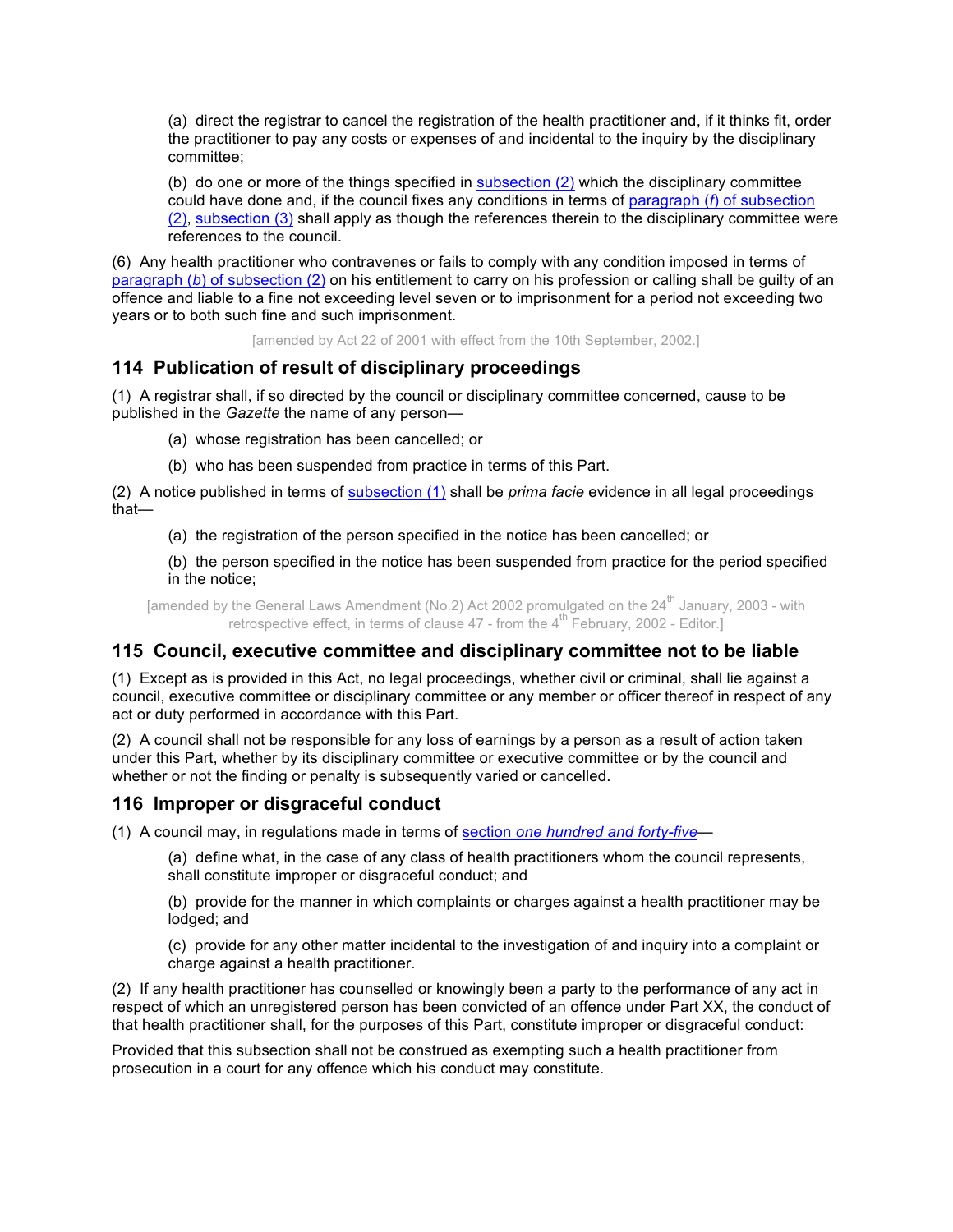(3) Regulations referred to in subsection (1) shall not be deemed to limit the general power conferred on a disciplinary committee, an executive committee or a council to inquire into allegations of improper or disgraceful conduct not covered by such regulations and to impose any penalty under this Part on any person guilty of such conduct.

# **117 Recovery of costs or penalty by council**

A council may, by action in a competent court, recover any costs or penalty ordered in terms of this Part to be paid by a registered person.

## **PART XX**

# DISABILITIES OF AND OFFENCES BY UNREGISTERED PERSONS

# **118 Remuneration not recoverable by unregistered persons**

No remuneration shall be recoverable in any court in respect of any act specially pertaining to a profession or calling in respect of which a register is kept in terms of this Act, where the act is performed by a person who is not registered on that register:

Provided that this section shall not apply in respect of an act which is performed within 6 months from the day a register is required to be kept for the first time in respect of the profession or calling concerned.

# **119 Certain certificates invalid if signed by unregistered persons**

No certificate required by law from any member of a profession or calling in respect of which a register is required to be kept in terms of subsection (1) of section *seventy-seven* shall be valid unless the person signing the certificate is registered on the appropriate register.

# **120 Proof of registration required before issue of certain licences and permits**

(1) Where any enactment, whether promulgated before, on or after the date of commencement of this Act, requires a health practitioner in his capacity as such to obtain a licence or permit, the authority empowered to issue the licence or permit shall not do so unless the person applying for it produces proof that he is registered on the appropriate register.

(2) Any licence or permit issued in contravention of subsection (1) shall be void.

# **121 Unregistered persons practising as or representing themselves to be medical practitioners**

(1) Subject to subsection (2) and to section *one hundred and twenty-nine*, any person who is not registered as a medical practitioner and who—

(a) for gain, practises or carries on business as a medical practitioner, whether or not he purports to be registered, or performs or undertakes to perform any act specially pertaining to the practice of a medical practitioner; or

(b) pretends or, by any means whatsoever, holds himself out to be a medical practitioner, whether or not purporting to be registered; or

(c) uses the title of medical practitioner or any name, title, description or symbol indicating or calculated to lead persons to infer that he possesses a degree, diploma or other qualification as a medical practitioner, doctor of medicine, physician or surgeon or that he is registered as a medical practitioner under this Act;

shall be guilty of an offence and liable to a fine not exceeding level ten or to imprisonment for a period not exceeding five years or to both such fine and such imprisonment.

[amended by Act 22 of 2001 with effect from the 10th September, 2002.]

- (2) Paragraph (*a*) of subsection (1) shall not apply in relation to—
	- (a) a local authority; or
	- (b) a body corporate which—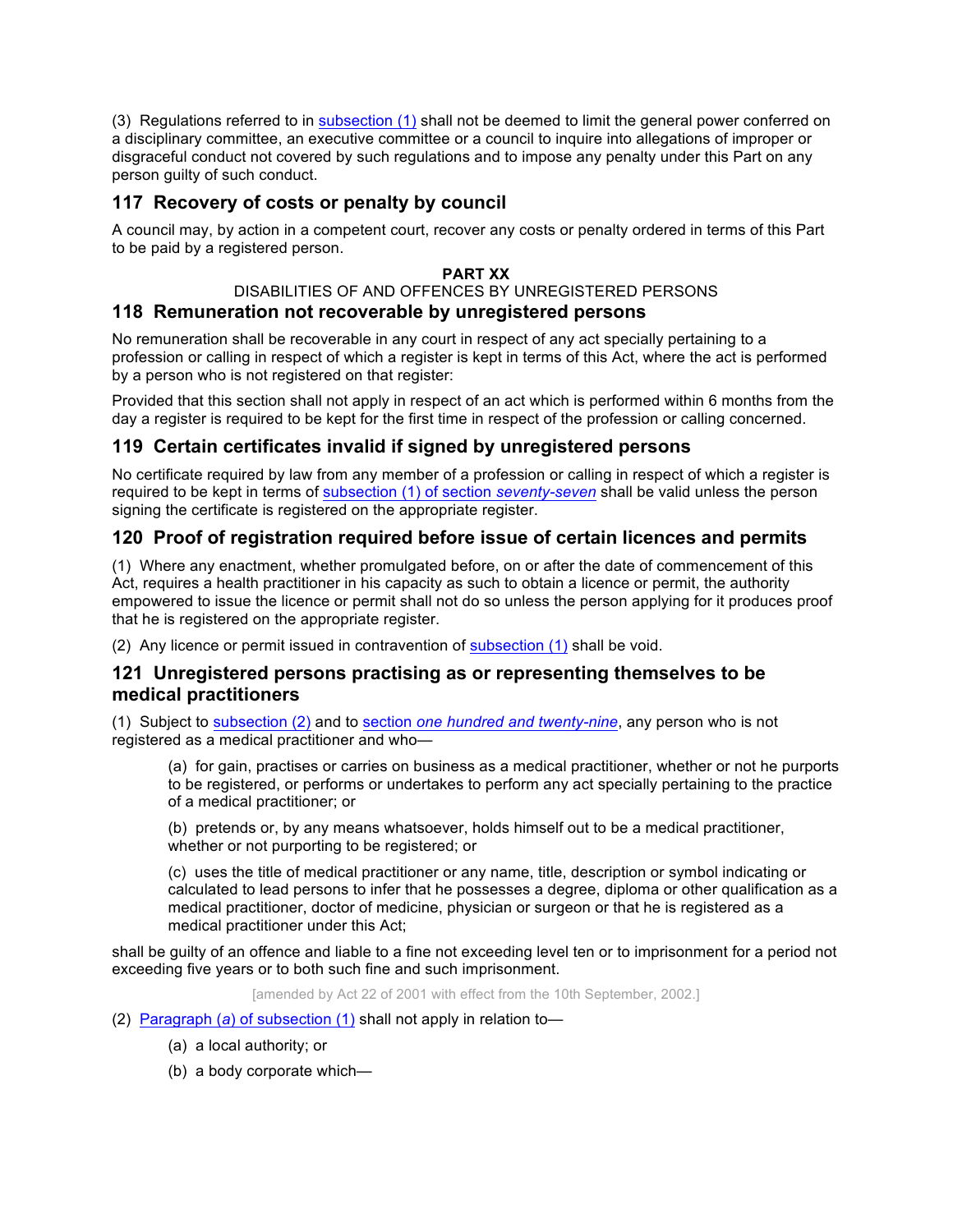(i) employs a medical practitioner principally for the purpose of providing medical services for its employees; and

(ii) is exempted from that paragraph by the Minister by notice in the *Gazette* and on the recommendation of the Medical and Dental Practitioners Council established by Part IV.

## **122 Unregistered persons practising as or representing themselves to be dental practitioners**

(1) Subject to subsections (3) and (4) and to sections *one hundred and twenty-three* and *one hundred and twenty-nine*, any person who is not registered as a dental practitioner and who—

(a) for gain, practises or carries on business as a dental practitioner, whether or not he purports to be registered, or performs or undertakes to perform any act specially pertaining to the practice of dentistry; or

(b) pretends or, by any means whatsoever, holds himself out to be a dental practitioner, whether or not he purports to be registered, or to be entitled to practise dentistry or to perform any act specially pertaining to the practice of dentistry; or

(c) uses the title of dental practitioner or dentist or any name, title, description or symbol indicating or calculated to lead persons to infer that he possesses a degree, diploma or other qualification as a dental practitioner or dentist or that he is registered as a dental practitioner or entitled to practise dentistry under this Act; or

[amended by the General Laws Amendment (No.2) Act 2002 promulgated on the 24<sup>th</sup> January, 2003 - with retrospective effect, in terms of clause 47 - from the  $4^{\text{th}}$  February, 2002 - Editor.]

#### (d) advertises in any manner or by any means whatsoever that he is able and willing to give advice in dentistry or in any act specially pertaining to the practice of dentistry;

shall be guilty of an offence and liable to a fine not exceeding level ten or to imprisonment for a period not exceeding five years or to both such fine and such imprisonment.

[amended by Act 22 of 2001 with effect from the 10th September, 2002.]

(2) For the purposes of subsection (1), any of the following acts shall be regarded as an act specially pertaining to the practice of dentistry—

(a) the performance of any operation and the treatment of any disease, deficiency or lesion on or of human teeth or jaws, the correction of any malposition thereof and the performance of radiographic work in connection with human teeth or jaws;

(b) the giving of any anaesthetic in connection with any operation on human teeth or jaws;

(c) the making, repairing, alteration or supply of artificial dentures, restorative dental appliances or other similar dental appliances;

(d) the taking in a mouth of any impression or bite with a view to making, repairing, altering or supplying any artificial dentures, restorative dental appliance or other similar dental appliance;

(e) the trying or fitting in a mouth of any artificial dentures, restorative dental appliance or other similar dental appliance;

(f) the performance of any such operation or the giving of any such treatment, advice or attendance as is usually performed or given by a dental practitioner or any operation, treatment, advice or attendance preparatory to or for the purpose of or in connection with the making, repairing alteration, supplying, fitting, insertion or fixing of artificial dentures or any restorative dental appliance or other similar dental appliance;

(g) cleaning and polishing teeth;

(h) scaling teeth, that is to say the removal of tartar deposits, accretions and stains from those parts of the surfaces of the teeth which are exposed or which are directly beneath the free margins of the gums, including the application of medicaments appropriate thereto;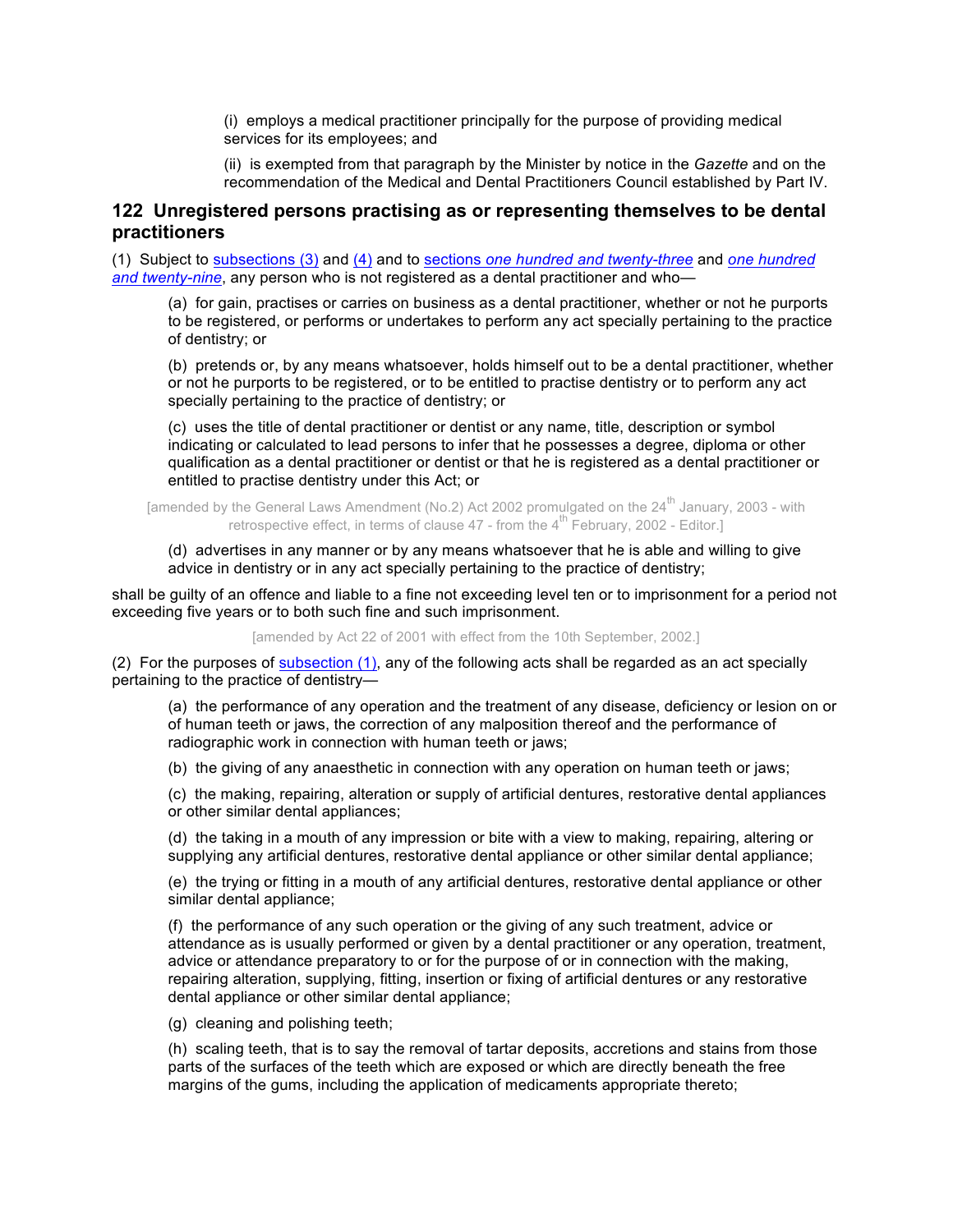(i) the application to the teeth of solutions of sodium or stannous fluoride or such other similar prophylactic solutions as the Medical and Dental Practitioners Council established by Part IV may from time to time specify for the purposes of this paragraph in regulations made in terms of section *one hundred and forty-five*;

(j) the application to the teeth of fissure sealants.

(3) Nothing in this section shall be construed as preventing—

(a) any of the following acts, when performed by a registered medical practitioner in the ordinary course of his practice—

(i) the performance of any operation or the treatment of any disease, deficiency or lesion of the jaws and soft tissue of the mouth; or

- (ii) the giving of any anaesthetic in connection with a dental operation; or
- (iii) the performance of any radiographic work;

or

(b) the extraction of a tooth—

(i) by a registered medical practitioner, where the services of a dental practitioner are not readily available; or

(ii) by any person, where the case is urgent and no registered medical or dental practitioner is available and the operation is performed without the application of a local or general anaesthetic;

or

(c) the performance in any public service of dental work by any person in accordance with conditions approved by the Minister;

(d) the carrying on, in accordance with conditions approved by the Minister, of the practice of dental surgery at any hospital or other institution approved for the purposes of this paragraph by the Minister; or

(e) the performance, in relation to the practice of dental surgery, of any radiographic work at a hospital or nursing home or at the request or under the direction of a registered medical or dental practitioner; or

(f) the making, repairing or altering for gain of artificial dentures, restorative dental appliances or other similar dental appliances by any person who is registered as a dental technician:

 Provided that nothing in this paragraph shall be construed as permitting a registered dental technician to perform an operation in the mouth of any person, including the taking of an impression or bite.

#### (4) Paragraph (*a*) of subsection (1) shall not apply in relation to—

- (a) a local authority; or
- (b) a body corporate which—

(i) employees a dental practitioner principally for the purpose of providing dental services for its employees; and

(ii) is exempted from that paragraph by the Minister, by notice in the *Gazette* and on the recommendation of the Medical and Dental Practitioners Council established by Part IV.

### **123 Dental auxiliaries**

(1) The Medical and Dental Practitioners Council established by Part IV may make regulations in terms of section *one hundred and forty-five* specifying acts specially pertaining to the practice of dentistry which may be performed by persons who are registered as dental hygienists, dental technicians or dental therapists and, in so doing, the council may fix conditions subject to which such acts may be so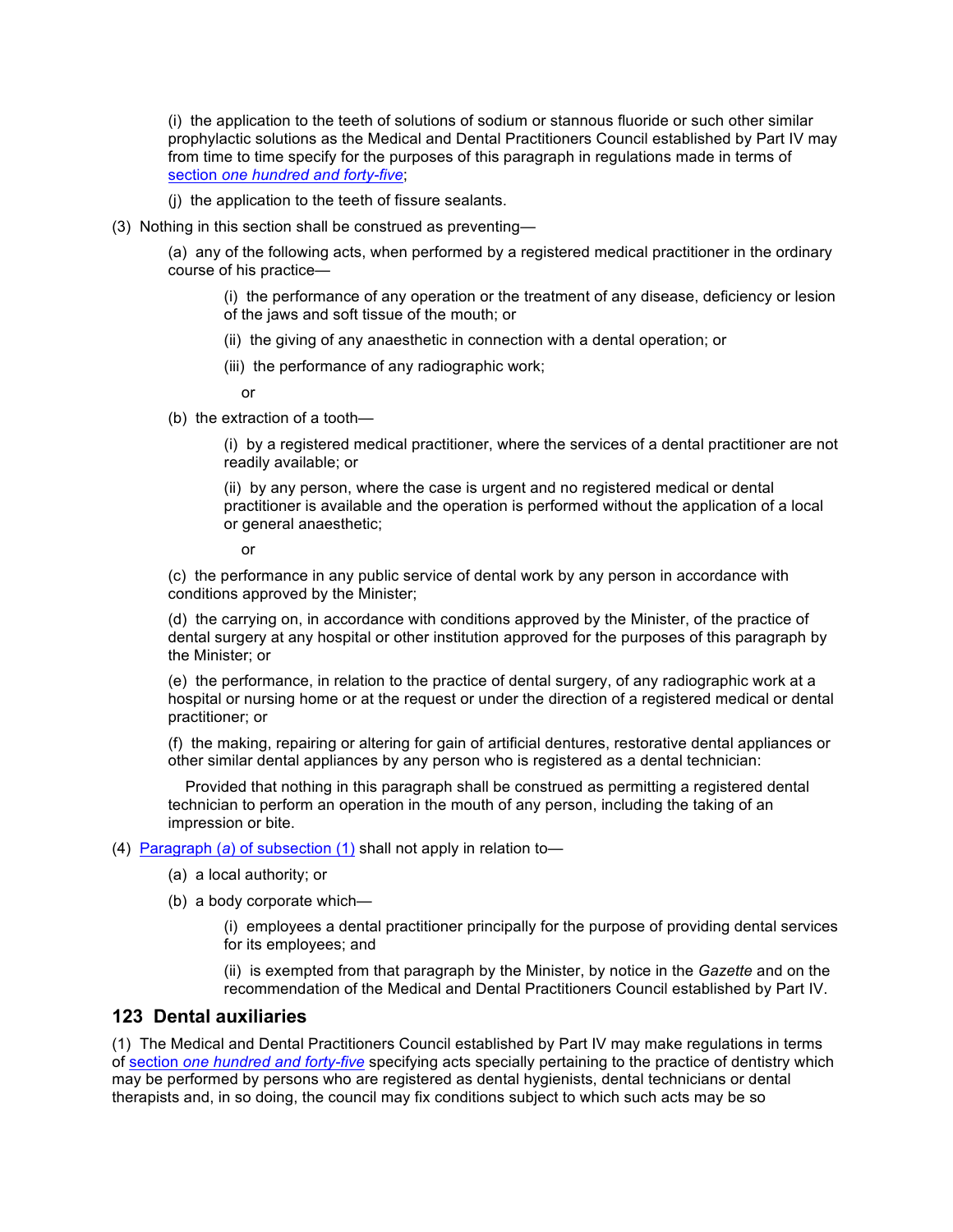performed, including without derogation from the generality of the foregoing, a condition that the persons are employed by the State or a local authority.

(2) Notwithstanding section *one hundred and twenty-two*, registered persons referred to in subsection (1) may perform or hold themselves out to be entitled to perform any act which they are permitted to perform under regulations referred to in that subsection, if such acts are performed or are to be performed in accordance with any conditions fixed in the regulations.

# **124 Unregistered persons practising as or representing themselves to be pharmacists**

(1) Subject to section one *hundred and twenty-nine*—

- (a) any individual who is not registered as a pharmacist and who—
	- (i) for gain, practises or carries on business as a pharmacist, whether or not he purports to be registered as such; or
	- (ii) pretends or by any means whatsoever holds himself out to be a pharmacist, whether or not he purports to be registered as such;

(b) any person who is not registered as a pharmacist and who uses the title of pharmacist, chemist, pharmaceutical chemist, chemist and druggist or any name, title, description or symbol indicating or calculated to lead persons to infer that he possesses a degree, diploma or other qualification as a pharmacist or that he is registered as a pharmacist under this Act;

shall be guilty of an offence and liable to a fine not exceeding level ten or to imprisonment for a period not exceeding five years or both such fine and such imprisonment.

[amended by Act 22 of 2001 with effect from the 10th September, 2002.]

#### (2) Paragraph (*b*) of subsection (1) shall not apply in relation to—

- (a) a body corporate—
	- (i) which is incorporated in terms of any law; and
	- (ii) the majority of whose directors are registered pharmacists; and
	- (iii) the majority in value of whose shares are held by registered pharmacists;

or

(b) a private company or private business corporation, if the control and management of that company or corporation is held by one or more registered pharmacists; or

(c) a partnership, if the control and management of that partnership is held by one or more registered pharmacists.

## **125 Unregistered persons practising as or representing themselves to be dispensing opticians**

(1) Subject to subsection (2) and to section *one hundred and twenty-nine—*

(a) any individual who is not registered as a dispensing optician and who—

(i) for gain, practises or carries on business as a dispensing optician, whether or not he purports to be registered; or

(ii) pretends or by any means whatsoever holds himself out to be a dispensing optician, whether or not he purports to be registered;

or

(b) any person who is not registered as a dispensing optician and who uses the title of dispensing optician or optician or any name, title, description or symbol indicating or calculated to lead persons to infer that he possesses a degree, diploma or other qualification as a dispensing optician or that he is registered as a dispensing optician under this Act;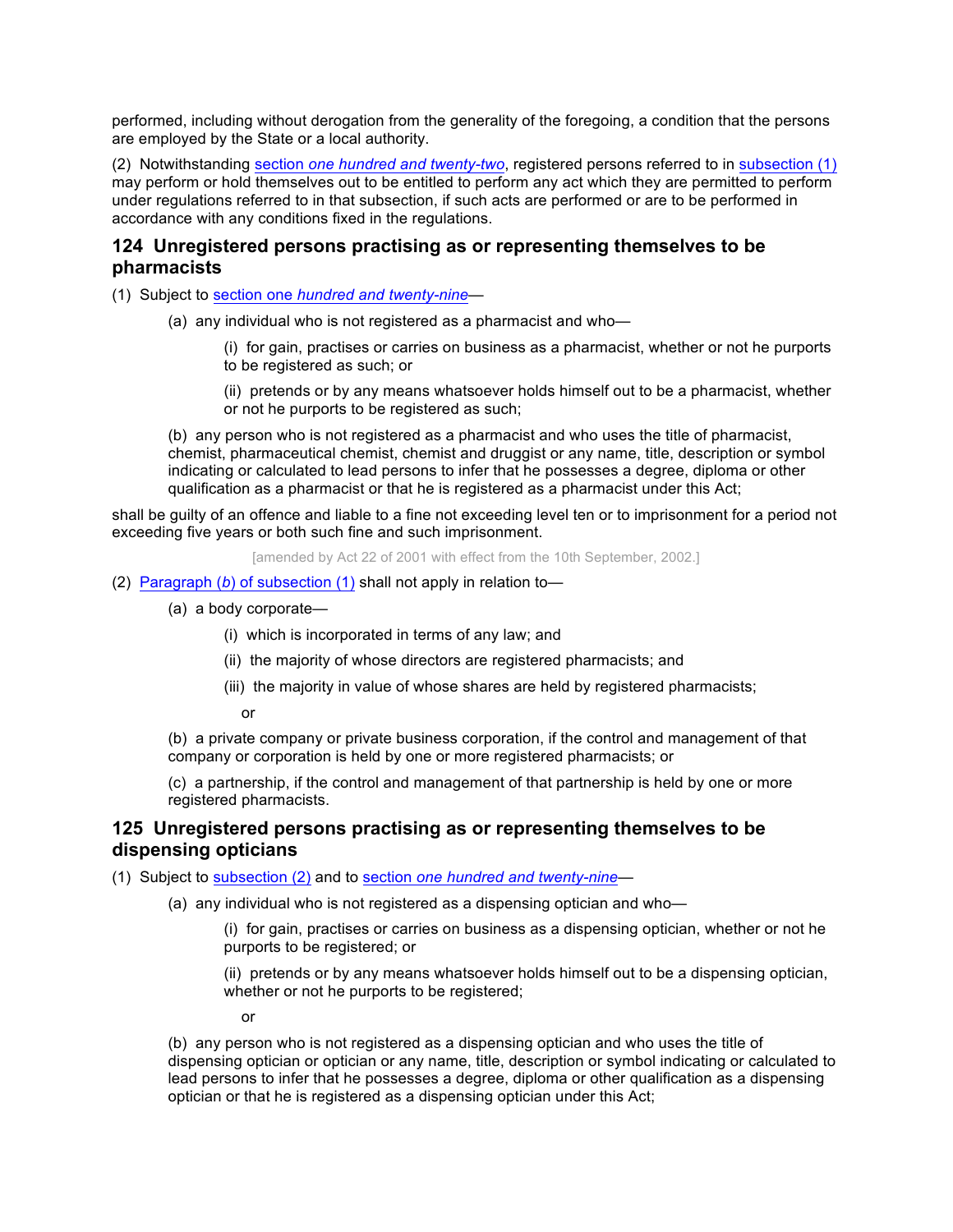shall be guilty of an offence and liable to a fine not exceeding level ten or to imprisonment for a period not exceeding five years or to both such fine and such imprisonment.

[amended by Act 22 of 2001 with effect from the 10th September, 2002.]

- (2) Paragraph (*b*) of subsection (1) shall not apply in relation to—
	- (a) a body corporate—
		- (i) which is incorporated in terms of any law; and
		- (ii) the majority of whose directors are registered dispensing opticians; and
		- (iii) the majority in value of whose shares are held by registered dispensing opticians;

or

(b) a private company or private business corporation, if the control and management of that company or corporation is held by one or more registered dispensing opticians; or

(c) a partnership, if the control and management of that partnership is held by one or more registered dispensing opticians.

# **126 Unregistered persons practising as registered persons or representing themselves to be members of any other profession or calling in respect of which register is kept**

(1) In this section—

**"designated register"** means a register kept in terms of subsection (1) of section *seventy-seven*, other than a register of medical practitioners, dental practitioners, pharmacists or dispensing opticians.

(2) Any person who is not registered on a designated register and who—

(a) for gain, practises a profession or calling in respect of which a designated register is kept, whether or not he purports to be registered in that register, or who performs or undertakes to perform any act specially pertaining to such a profession or calling; or

(b) pretends or, by any means whatsoever, holds himself out to be a member of a profession or calling in respect of which a designated register is kept, whether or not he purports to be registered on that register; or

(c) uses any name, title, description or symbol indicating or calculated to lead persons to infer that he is a member of a profession or calling in respect of which a designated register is kept, or that he possesses a degree, diploma or other qualification in that profession or calling or that he is registered in respect of that profession or calling under this Act;

shall be guilty of an offence and liable to a fine not exceeding level eight or to imprisonment for a period not exceeding three years or to both such fine and such imprisonment.

[amended by Act 22 of 2001 with effect from the 10th September, 2002.]

(3) Any person who is registered on a designated register and falsely holds himself out to be qualified for registration or to be registered on any other designated register shall be guilty of an offence and liable to a fine not exceeding level eight or to imprisonment for a period not exceeding three years or to both such fine and such imprisonment.

[amended by Act 22 of 2001 with effect from the 10th September, 2002.]

# **127 Body corporate not to imply that it is registered**

If any body corporate, or any director, agent or employee of a body corporate does an act of such a nature or in such manner as to be calculated to imply that the body corporate is registered under this Act or recognised by law as registered to practise a profession or calling in respect of which a register is required to be kept in terms of subsection (1) of section *seventy-seven*—

(a) the body corporate shall be guilty of an offence and liable to a fine not exceeding level six ; and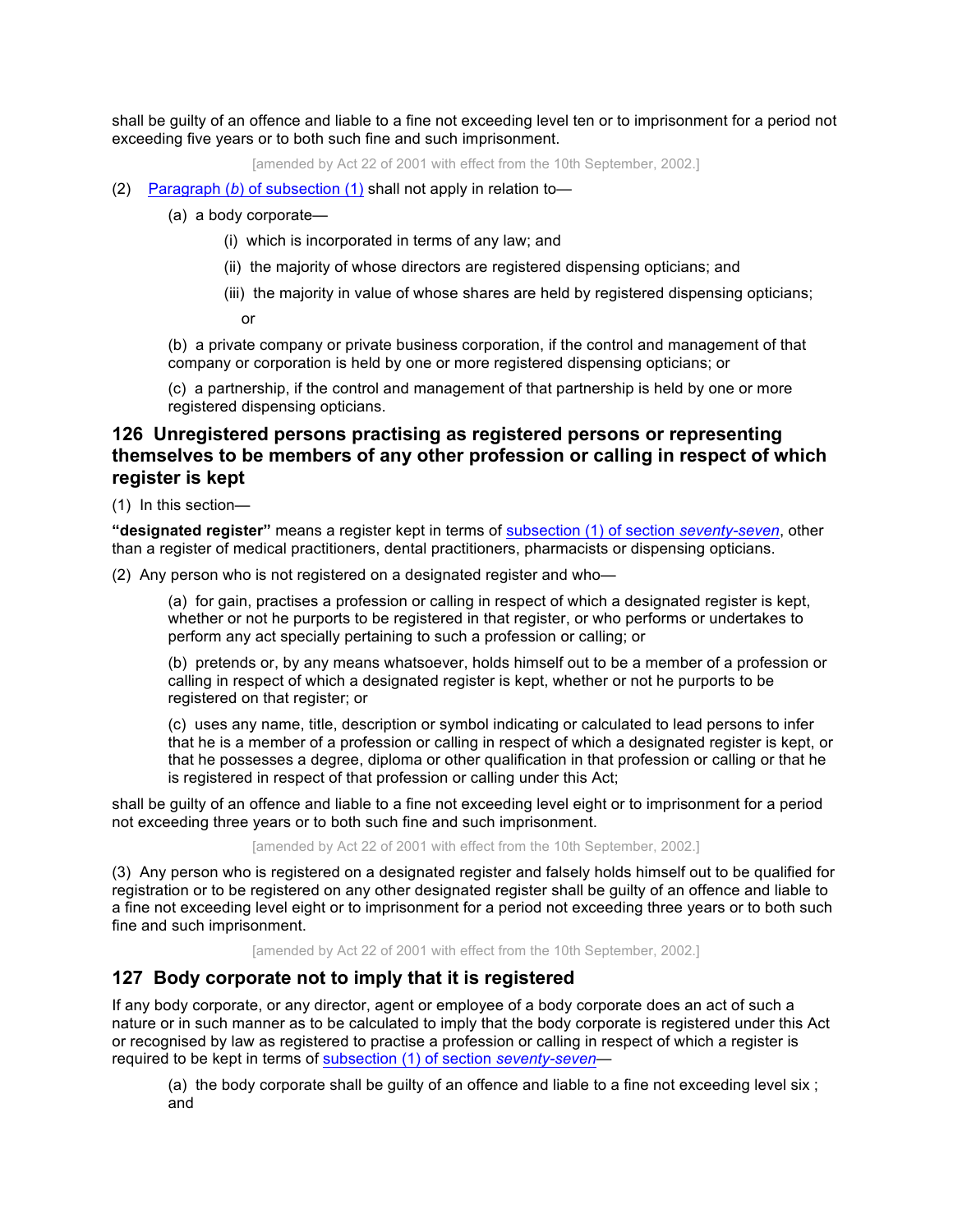(b) in the case of an act done by a director, agent or employee of the body corporate he shall also be guilty of an offence and liable to a fine not exceeding level six or to imprisonment for a period not exceeding six months or to both such fine and such imprisonment.

[amended by Act 22 of 2001 with effect from the 10th September, 2002.]

#### **PART XXI** GENERAL

# **128 Appeal to High Court from decisions of Authority**

(1) Any person who is aggrieved by a decision of the Authority—

- (a) in an appeal under section *twenty-two*; or
- (b) in regard to the registration of a health institution under Part XVIII;

may, after notice to the Authority and within three months after being notified of the Authority's decision, appeal to the High Court against the decision.

(2) On an appeal in terms of subsection  $(1)$ , the High Court may-

- (a) confirm, vary or set aside the decision appealed against; or
- (b) give such decision in the matter as it considers the Authority ought to have given; or
- (c) remit the matter to the Authority for further consideration;

and may make such order as to costs or otherwise as it considers fit:

Provided that the High Court shall not set aside the Authority's decision solely because of any informality in the proceedings of the Authority or of any council or committee whose decision was the subject of an appeal to the Authority, if the High Court is satisfied that the informality did not embarrass or prejudice the appellant in the conduct of his case.

(3) For the purposes of an appeal in terms of this section, the High Court may call in the aid of 1 or more specially qualified assessors and hear the appeal wholly or partly with their assistance, but the decision of the High Court in such appeal shall be made or given by the judge or judges alone.

(4) The remuneration, if any, to be paid to an assessor called in terms of subsection (3) shall be determined by the High Court.

(5) Subject to this section, the procedure in any appeal under this section shall be as prescribed in rules of court made in terms of the High Court Act [*Chapter 7:06*].

### **129 Exemptions from registration**

(1) Notwithstanding anything to the contrary in this Act—

(a) if a registered medical practitioner or dental practitioner calls in as consultant a medical practitioner or dental practitioner who is neither resident nor registered in Zimbabwe, the consultant shall not be required to be registered in Zimbabwe in respect of his attendance upon the patient with respect of whom he has been called in consultation;

(b) a medical practitioner or dental practitioner who is neither resident nor registered in Zimbabwe and who is called into Zimbabwe at the *bona fide* request of a patient shall not be required to be registered in Zimbabwe in respect of his attendance on that patient;

- (c) a person who—
	- (i) practises a profession or calling in respect of which a register is kept; and
	- (ii) is neither resident nor registered in Zimbabwe; and

(iii) is appointed by the council concerned or by some other body approved by the council to conduct an examination in Zimbabwe;

 shall not be required to be registered in Zimbabwe in respect of his duties in connection with the conduct of that examination;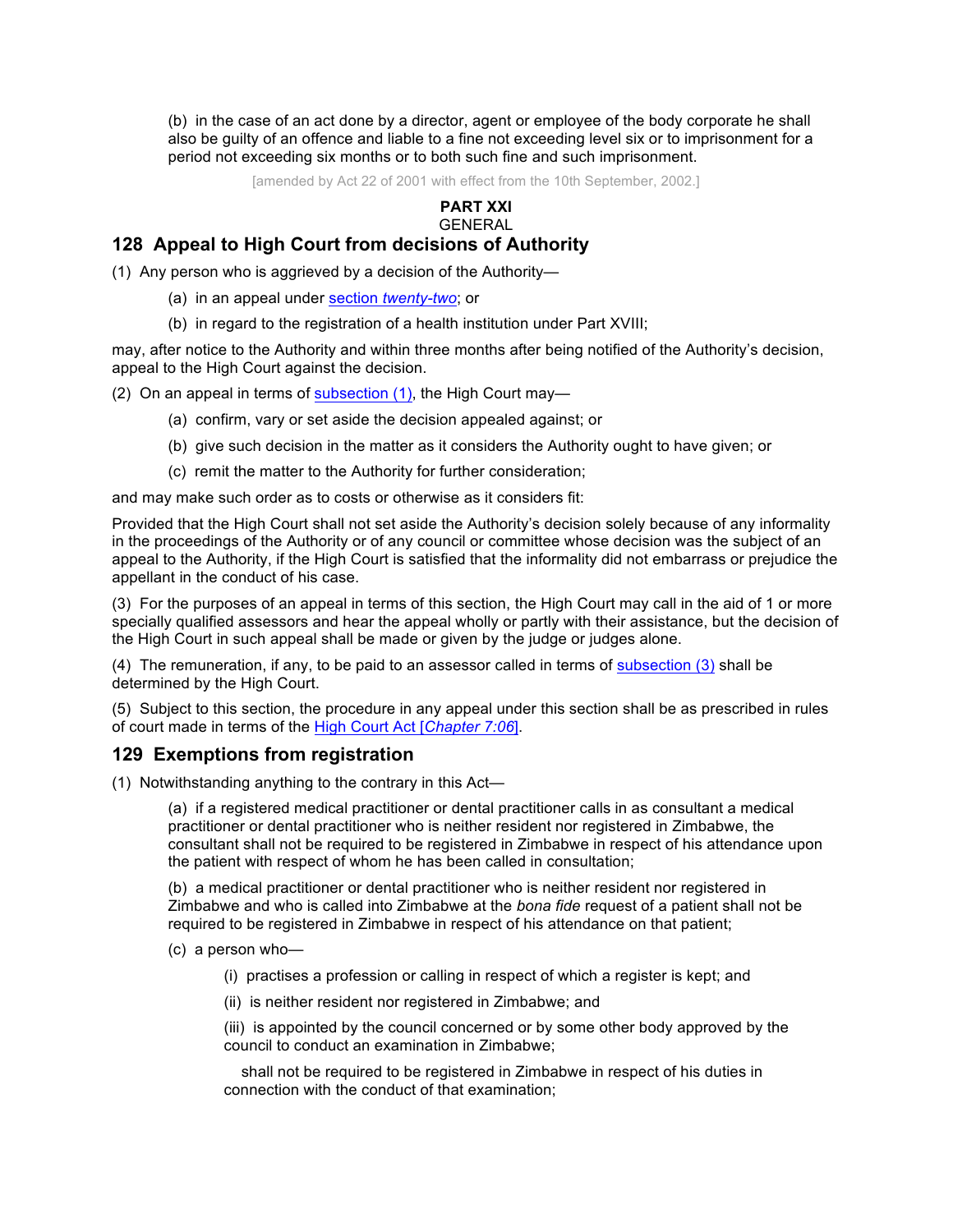(d) a person who practises a profession or calling in respect of which a register is kept and who is—

(i) a member of a naval, military, air or police force of a country other than Zimbabwe and temporarily stationed on duty in Zimbabwe; or

(ii) a delegate of the International Committee of the Red Cross and has entered Zimbabwe with the consent of or at the invitation of the Government for the purpose of inspection;

 shall not be required to be registered in Zimbabwe in respect of his duties as a member of that force or as such a delegate, as the case may be;

(e) a council may exempt from any provision of this Act regarding registration any person who is not permanently resident in Zimbabwe and who is engaged for up to four months solely in teaching or research work affecting any of the professions or callings in respect of which a register is kept for a period not exceeding four months, and such an exemption shall be valid for such period as the council may fix;

(f) the Minister may, by notice in the *Gazette*, declare that any class of persons specified in that notice may carry out for gain specified duties connected with the promotion of primary health-care notwithstanding that they are not registered in terms of this Act.

(2) Any prescription or order signed by a person exempted from registration in terms of subsection (1) and given by him in the course of his practice under that subsection shall for the purposes of any law relating to medicines, have the same force and effect as a prescription or order signed by a registered person.

(3) Nothing in this Act shall be construed so as to prevent the training of persons in a profession or calling in respect of which a register is kept.

# **130 Health practitioners becoming unfit to practise**

(1) Whenever there is brought to the notice of a council's executive committee an allegation that a health practitioner has—

(a) become mentally or physically disabled to such an extent that it would be contrary to the public welfare to allow him to continue to practise; or

(b) become unfit to purchase, acquire, keep, use, prescribe, order, supply or possess any medicine; or

(c) been using a medicine or drug in contravention of any law enactment; or

(d) become addicted to or dependent upon the use of any medicine or drug;

the executive committee may call for information and cause such investigation to be made as it thinks necessary and may seek such legal advice or other assistance as it may require and thereafter, if it considers it necessary, may refer the matter for inquiry by a committee appointed by the council in terms of paragraph (*e*) of subsection (1) of section *sixty-seven*.

(2) Part XIX shall apply, *mutatis mutandis*, to any inquiry conducted by a committee in terms of subsection (1):

Provided that, in addition to the penalties referred to in section *one hundred and thirteen*, the committee may, in the case of a person to whom paragraph (*b*), (*c*) or (*d*) of subsection (1) applies—

(a) prohibit the person for a specified period from purchasing, acquiring, keeping, using, prescribing, ordering, supplying or possessing any specified medicine or drug; or

(b) impose for a specified period such conditions as it considers fit subject to which the person shall be entitled to purchase, acquire, keep, use, prescribe, order, supply or possess any specified medicine or drug.

(3) The committee to which a matter has been referred to in terms of subsection (1) may extend, withdraw or in any other manner amend any order made under this section.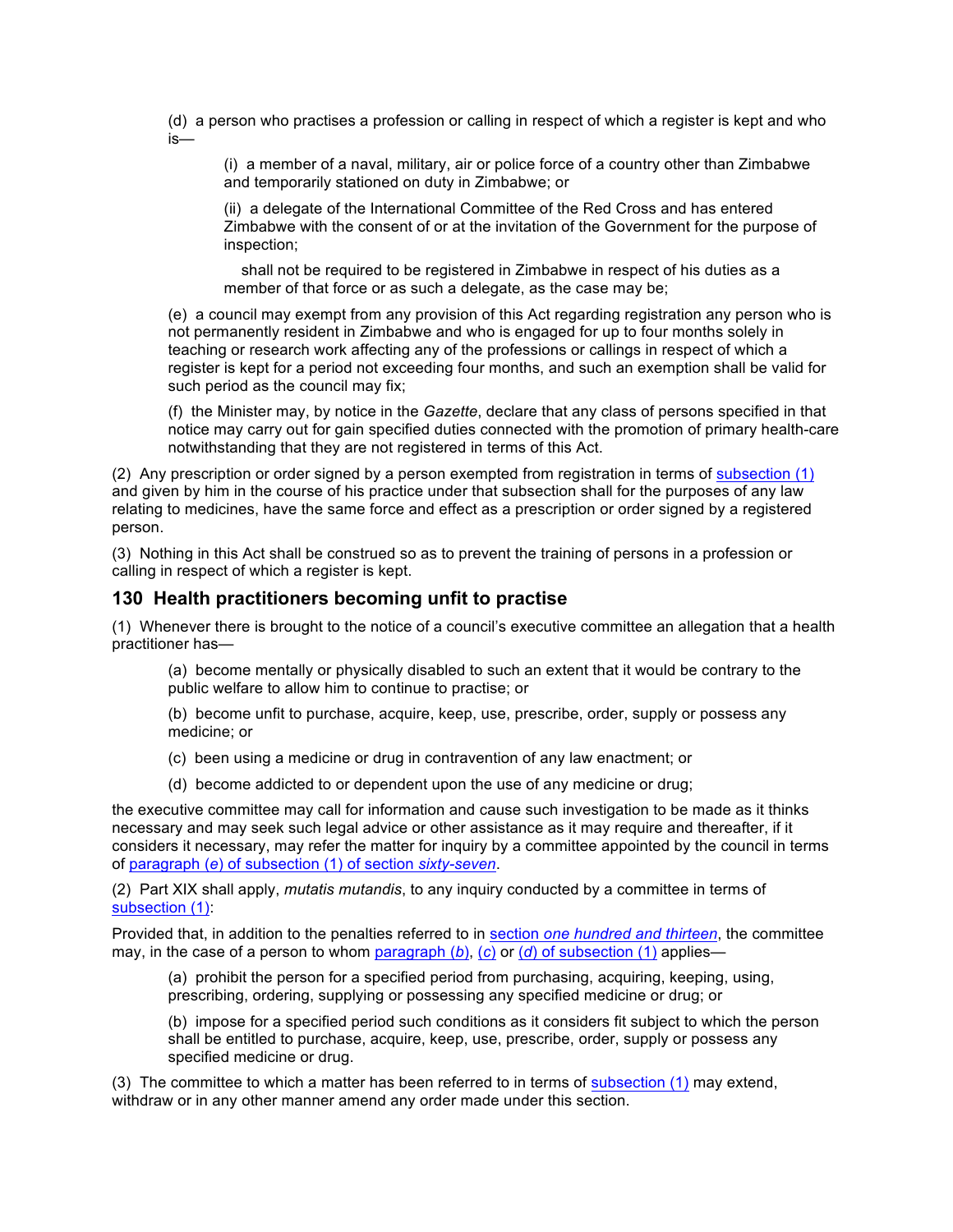(4) A registered person who contravenes or fails to comply with an order made or condition imposed under this section shall be guilty of an offence and liable to a fine not exceeding level six or to imprisonment for a period not exceeding one year or to both such fine and such imprisonment.

[amended by Act 22 of 2001 with effect from the 10th September, 2002.]

# **131 Reports on training, qualifications and practice of health practitioners**

A council may and, if so required by the Minister, shall consider and report to the Minister upon any matter relating to the professional or technical training or other qualifications required for admission to a profession or calling in respect of which the council maintains a register, and the conditions of practice of such health practitioners.

# **132 Grant of diplomas and certificates of competence**

(1) A council may grant diplomas or certificates of competence to persons who have—

- (a) undergone such training and courses of instruction as the council may prescribe; and
- (b) passed an examination or examinations in Zimbabwe or elsewhere to the satisfaction of the council.

(2) A council shall keep a record of all persons to whom diplomas or certificates have been granted in terms of subsection (1).

# **133 Cancellation of diploma or certificate of competence granted by council**

Whenever a council orders the erasure from a register of the name of a registered person, it may also cancel any diploma or certificate of competence granted to that person by the council under this Act or by any former council under a repealed Act.

# **134 Restoration to register**

Where the name of a person has been erased from a register in terms of this Act, the council concerned may, if it thinks fit, authorise the restoration of the person's name to the appropriate register:

Provided that, in the case of a person whose name has been erased in terms of Part XIX, a council may direct that his name shall not be registered before the expiry of such period as the council may fix in that particular case.

# **135 Advertising in relation to health practitioners prohibited**

#### (1) In subsection (2)—

**"advertise"** includes—

(a) publishing any statement or claim in a newspaper, magazine, notice, handbill, pamphlet, card or circular; and

- (b) broadcasting any statement or claim by electronic or other means.
- (2) No person shall advertise that—

(a) he is skilled in the practice of any health profession or in any act specially pertaining to any health profession; or

(b) he is willing to practise any health profession or perform or any act specially pertaining to any health profession; or

(c) he is competent to teach the practice of any health profession or the performance of any act specially pertaining to any health profession; or

(d) he is seeking or requiring human subjects for any investigation or research involving the practice of any health profession;

except in such manner as may be specified in any regulations or rules made under this Act which define ethical practice or discipline in the health profession concerned.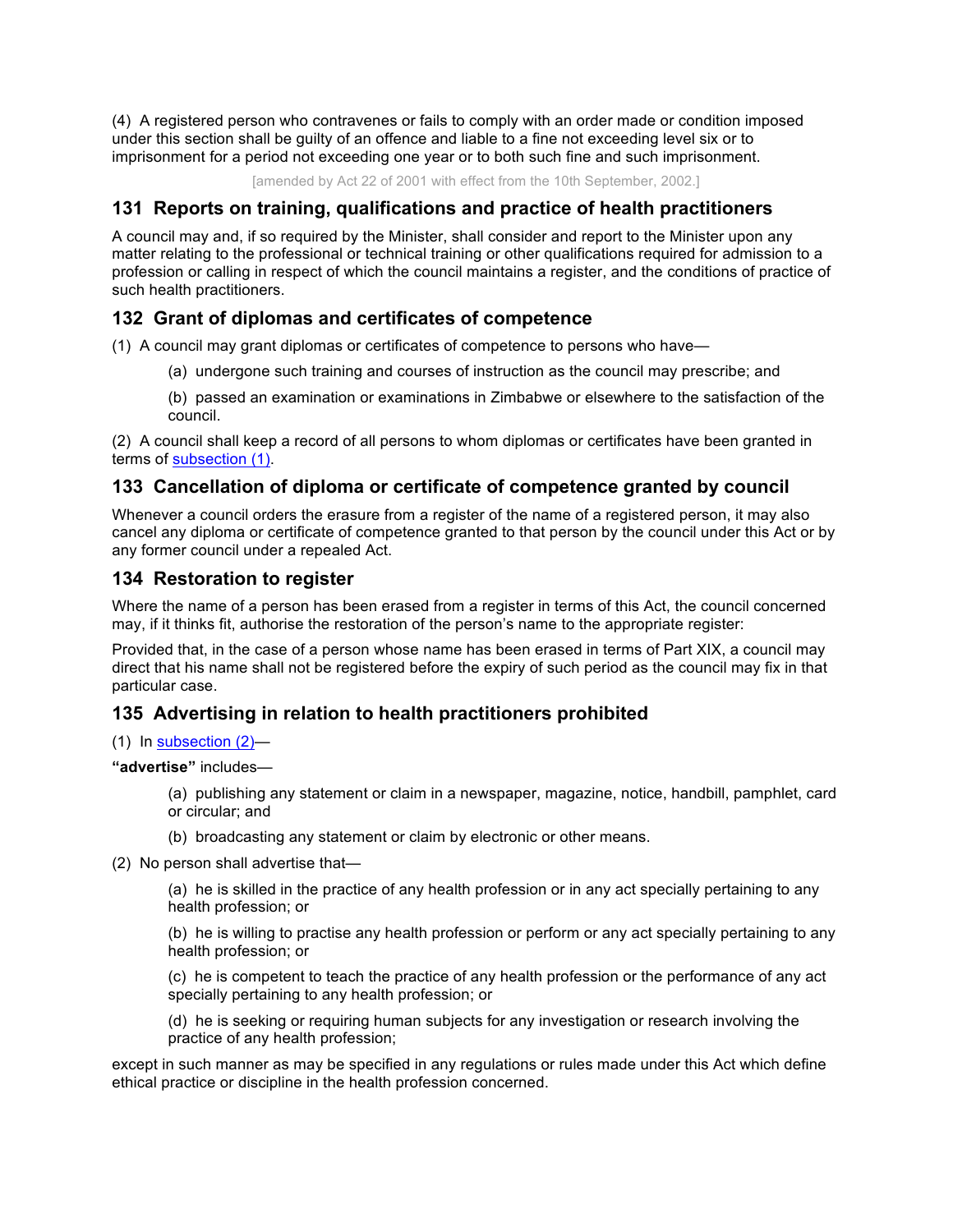(3) Any person who contravenes subsection (2) shall be guilty of an offence and liable to a fine not exceeding level six or to imprisonment for a period not exceeding six months or to both such fine and such imprisonment.

[amended by Act 22 of 2001 with effect from the 10th September, 2002.]

# **136 Authority, councils, committees and registrars to observe rules of natural justice**

Without derogation from any other law, whenever the Authority, a council, a committee or a registrar exercises any function under this Act which has or may have an adverse effect on the practice or rights of any health practitioner, the Authority, council, committee or registrar shall ensure that it or he, as the case may be, observes the rules commonly known as the rules of natural justice and, in particular, shall ensure that the health practitioner concerned is afforded an adequate opportunity to make representations in the matter to the Authority, the council, the committee or the registrar, as the case may be.

# **137 Persons suspended from practice deemed to be unregistered**

For the purposes of Part XX, a person who has been suspended under section *one hundred and thirteen* or *one hundred and thirty* shall be deemed for the duration of his suspension—

(a) not to be registered in the profession or calling from the practice of which he has been suspended; or

(b) not to be registered in regard to those acts specially pertaining to his profession or calling which he has been suspended from performing;

as the case may be, and his registration certificate and practising certificate shall be deemed to be cancelled or amended accordingly until the period of suspension has expired.

# **138 Burden of proof of registration**

In any criminal proceedings against a person upon a charge of having performed any act which constitutes an offence under this Act if performed by a person who is not registered, the person charged shall be deemed to be not registered unless he proves the contrary.

# **139 Personation of registered person or misrepresentation**

(1) Any person who impersonates a registered person shall be guilty of an offence and liable to a fine not exceeding level eight or to imprisonment for a period not exceeding three years or to both such fine and such imprisonment.

[amended by Act 22 of 2001 with effect from the 10th September, 2002.]

(2) A registered person who takes, uses or publishes in any way whatsoever a name, title, description or symbol indicating or calculated to lead any person to infer that he possesses a qualification which relates to a profession or calling in respect of which a register is kept and which is not shown in the register in connection with his name shall be guilty of an offence and liable to a fine not exceeding level seven or to imprisonment for a period not exceeding two years or to both such fine and such imprisonment.

[amended by Act 22 of 2001 with effect from the 10th September, 2002.]

# **140 False statements**

Any person who makes any statement verbally or in writing to a council or any committee thereof or in connection with any matter regulated by or under this Act which he knows to be false or does not have reasonable grounds for believing to be true shall be guilty of an offence and liable to a fine not exceeding level six or to imprisonment for a period not exceeding one year or to both such fine and such imprisonment.

[amended by Act 22 of 2001 with effect from the 10th September, 2002.]

# **141 Use of designation of Member of Pharmaceutical Society**

Any person who is not a member of the Pharmaceutical Society of Zimbabwe and who takes or uses in connection with the sale of goods, whether by wholesale or by retail, the designation "Member of the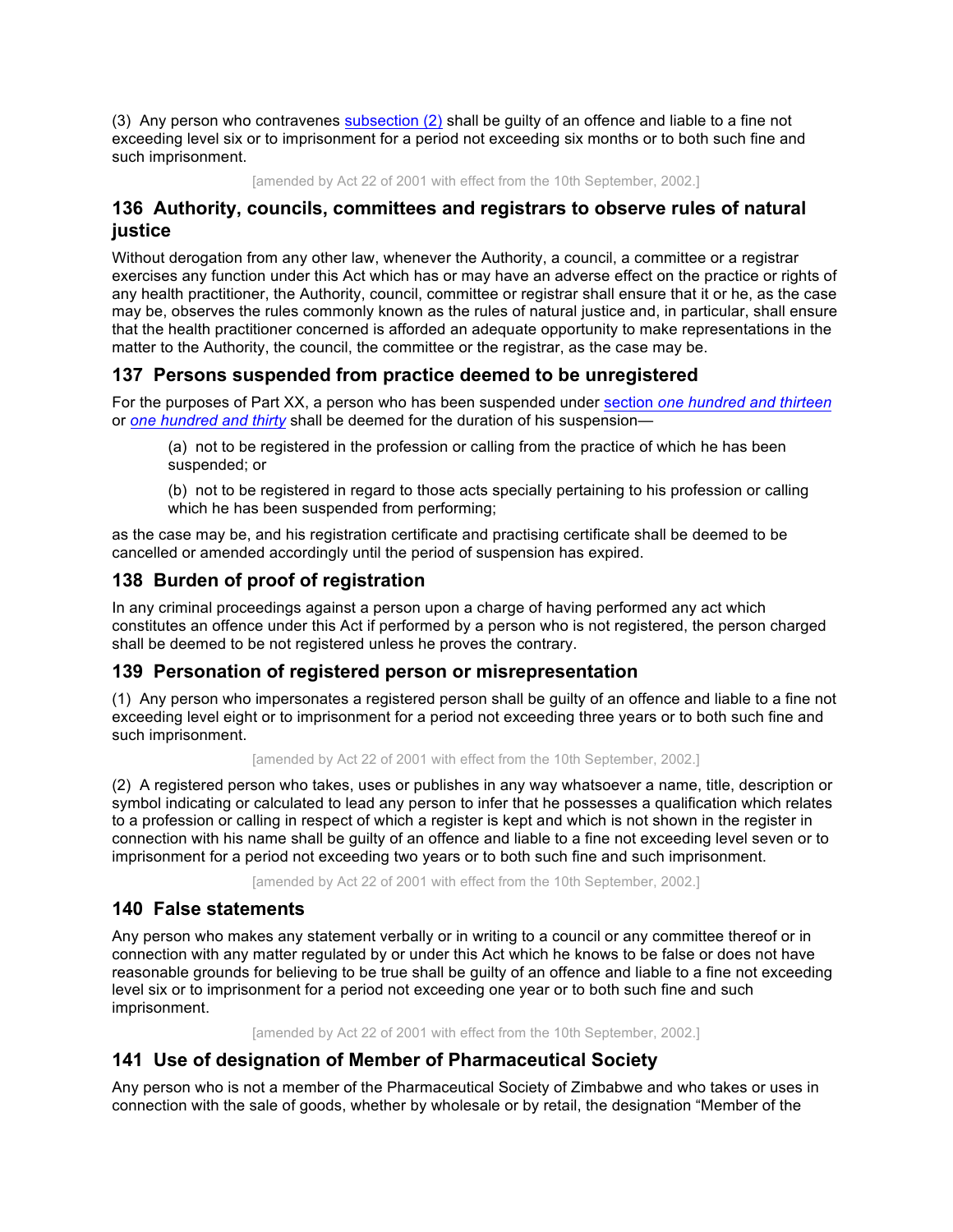Pharmaceutical Society" or "Member of the Pharmaceutical Society of Zimbabwe" shall be guilty of an offence and liable to a fine not exceeding level five or to imprisonment for a period not exceeding three months or to both such fine and such imprisonment.

[amended by Act 22 of 2001 with effect from the 10th September, 2002.]

# **142 Notification of change of address**

(1) A registered person who changes his address shall notify that fact to the registrar of the council concerned within 1 month after the change.

(2) Any person who contravenes  $subsection (1)$  shall be guilty of an offence and liable to a fine not exceeding level three.

[amended by Act 22 of 2001 with effect from the 10th September, 2002.]

# **143 Notification of death**

If a registrar of births and deaths referred to in section 3 of the Births and Deaths Registration Act [*Chapter 5:02*], receives notice of a death which shows that the deceased person belonged to a profession or calling in respect of which a register is kept under this Act, he shall forthwith notify the registrar concerned of that person's death.

# **144 Service of notices**

Any notice which is required by this Act to be served on a registered person shall be deemed to have been properly served if it is sent by registered letter to his address as shown in the register.

# **145 Regulations**

(1) Subject to subsection (5), the Authority or a council may make regulations prescribing anything which in terms of this Act is to be prescribed or done by regulation or which, in the opinion of the Authority or the council, as the case may be, is necessary or convenient to be prescribed for carrying out or giving effect to the functions and responsibilities of the Authority or the council, as the case may be.

(2) Regulations made by the Authority in terms of subsection  $(1)$  may provide for-

(a) the conduct of meetings of the Authority and any of its committees;

(b) the mediation and settlement of disputes between councils or between any council and a registered person;

- (c) the conduct of appeals in terms of section *twenty-two*;
- (d) the appointment, conditions of service and functions of employees of the Authority.
- (3) Regulations made by a council in terms of subsection (1) may provide for—
	- (a) the fees which shall be payable—
		- (i) on an application for registration or the renewal of registration;

(ii) on an application for transfer from one register to another or for restoration to a register;

(iii) on an application for the registration of an additional qualification;

(iv) for the issue of a duplicate certificate of registration or certified extract from a register or any other certificate issued by the registrar;

(b) the circumstances in which an application fee may be refunded to an applicant where he or the additional qualification, as the case may be, is not registered in accordance with his application;

(c) distinctive uniforms, badges or tokens which may be worn or used by any registered person or class of registered persons, and the prohibition of—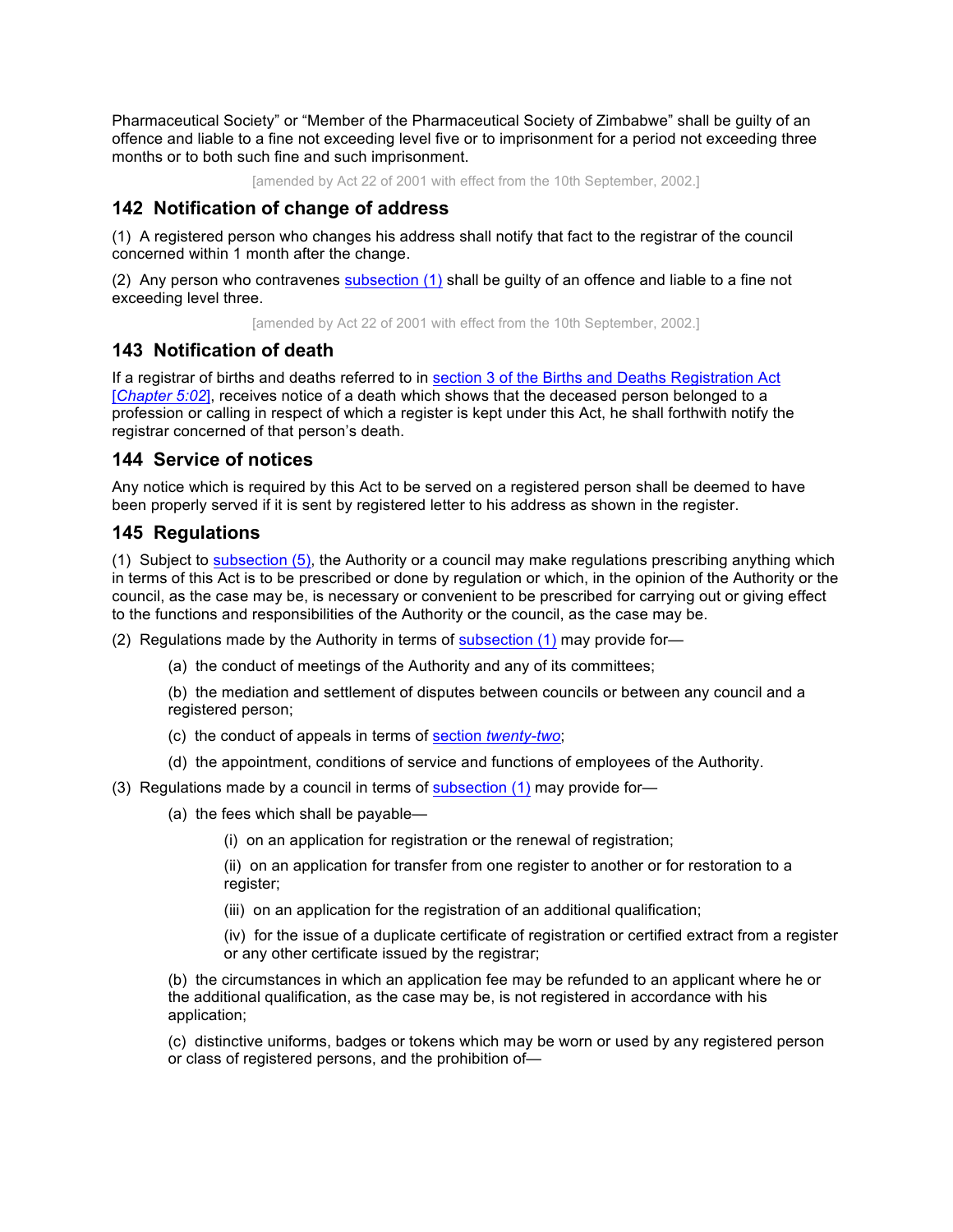(i) the wearing or use of any such uniform, badge or token or any colourable imitation thereof, by anyone other than a registered person or class of registered persons specified in the regulations; and

(ii) the manufacture, sale or supply of any such uniform, badge or token by anyone other than a person approved for the purpose;

(d) the conduct and practice of any profession or calling;

(e) subject to section *one hundred and forty-six*, the detailing of acts which shall or shall not be acts specially pertaining to a profession or calling in respect of which a register is kept in terms of this Act;

(f) the minimum standards in respect of the construction and location of health institutions and the equipment and facilities to be provided therein:

 Provided that a council may, having regard to the purposes for which a health institution is to be registered, prescribe different standards to be applicable in respect of different professions or callings;

(g) the staffing and supervision of health institutions and the services that may be provided therein or therefrom;

(h) the keeping of records and the submission of reports by persons who operate or carry on registered health institutions.

(4) Regulations made in terms of subsection (1) may provide penalties for contraventions thereof, but no such penalty shall exceed a fine of level four or imprisonment for a period of three months or both such fine and such imprisonment.

[amended by Act 22 of 2001 with effect from the 10th September, 2002.]

(5) Regulations made in terms of subsection (1) shall not have effect until they have been approved by the Minister and published in the *Gazette*.

### **146 Regulations regarding scope of natural therapists' professions or callings**

(1) Subject to subsection (2), the Minister may make regulations—

(a) defining the scope of the profession or calling of any natural therapist;

(b) specifying the acts which, for the purposes of this Act, shall be deemed to be acts pertaining to that profession or calling.

(2) Before making regulations in terms of subsection (1), the Minister shall consult any professional board established for the profession or calling concerned in terms of section *seventy-three* or established for any other profession or calling which, in the Minister's opinion, may be affected by the regulations, and shall give the board an opportunity to submit representations as to the definition of the scope of the profession or calling concerned.

### **147 Minister may amend certain references in enactments**

Where—

(a) the name of a register kept in terms of this Act has been altered in terms of this Act; and

(b) in this Act or any other enactment there is a reference to that register under its old title or to persons registered as members of the profession or calling to which that register relates under the old title of that register;

the Minister may, by *statutory instrument*, amend the references mentioned in paragraph (*b*) so as to refer to the new title of that register.

### **148 Minister may amend First Schedule**

The Minister may, by *statutory instrument*, amend the *First Schedule*—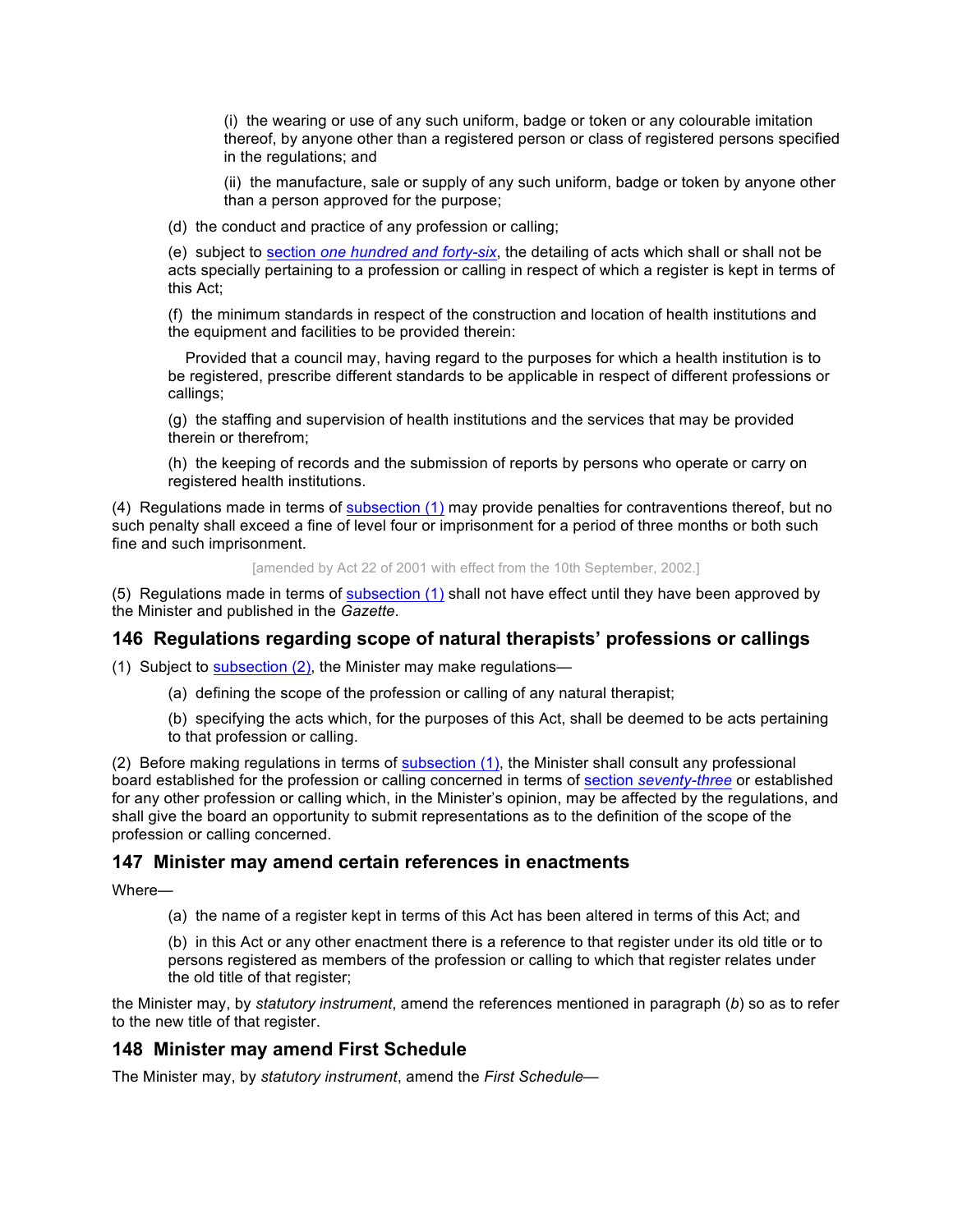(a) to alter the name of any register specified therein, where the name has been altered in terms of this Act; or

(b) to add the name of any new register that has been established in terms of this Act.

**PART XXII**

TRANSITIONAL PROVISIONS, AMENDMENTS, REPEALS AND SAVINGS

### **149 Interpretation in Part XXII**

In this Part—

**"fixed date"** means—

(a) the date fixed in terms of subsection (2) of section *one* as the date of commencement of this Act; or

(b) in relation to any provision for which a different date of commencement has been fixed in terms of subsection (2) of section *one*, the date of commencement of that provision;

#### **"former council"** means—

(a) the Chiropractors Council of Zimbabwe established by section 3 of the Chiropractors Act [*Chapter 27:04*]; or

(b) the Health Professions Council established by section 3 of the Medical, Dental and Allied Professions Act [*Chapter 27:08*]; or

(c) . the Natural Therapists Council of Zimbabwe established by section 3 of the Natural Therapists At [*Chapter 27:09*]

**"repealed Act"** means an Act repealed by section *one hundred and fifty-two*;

**"successor council"**, in relation to—

(a) the Chiropractors Council of Zimbabwe established by section 3 of the Chiropractors Act [*Chapter 27:04*] means the Natural Therapists Council of Zimbabwe established by section *thirtyseven*;

(b) any asset, liability or employee of the Health Professions Council established by section 3 of the Medical, Dental and Allied Professions Act [*Chapter 27:08*], means the council to which the Minister has directed that the asset, liability or employee should be transferred in terms of subsection (3) of section *one hundred and fifty-three*;

(c) the Natural Therapists Council of Zimbabwe established by section 3 of the Natural Therapists Act [*Chapter 27:09*], means the Natural Therapists Council of Zimbabwe established by section *thirty-seven*;

**"transfer date",** in relation to any asset, liability or employee, means the date on which the asset, liability or employee is transferred from a former council to a successor council in terms of subsection (2) or (3), as the case may be, of section *one hundred and fifty-three*.

#### **150 Constitution of first councils**

(1) For the purpose of constituting the first councils under this Act, the Minister shall appoint—

(a) 9 persons, who are registered in a profession or calling specified in Part I of the *First Schedule*, to act as members of the Medical and Dental Practitioners Council of Zimbabwe until such time as the members referred to in paragraph (*e*) of subsection (1) of section *thirty-one* have been elected as members of that council; and

(b) 6 persons, who are registered in a profession or calling specified in Part II of the *First Schedule*, to act as members of the Allied Health Practitioners Council of Zimbabwe until such time as the members referred to in paragraph (*b*) of subsection (1) of section *thirty-five* have been elected as members of that council; and

(c) 2 persons, who are registered in a profession or calling specified in Part I of the *First Schedule*, to act as members of the Natural Therapists Council of Zimbabwe until such time as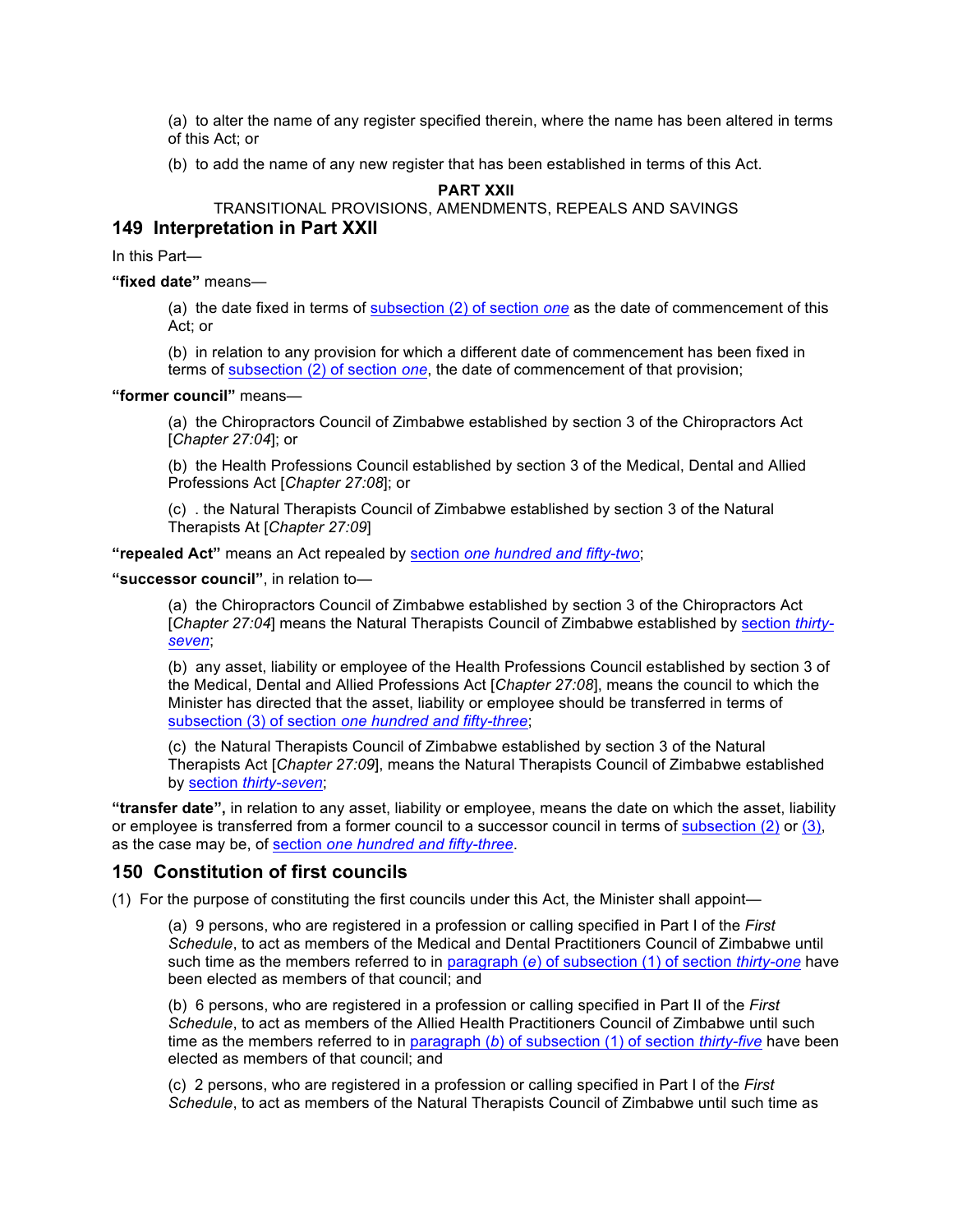the members referred to in paragraph (*b*) of subsection (1) of section *thirty-nine* have been elected as members of that council; and

(d) 3 persons, who are registered in a profession or calling specified in Part III of the First Schedule, to act as members of the Natural Therapists Council of Zimbabwe until such time as the members referred to in paragraph (*c*) of subsection (1) of section *thirty-nine* have been elected as members of that council; and

(e) 10 persons, who are registered in a profession or calling specified in Part IV of the First Schedule, to act as members of the Nurses Council of Zimbabwe until such time as the members referred to in paragraph (*c*) of subsection (1) of section *forty-three* have been elected as members of that council; and

(f) 4 persons, who are registered in the appropriate profession or calling specified in Part V of the First Schedule, to act as members of the Pharmacists Council of Zimbabwe until such time as the members referred to in paragraphs (*b*), (*c*) and (*d*) of subsection (1) of section *forty-seven* have been elected as members of that council; and

(g) 9 persons, who are registered in a profession or calling specified in Part VI of the First Schedule, to act as members of the Medical Laboratory and Clinical Scientists Council of Zimbabwe until such time as the members referred to in paragraph ( *f* ) of subsection (1) of section *fifty-one* have been elected as members of that council; and

(h) 7 persons, who are registered in a profession or calling specified in Part VII of the First Schedule, to act as members of the Environmental Health Practitioners Council of Zimbabwe until such time as the members referred to in subsection (2) of section *fifty-five* have been elected as members of that council; and

(i) 7 persons, who are registered in a profession or calling specified in Part VIII of the First Schedule, to act as members of the Medical Rehabilitation Council of Zimbabwe until such time as the members referred to in subsection (2) of section *fifty-nine* have been elected as members of that council.

(2) When appointing persons in terms of subsection (1), the Minister shall ensure, so far as possible, that all the professions and callings for which the council concerned is responsible are equitably represented on the council.

(3) Persons appointed in terms of subsection (1) shall be deemed, for the purposes of this Act, to have been duly elected as members of the council concerned and shall hold office until the members for whom they are acting have been elected.

(4) Persons appointed to a council in terms of subsection (1) shall be eligible for election to the council concerned, notwithstanding that they are already acting as members thereof.

# **151 Amendment of Acts**

The Act specified in each Part of the *Third Schedule* is amended to the extent set out in that Part.

# **152 Repeals**

Subject to this Part—

- (a) the Chiropractors Act [*Chapter 27:04*];
- (b) the Medical, Dental and Allied Professions Act [*Chapter 27:08*]; and
- (c) the Natural Therapists Act [*Chapter 27:09*];
- (d) the Psychological Practices Act [*Chapter 27:11*];

are repealed.

# **153 Temporary continuation of former councils and transitional provisions**

(1) Notwithstanding the repeal of the Acts referred to in section *one hundred and fifty-two*—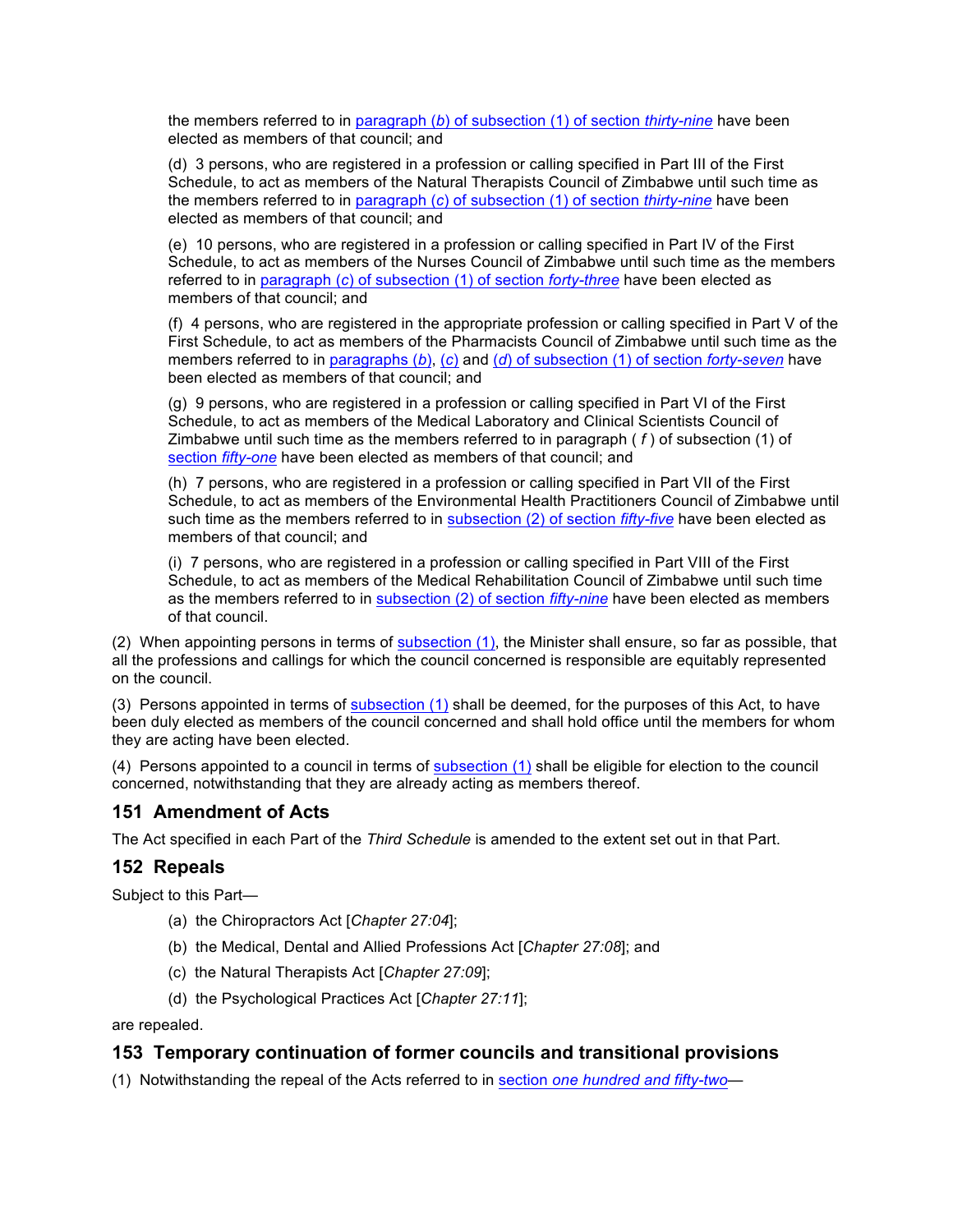(a) the former councils shall continue in existence until all their assets and liabilities have been transferred to their successor councils in terms of this section;

(b) until the first Natural Therapists Council of Zimbabwe has been constituted in terms of Part VI—

(i) the council established by section 3 of the Natural Therapists Act [*Chapter 27:09*]; and

(ii) the council established by the Chiropractors Act [*Chapter 27:04*];

 may exercise all the powers, jurisdiction and authority conferred on the first-mentioned council by this Act over persons registered in any profession or calling specified in Part III of the First Schedule;

(c) until the first councils, other than the Natural Therapists Council of Zimbabwe, have been constituted in terms of this Act, the Health Professions Council established by section 3 of the Medical, Dental and Allied Professions Act [*Chapter 27:08*] may exercise all the powers, jurisdiction and authority conferred on a council by this Act over persons registered in any profession or calling specified in the First Schedule, other than those specified in Part III of that Schedule:

 Provided that, whenever a first council is constituted under this Act, the Health Professions Council shall cease to have any power, jurisdiction or authority over the registered persons who are represented by that first council.

(2) The Natural Therapists Council of Zimbabwe established by section 3 of the Natural Therapists Act [*Chapter 27:09*] and the Chiropractors Council established by section 3 of the Chiropractors Act [*Chapter 27:04*], shall take all necessary steps to effect the transfer of its assets, liabilities and employees to the Natural Therapists Council of Zimbabwe established by section *thirty-seven*.

(3) The Minister, after consultation with the Authority and the councils concerned, shall issue written directions to the Health Professions Council established by section 3 of the Medical, Dental and Allied Professions Act [*Chapter 27:08*], specifying—

(a) which of its assets, liabilities and employees shall be transferred to which of the councils established by this Act; and

(b) the date or dates on which its assets, liabilities and employees shall be so transferred;

and the Health Professions Council shall comply with any such direction.

- (4) No employee shall be transferred in terms of  $subsection (2)$  or  $(3)$  without his consent.
- (5) On the relevant transfer date—
	- (a) every asset and liability of a former council shall vest in the successor council;
	- (b) every employee of a former council who has been transferred with his consent to a successor council shall be employed by that successor council on such terms and conditions as may be agreed between himself and the successor council.

(6) If any person transferred to the employment of a successor council in terms of this section was, immediately before his transfer, serving a period of notice of discharge, resignation or retirement, which period terminates after his transfer, the notice of discharge, resignation or retirement, as the case may be, shall be treated as if it had been given to the successor council.

(7) The conditions of employment, taken as a whole, on which any person is transferred to the employment of a successor council in terms of this section shall be no less favourable than the conditions of employment, taken as a whole, that were applicable to him immediately before his transfer, and for the purpose of determining his rights thereunder, his employment with the former council shall be regarded as continuous employment with the successor council.

(8) All bonds, hypothecations, deeds, contracts, instruments, documents and working arrangements that subsisted immediately before the relevant transfer date and to which a former council was a party shall, on and after that date, be as fully effective and enforceable against or in favour of the successor council as if, instead of the former council, the successor council had been named therein.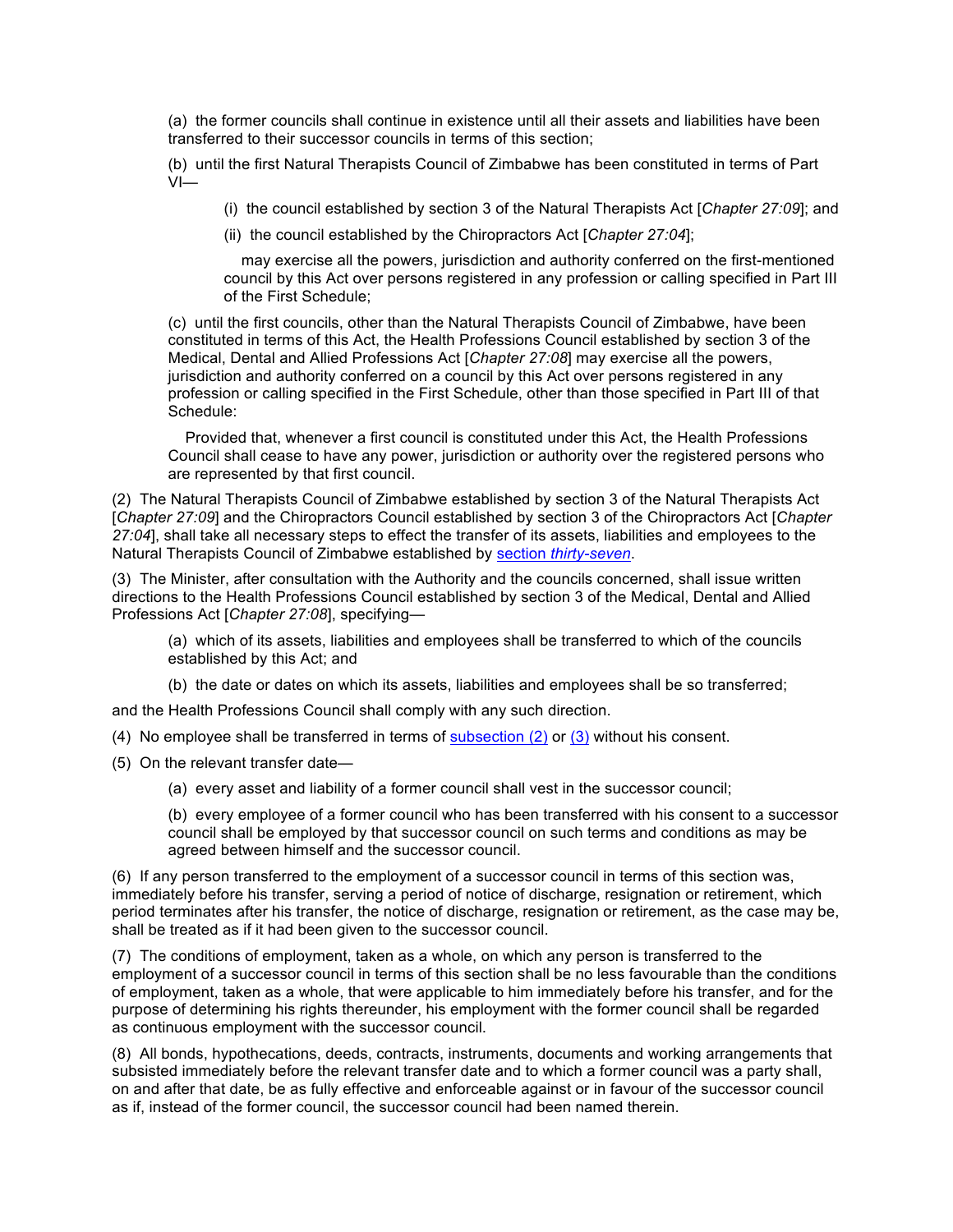(9) It shall not be necessary for the Registrar of Deeds to make any endorsement on title deeds or other documents or in his registers in respect of any immovable property, right or obligation which passes to a successor council under this section, but the Registrar of Deeds, when so requested in writing by the successor council in relation to any particular such property, right or obligation, shall cause the name of the successor council to be substituted, free of charge, for that of the former council on the appropriate title deed or other document or in the appropriate register.

(10) Any proceeding or cause of action which existed or was pending by or against a former council immediately before the relevant transfer date may be enforced or continued, as the case may be, by or against the successor council as it might have been by or against the former council had this Act had not been passed.

(11) Notwithstanding anything to the contrary in this Act, the Minister may give directions to a former council or a successor council in order to ensure the proper transfer of the assets, liabilities and employees of the former council to the successor council, and the councils concerned shall without delay comply with every such direction.

(12) A successor council may continue or institute disciplinary or other proceedings against a health practitioner notwithstanding that the conduct that gave rise to the proceedings took place before the successor council was constituted.

# **154 Saving of regulations, etc.**

All regulations, rules, by-laws or notices which were in force under a repealed Act immediately before the fixed date shall remain in force as if they had been made by the appropriate council or authority under this Act.

# **155 Saving of registers and registrations**

(1) Every register which was in existence under a repealed Act immediately before the fixed date shall be deemed to have been established under this Act and shall continue in existence under the appropriate name specified in the First Schedule.

(2) Every person who, immediately before the fixed date, was registered in a register in terms of a repealed Act shall be deemed to have been registered on the appropriate register in terms of this Act, subject to the same conditions, restrictions or limitations, if any, as applied to him immediately before the fixed date.

# **156 Persons previously not required to register**

(1) Any person who immediately before the fixed date, was practising a profession or calling specified in the First Schedule in relation to which registration was not compulsory under a repealed Act may apply to the appropriate council within six months from the fixed date for registration on that register.

(2) When a new register is established in terms of this Act after the fixed date, a person who, immediately before the establishment of that new register, was practising in Zimbabwe in the profession or calling to which that new register relates may apply to the appropriate council within six months from the date of establishment of the new register for registration on that register.

(3) Upon an application in terms of subsection  $(1)$  or  $(2)$ , and upon being satisfied that, immediately before the fixed date or the establishment of the new register, as the case may be, the applicant lawfully earned the main part of his income from the practice of the profession or calling for which the register concerned has been established, the council shall direct that the applicant be registered in the register concerned, if he possesses qualifications which the council considers to be equivalent to the qualifications required for registration in that register.

# **First Schedule HEALTH PROFESSIONS**

**(Sections 2, 28, 29(2), 30(1), 31, 33(2), 34(1), 36, 37(2), 38(1), 40, 41(2), 42(1), 44, 45(2), 46(1), 48, 49(2), 50(1), 52, 53(2), 56, 57(2), 58(1), 77(2), 150(1), 153(1), 155(1) and 156(1))**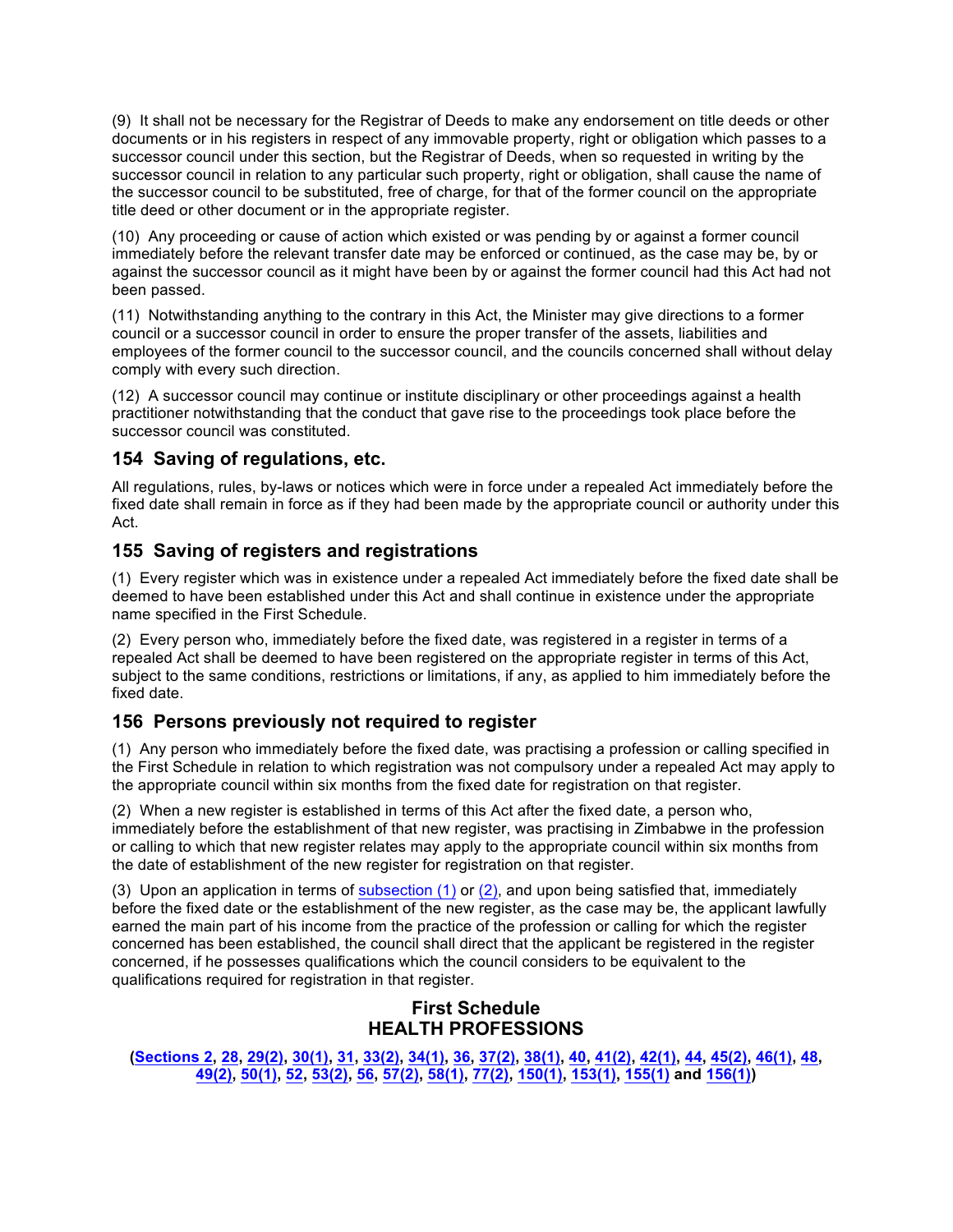# PART I

# MEDICAL AND DENTAL PRACTITIONERS COUNCIL OF ZIMBABWE

- 1. Medical practitioners
- 2. Dental practitioners
- 3. Dental technicians
- 4. Dental therapists
- 5. Dental hygienists
- 6. Radiologists

## PART II

## ALLIED HEALTH PRACTITIONERS COUNCIL OF ZIMBABWE

- 1. Clinical assistants
- 2. Clinical social workers
- 3. Dieticians
- 4. Dyslexia therapists
- 5. E.C.G. technicians
- 6. Electroencephalographic technicians
- 7. Hospital food service supervisors
- 8. Instrument technicians
- 9. Medical physicists
- 10. Operating theatre technicians
- 11. Para-medicals
- 12. Psychologists
- 13. Radiographers
- 14. Remedial gymnasts
- 15. X-ray operators

### PART III

# NATURAL THERAPISTS COUNCIL OF ZIMBABWE

- 1. Acupuncturists
- 2. Ayurvedic practitioners
- 3. Chiropractors
- 4. Homeopathic practitioners
- 5. Naturopaths
- 6. Osteopathy practitioners

### PART IV NURSES COUNCIL OF ZIMBABWE

- 1. General registered nurses
- 2. Maternity/Midwifery nurses
- 3. Paediatric nurses
- 4. Psychiatric nurses
- 5. State certified maternity nurses
- 6. State certified nurses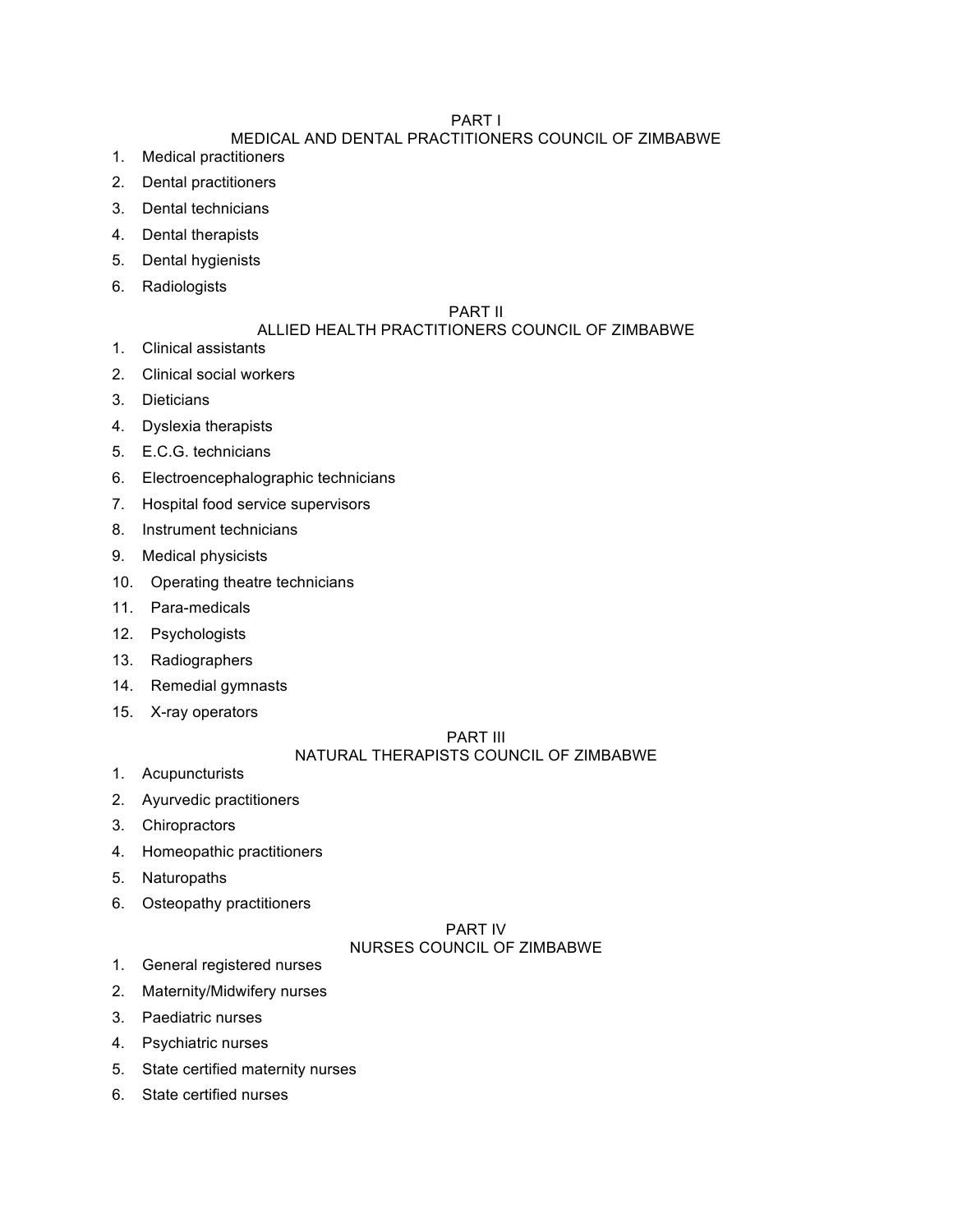7. State certified traumatology nurses

#### PART V

## PHARMACISTS COUNCIL OF ZIMBABWE

- 1. Dispensing opticians
- 2. Hearing aid specialists
- 3. Optometrists
- 4. Orthoptists
- 5. Pharmacists
- 6. Pharmacy technicians

#### PART VI

#### MEDICAL LABORATORY AND CLINICAL SCIENTISTS COUNCIL OF ZIMBABWE

- 1. Cyto technicians
- 2. Medical laboratory scientists
- 3. Medical scientists
- 4. State certified blood transfusion technicians
- 5. State certified medical laboratory scientists

#### PART VII

### ENVIRONMENTAL HEALTH PRACTITIONERS COUNCIL OF ZIMBABWE

- 1. Environmental health officers
- 2. Environmental health technicians
- 3. Meat and other foods inspectors

### PART VIII

### MEDICAL REHABILITATION COUNCIL OF ZIMBABWE

- 1. Occupational therapists
- 2. Orthopaedic technicians
- 3. Orthotists
- 4. Physiotherapists
- 5. Podiatrists
- 6. Prosthetists
- 7. Rehabilitation technicians
- 8. Speech therapists

# **Second Schedule POWERS OF AUTHORITY AND COUNCILS**

## **(Sections 5(2), 30(2), 34(2), 38(2), 42(2), 46(2) 50(2), 54(2) and 58(2))**

1. To lease, purchase, or otherwise acquire, immovable property and to construct buildings thereon.

2. To buy, take in exchange, hire or otherwise acquire movable property, including vehicles, necessary or convenient for the performance of the functions of the Authority or a council, as the case may be.

3. To maintain, alter and improve their property.

4. To sell, exchange, lease, mortgage, dispose of, turn to account or otherwise deal with property, or any part thereof, which is not required for the purposes of the Authority or a council, for such consideration as the Authority or a council, as the case may be, may determine.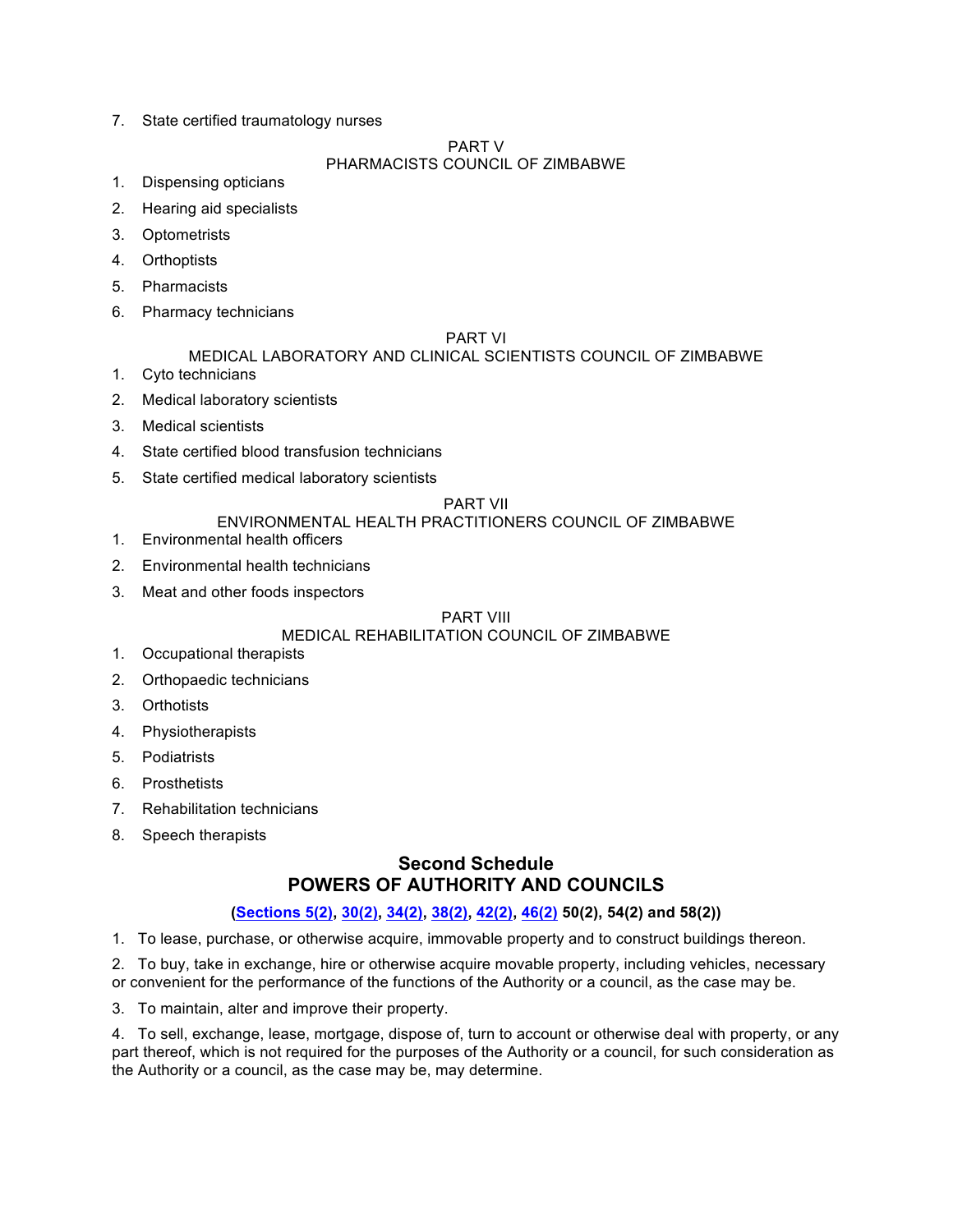5. To insure against losses, damages, risks and liabilities which the Authority or a council, as the case may be, may incur.

6. To invest, in such manner and on such security, if any, as the Authority or a council, as the case may be, may determine, any of its funds which are not immediately required and to vary or realise any investment so made.

7. To borrow to enable the Authority or a council, as the case may be, to carry out any of its functions.

8. Generally, to do all such things as may be necessary, conducive or incidental to the exercise of the functions of the Authority or a council under this Act or any other enactment.

# **Third schedule AMENDMENT OF ACTS**

### **(Section 151)**

PART I

#### PARLIAMENTARY PENSIONS ACT [*Chapter 2:02]*

In section 10 by the deletion from subsection (1) of "Medical, Dental and Allied Professions Act [*Chapter 27:08*]" and the substitution of "Health Professions Act [*Chapter 27:19*]".

#### PART IIBIRTHS AND DEATHS REGISTRATION ACT []*Chapter 5:02*

In section 2 in subsection (1) by the deletion from the definitions of "medical practitioner" and "midwife" of "Medical, Dental and Allied Professions Act [*Chapter 27:08*]" and the substitution of "Health Professions Act [*Chapter 27:19*]".

#### PART IIIBURIAL AND CREMATION ACT []*Chapter 5:03*

In section 2 by the deletion from the definition of "registered medical practitioner" of "Medical, Dental and Allied Professions Act [*Chapter 27:08*]" and the substitution of "Health Professions Act [*Chapter 27:19*]".

#### PART IVMATRIMONIAL CAUSES ACT []*Chapter 5:13*

In section 6 in subsection (1) by the deletion from paragraph (*a*) of the definition of "psychiatrist" of "Health Professions Council of Zimbabwe" and the substitution of "Medical and Dental Practitioners Council of Zimbabwe established by the Health Professions Act [*Chapter 27:19*]".

#### PART V

### PRISONS ACT [*Chapter 7:11*]

In section 36 by the deletion from subsection (1) of "Medical, Dental and Allied Professions Act [*Chapter 27:08*]" and the substitution of "Health Professions Act [*Chapter 27:19*]".

#### PART VICIVIL EVIDENCE ACT []*Chapter 8:01*

In section 20 in subsection (1) by the deletion from the definition of "registered person" of "Medical, Dental and Allied Professions Act [*Chapter 27:08*]" and the substitution of "Health Professions Act [*Chapter 27:19*]".

#### PART VIICRIMINAL PROCEDURE AND EVIDENCE ACT []*Chapter 9:07*

1. In section 278 by the deletion from subsection (3) of "Medical, Dental and Allied Professions Act [*Chapter 27:08*]" wherever it occurs and the substitution of "Health Professions Act [*Chapter 27:19*]".

2. In section 341 by the deletion from subsection (2) of "Medical, Dental and Allied Professions Act [*Chapter 27:08*]" and the substitution of "Health Professions Act [*Chapter 27:19*]".

#### PART VIIIWAR VICTIMS COMPENSATION ACT []*Chapter 11:16*

In section 2 in subsection (1) by the deletion from paragraph (*a*) of the definition of "medical practitioner" of "Medical, Dental and Allied Professions Act [*Chapter 27:08*]" and the substitution of "Health Professions Act [*Chapter 27:19*]".

PART IXANATOMICAL DONATIONS AND POST-MORTEM EXAMINATIONS ACT []*Chapter 15:01* In section 2 in subsection (1) by the deletion from the definitions of "dental practitioner" and "medical practitioner" of "Medical, Dental and Allied Professions Act [*Chapter 27:08*]" and the substitution of "Health Professions Act [*Chapter 27:19*]".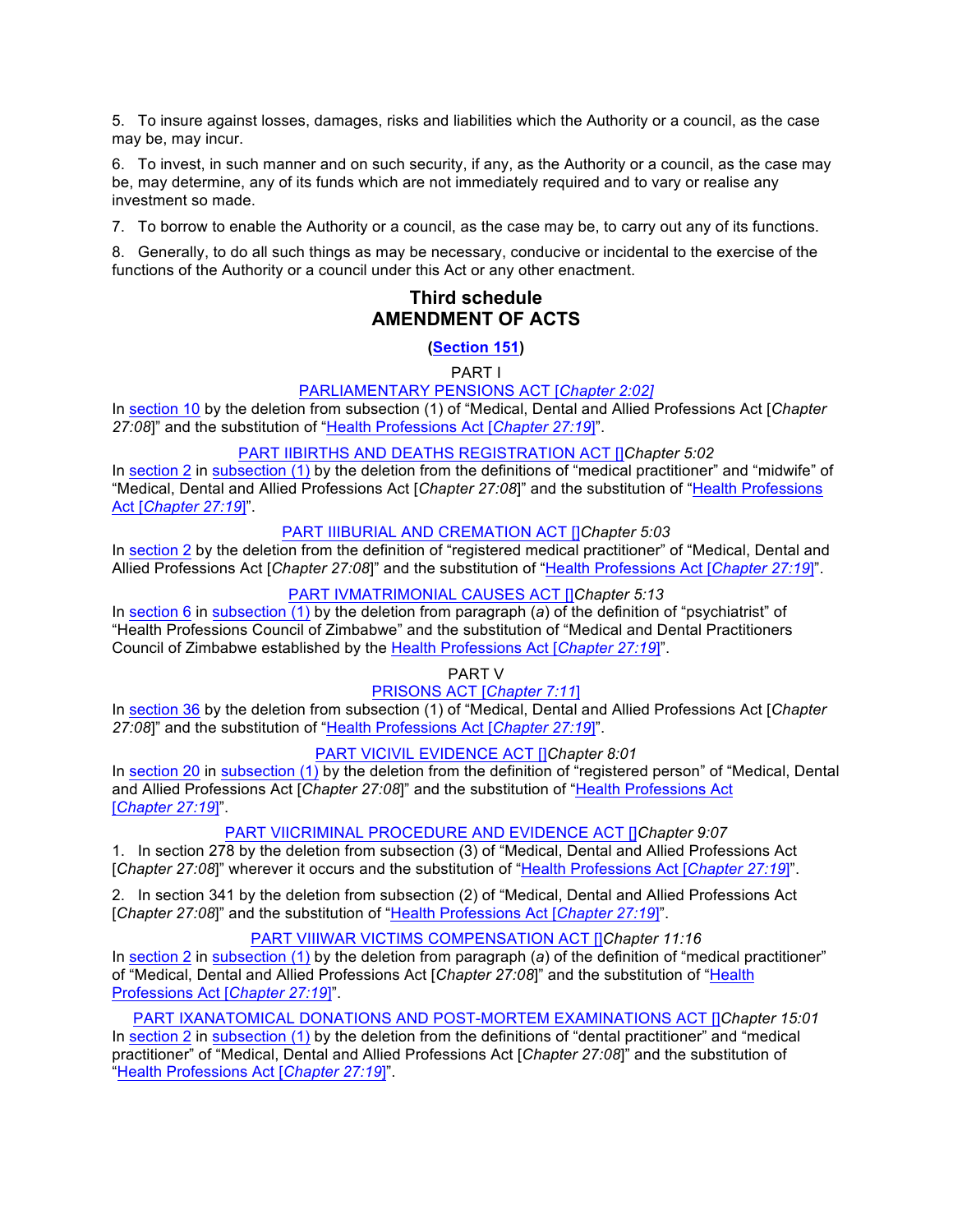#### PART X

#### MEDICINES AND ALLIED SUBSTANCES CONTROL ACT [*Chapter 15:03*]

1. In section 2 in subsection (1) by the deletion from the definitions of "dental practitioner" and "medical practitioner" of "Medical, Dental and Allied Professions Act [*Chapter 27:08*]" and the substitution of "Health Professions Act [*Chapter 27:19*]".

2. In section 6 in subsection (1) by the deletion from paragraph (*d*) of "Medical, Dental and Allied Professions Act [*Chapter 27:08*]" and the substitution of "Health Professions Act [*Chapter 27:19*]".

#### PART XIHAZARDOUS SUBSTANCES AND ARTICLES ACT []*Chapter 15:05*

1. In section 18 in subsection (1) by the deletion from subparagraph A of subparagraph (ii) of paragraph (*a*) of "pharmaceutical chemist registered in terms of the Medical, Dental and Allied Professions Act [*Chapter 27:08*]" and the substitution of "pharmacist registered in terms of the Health Professions Act [*Chapter 27:19*]".

2. In section 21 by the deletion from subsection (5) of "pharmaceutical chemist registered in terms of the Medical, Dental and Allied Professions Act [*Chapter 27:08*]" and the substitution of "pharmacist registered in terms of the Health Professions Act [*Chapter 27:19*]".

#### PART XIIPARIRENYATWA HOSPITALS ACT []*Chapter 15:07*

1. In section 2 by the deletion from the definitions of "dental practitioner" and "medical practitioner" of "Medical, Dental and Allied Professions Act [*Chapter 27:08*]" and the substitution of "Health Professions Act [*Chapter 27:19*]".

2. In section 9 in subsection (1) by the deletion from paragraph (*d*) of "Medical, Dental and Allied Professions Act [*Chapter 27:08*], been found guilty of any conduct, incompetence or act referred to in subsection (1) of section 59" and the substitution of "Health Professions Act [*Chapter 27:19*], been found guilty of any conduct, act or omission referred to in subsection (1) of section 113 of that Act or has been prohibited from practice in terms of section 130".

#### PART XIIIPUBLIC HEALTH ACT []*Chapter 15:09*

In section 5 in subsection (3) by the deletion from subparagraph (i) of paragraph (*a*) of "Medical, Dental and Allied Professions Act [*Chapter 27:08*]" and the substitution of "Health Professions Act [*Chapter 27:19*]".

#### PART XIVTERMINATION OF PREGNANCY ACT *IIChapter 15:10*

1. In section 2 in subsection (1) by the deletion from the definition of "medical practitioner" of "Medical, Dental and Allied Professions Act [*Chapter 27:08*]" and the substitution of "Health Professions Act [*Chapter 27:19*]".

2. In section 9 by the deletion from paragraph (*b*) of "section 56 of of the Medical, Dental and Allied Professions Act [*Chapter 27:08*], he shall submit a report to the Registrar of the Health Professions Council" and the substitution of "section 113 of the Health Professions Act [*Chapter 27:19*], he shall submit a report to the registrar of the Medical and Dental Practitioners Council established by section 29 of that Act,".

PART XVMENTAL HEALTH ACT [] (ACT NO. 15 *Chapter 15:12*OF 1996)

1. In section 2—

(*a*) in the definitions of "medical practitioner", "psychiatric nurse" and "social worker" by the deletion of "Medical, Dental and Allied Professions Act [*Chapter 27:08*]" and the substitution of "Health Professions Act [*Chapter 27:19*]";

(*b*) in the definition of "psychiatric nurse practitioner" by the deletion of "Medical, Dental and Allied Professions Act [*Chapter 27:08*]" and the substitution of "Health Professions Act [*Chapter 27:19*]";

2. In section 21 in subsection (3) by the deletion from paragraph (*b*) of "Medical, Dental and Allied Professions Act [*Chapter 27:08*]" and the substitution of "Health Professions Act [*Chapter 27:19*]".

3. In section 53 by the deletion from the proviso to subsection (2) of "Medical, Dental and Allied Professions Act [*Chapter 27:08*]" and the substitution of "Health Professions Act [*Chapter 27:19*]".

4. In section 61 by the deletion from the proviso to subsection (2) of "Medical, Dental and Allied Professions Act [*Chapter 27:08*]" and the substitution of "Health Professions Act [*Chapter 27:19*]".